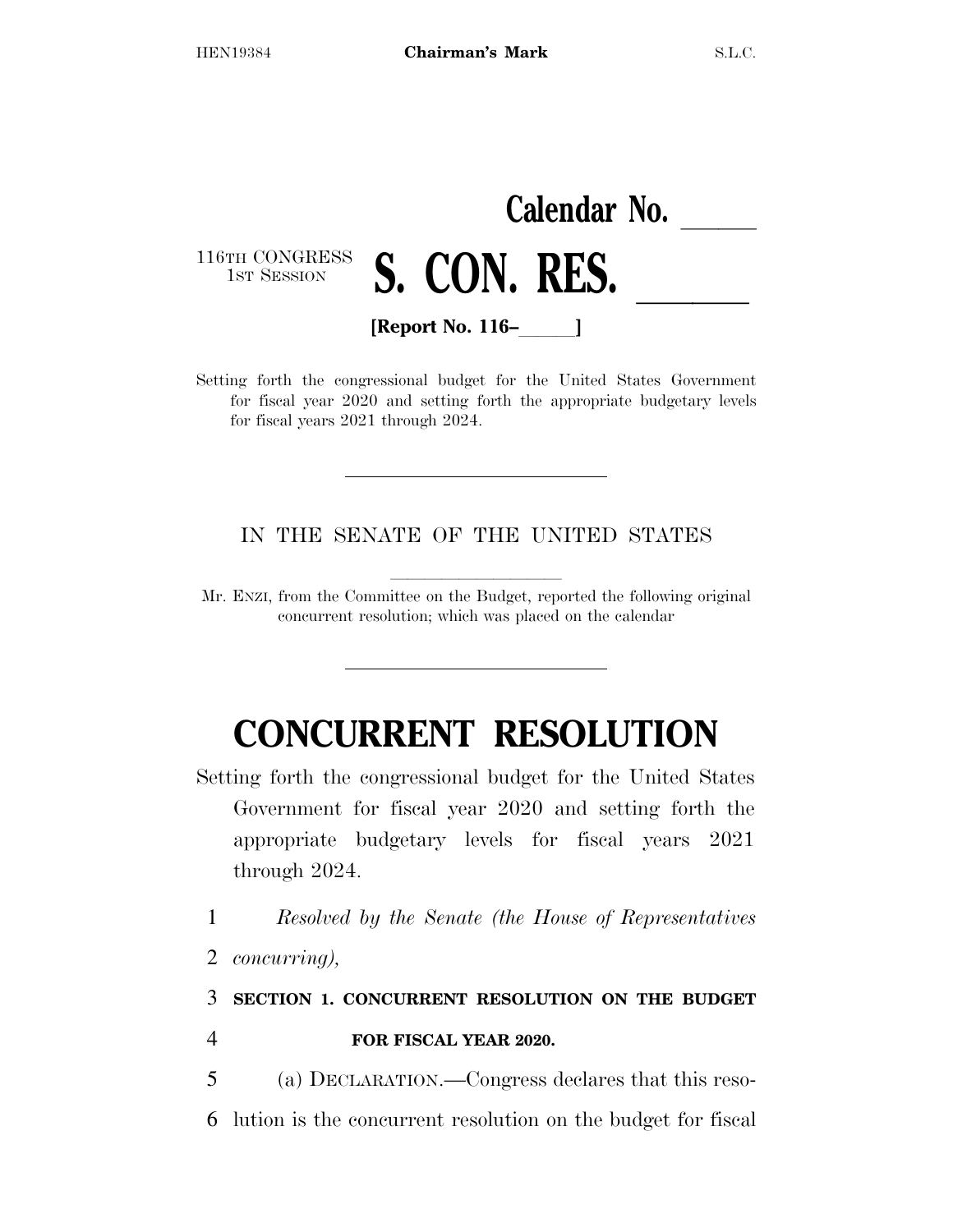$\mathcal{D}_{\mathcal{L}}$ 

- 1 year 2020 and that this resolution sets forth the appro-
- 2 priate budgetary levels for fiscal years 2021 through 2024.
- 3 (b) TABLE OF CONTENTS.—The table of contents for
- 4 this concurrent resolution is as follows:
	- Sec. 1. Concurrent resolution on the budget for fiscal year 2020.

#### TITLE I—RECOMMENDED LEVELS AND AMOUNTS

- Sec. 1001. Recommended levels and amounts.
- Sec. 1002. Major functional categories.
- Sec. 1003. Social Security in the Senate.
- Sec. 1004. Postal Service discretionary administrative expenses in the Senate.

#### TITLE II—RECONCILIATION

Sec. 2001. Reconciliation in the Senate.

#### TITLE III—RESERVE FUNDS

- Sec. 3001. Deficit-neutral reserve fund for legislation modifying statutory discretionary caps.
- Sec. 3002. Deficit-neutral reserve fund to promote American energy and natural resources.
- Sec. 3003. Deficit-neutral reserve fund for public lands and the environment.
- Sec. 3004. Deficit-neutral reserve fund for American agriculture.
- Sec. 3005. Deficit-neutral reserve fund to strengthen American families.
- Sec. 3006. Deficit-neutral reserve fund to strengthen American communities.
- Sec. 3007. Deficit-neutral reserve fund to promote innovation in education.
- Sec. 3008. Deficit-neutral reserve fund to promote economic growth and prosperity for American workers.
- Sec. 3009. Deficit-neutral reserve fund to promote economic opportunity and self-sufficiency.
- Sec. 3010. Deficit-neutral reserve fund for Federal banking, insurance, or housing finance programs.
- Sec. 3011. Deficit-neutral reserve fund to improve tax administration.
- Sec. 3012. Deficit-neutral reserve fund to improve Americans' health care options.
- Sec. 3013. Deficit-neutral reserve fund to protect Medicaid and Medicare.
- Sec. 3014. Deficit-neutral reserve fund to restore American military power.
- Sec. 3015. Deficit-neutral reserve fund to improve cybersecurity.
- Sec. 3016. Deficit-neutral reserve fund for veterans and service members.
- Sec. 3017. Deficit-neutral reserve fund for border security and immigration.
- Sec. 3018. Deficit-neutral reserve fund for American transportation and infrastructure.
- Sec. 3019. Deficit-neutral reserve fund to promote financial security.
- Sec. 3020. Deficit-neutral reserve fund to prevent a taxpayer bailout of pension plans.
- Sec. 3021. Deficit-neutral reserve fund for efficiencies, consolidations, curbing budgetary gimmicks, and other savings.
- Sec. 3022. Deficit-neutral reserve fund for legislation modifying statutory budget controls.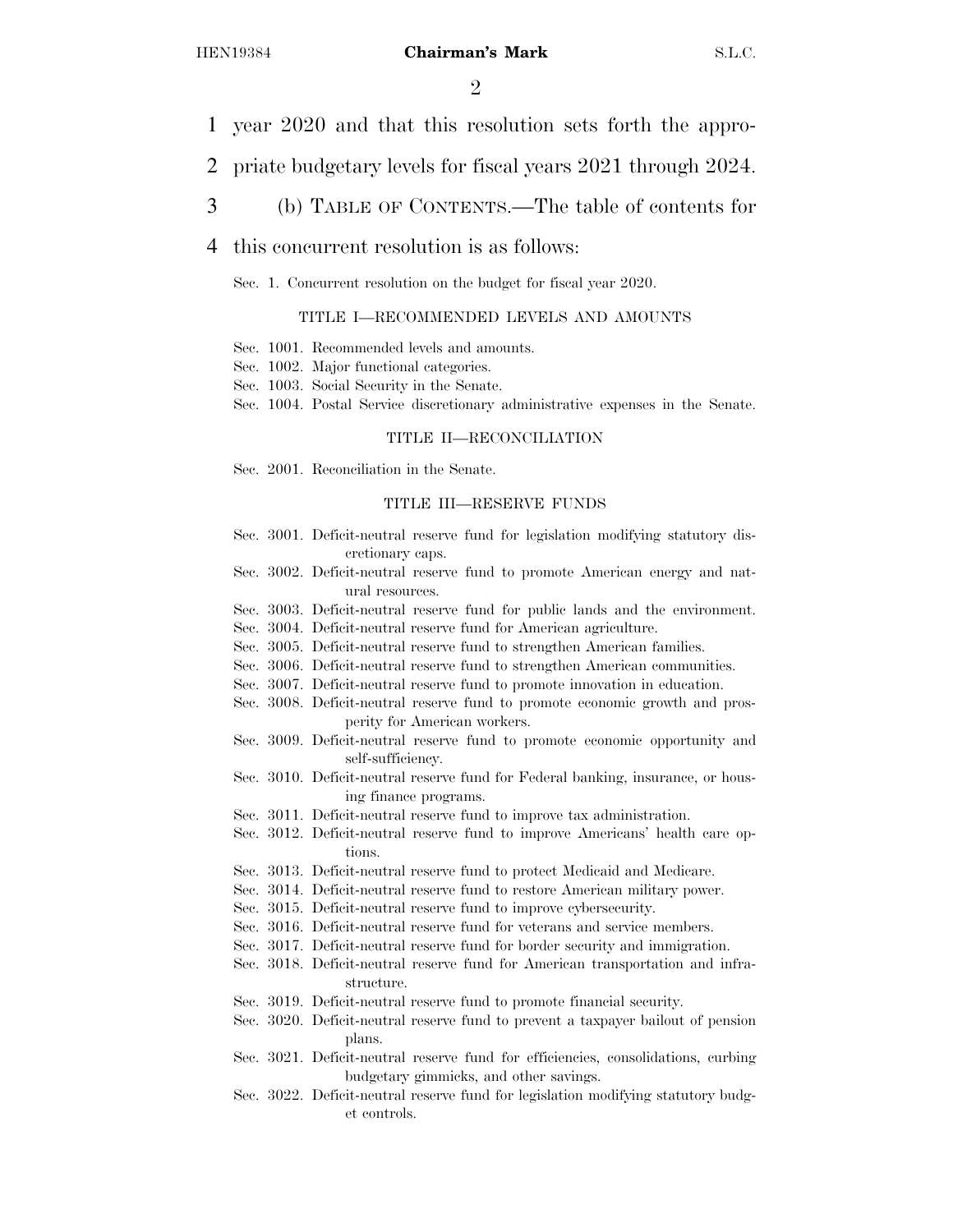#### TITLE IV—BUDGET PROCESS

#### Subtitle A—Budget Enforcement

- Sec. 4101. Point of order against advance appropriations in the Senate.
- Sec. 4102. Point of order against changes in mandatory programs.
- Sec. 4103. Honest accounting: cost estimates for major legislation to incorporate macroeconomic effects.
- Sec. 4104. Adjustment authority for amendments to statutory caps.
- Sec. 4105. Point of order against certain legislation related to surface transportation funding.
- Sec. 4106. Surgical strike point of order in the Senate against directing budgetary treatment.
- Sec. 4107. Point of order against designation of funds for Overseas Contingency Operations/Global War on Terrorism.

Subtitle B—Other Provisions

- Sec. 4201. Budgetary treatment of certain discretionary administrative expenses.
- Sec. 4202. Application and effect of changes in allocations and aggregates.
- Sec. 4203. Adjustments to reflect changes in concepts and definitions.
- Sec. 4204. Exercise of rulemaking powers.

## 1 **TITLE I—RECOMMENDED**  2 **LEVELS AND AMOUNTS**

#### 3 **SEC. 1001. RECOMMENDED LEVELS AND AMOUNTS.**

- 4 The following budgetary levels are appropriate for 5 each of fiscal years 2020 through 2024:
- 6 (1) FEDERAL REVENUES.—For purposes of the
- 7 enforcement of this resolution:
- 8 (A) The recommended levels of Federal 9 revenues are as follows:
- 10 Fiscal year  $2020:$  \$, 000,000.
- 11 Fiscal year  $2021:$  \$  $,000,000$ .
- 12 Fiscal year  $2022:$  \$  $,000,000$ .
- <sup>13</sup> Fiscal year 2023: \$lllllll,000,000.
- 14 Fiscal year  $2024:$  \$  $,000,000$ .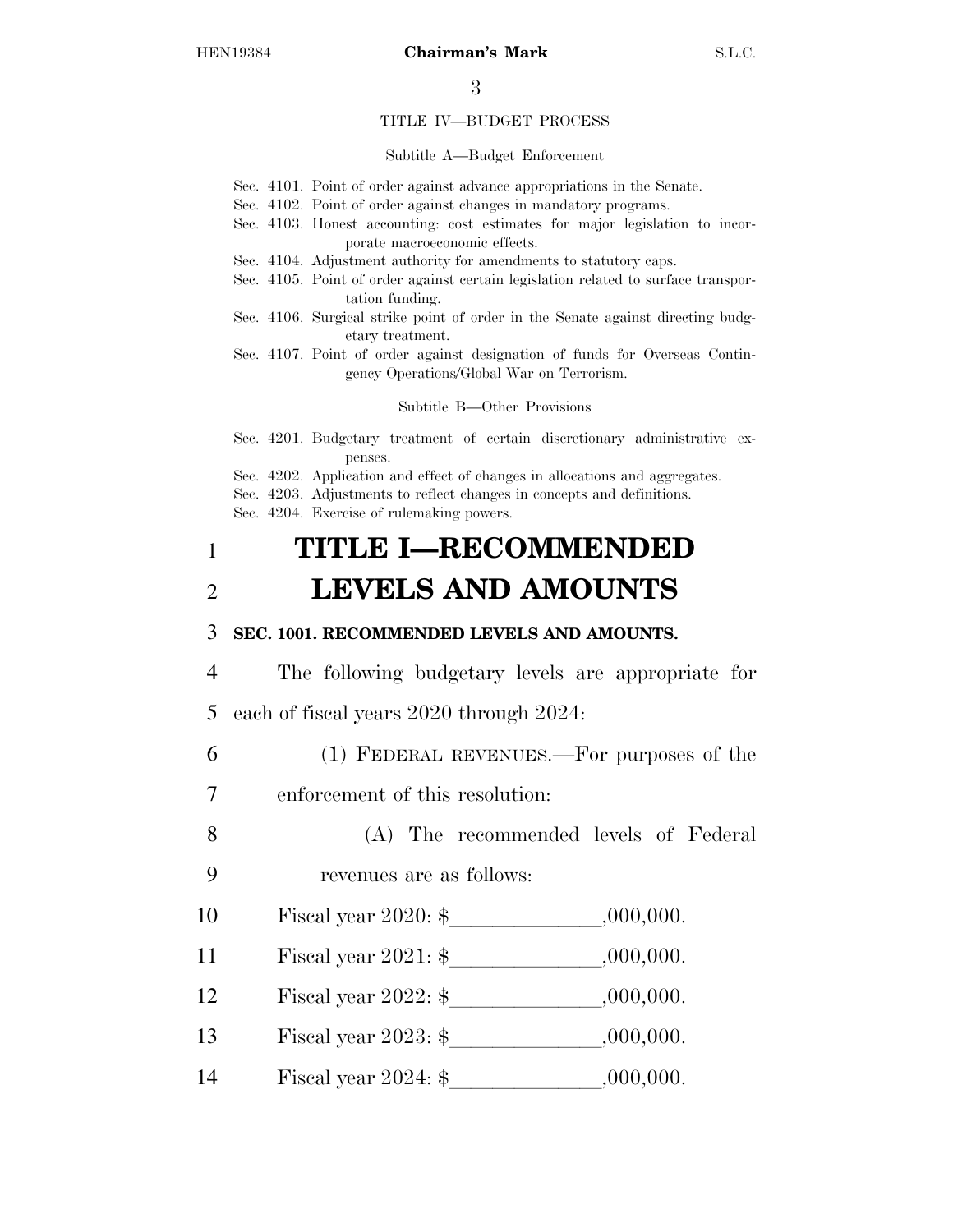| $\mathbf{1}$   | (B) The amounts by which the aggregate                 |
|----------------|--------------------------------------------------------|
| $\overline{2}$ | levels of Federal revenues should be changed           |
| 3              | are as follows:                                        |
| $\overline{4}$ |                                                        |
| 5              |                                                        |
| 6              |                                                        |
| $\overline{7}$ |                                                        |
| 8              |                                                        |
| 9              | (2) NEW BUDGET AUTHORITY.-- For purposes               |
| 10             | of the enforcement of this resolution, the appropriate |
| 11             | levels of total new budget authority are as follows:   |
| 12             |                                                        |
| 13             |                                                        |
| 14             |                                                        |
| 15             | Fiscal year $2023:$ \$ $000,000$ .                     |
| 16             |                                                        |
| 17             | (3) BUDGET OUTLAYS.—For purposes of the                |
| 18             | enforcement of this resolution, the appropriate levels |
| 19             | of total budget outlays are as follows:                |
| 20             |                                                        |
| 21             |                                                        |
| 22             |                                                        |
| 23             |                                                        |
| 24             |                                                        |
|                |                                                        |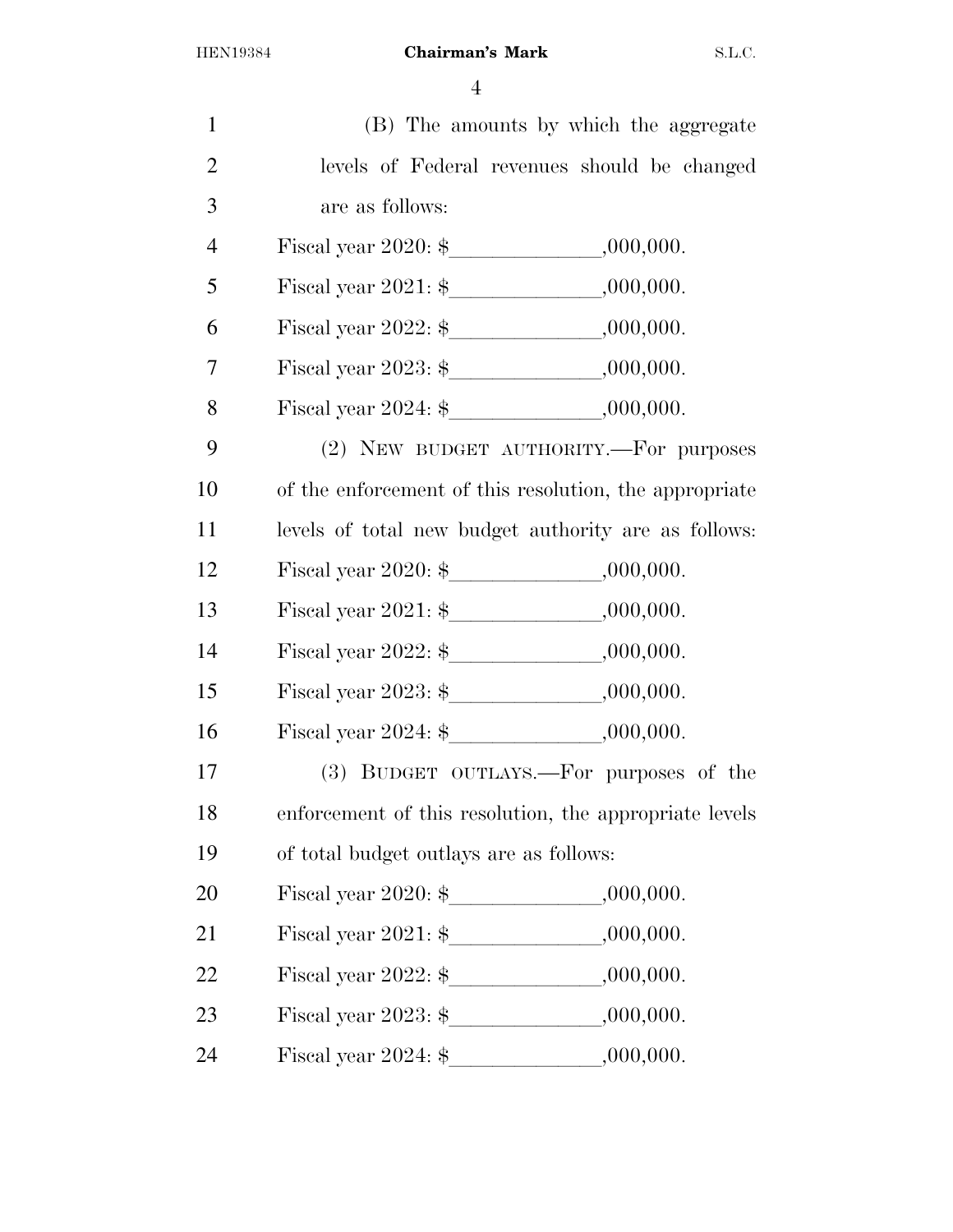| $\mathbf{1}$   |                                                                 | (4) DEFICITS.—For purposes of the enforce- |
|----------------|-----------------------------------------------------------------|--------------------------------------------|
| $\overline{2}$ | ment of this resolution, the amounts of the deficits            |                                            |
| 3              | are as follows:                                                 |                                            |
| $\overline{4}$ |                                                                 |                                            |
| 5              |                                                                 |                                            |
| 6              |                                                                 |                                            |
| $\overline{7}$ |                                                                 |                                            |
| 8              |                                                                 |                                            |
| 9              |                                                                 | (5) PUBLIC DEBT.—Pursuant to section       |
| 10             | $301(a)(5)$ of the Congressional Budget Act of 1974             |                                            |
| 11             | $(2 \text{ U.S.C. } 632(a)(5))$ , the appropriate levels of the |                                            |
| 12             | public debt are as follows:                                     |                                            |
| 13             |                                                                 |                                            |
| 14             |                                                                 |                                            |
| 15             |                                                                 |                                            |
| 16             |                                                                 |                                            |
| 17             |                                                                 |                                            |
| 18             |                                                                 | $(6)$ DEBT HELD BY THE PUBLIC.—The appro-  |
| 19             | priate levels of debt held by the public are as follows:        |                                            |
| 20             |                                                                 |                                            |
| 21             |                                                                 |                                            |
| 22             |                                                                 |                                            |
| 23             |                                                                 |                                            |
| 24             |                                                                 |                                            |
|                |                                                                 |                                            |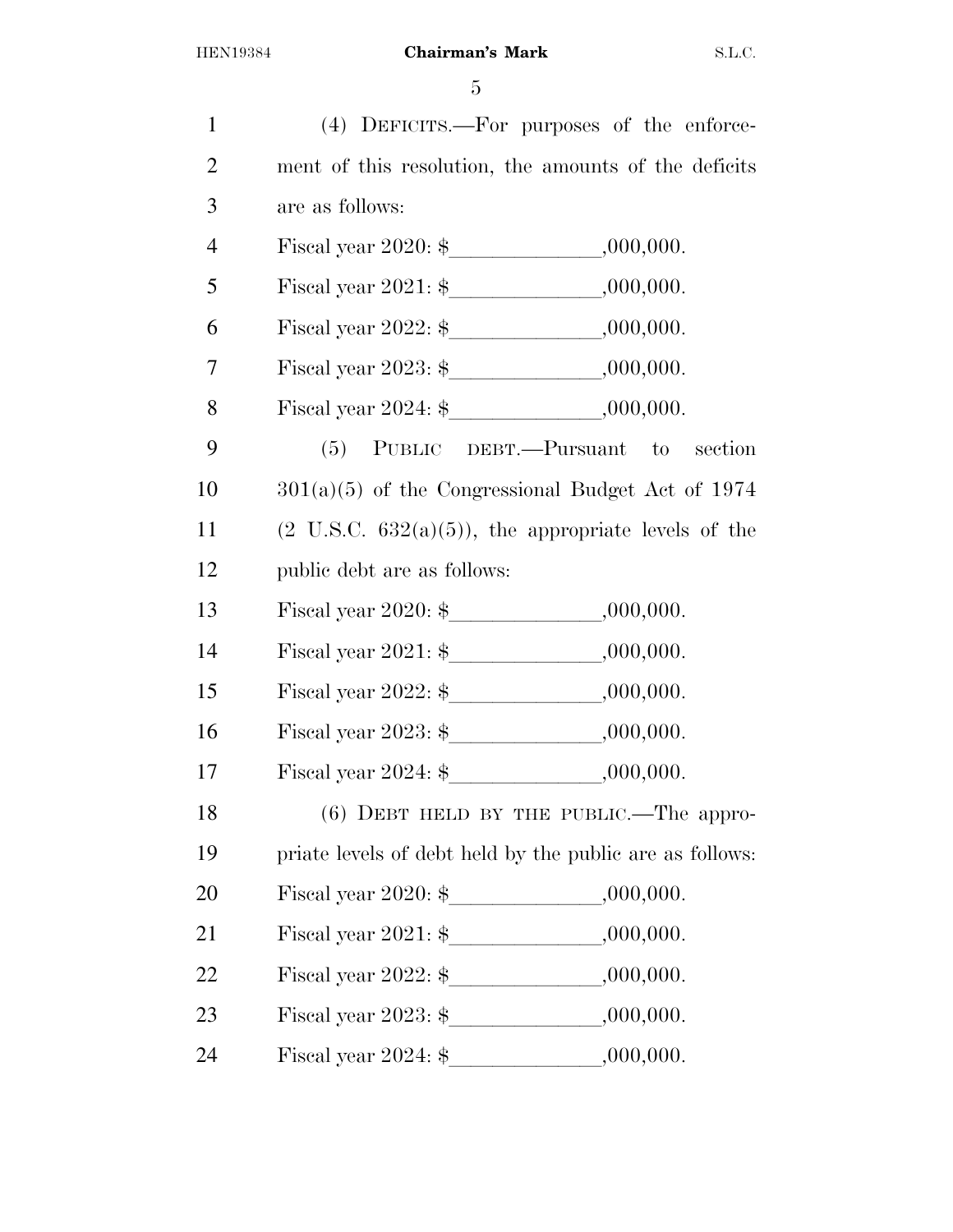| $\mathbf{1}$   | SEC. 1002. MAJOR FUNCTIONAL CATEGORIES.                      |  |                                            |  |                                                        |  |  |
|----------------|--------------------------------------------------------------|--|--------------------------------------------|--|--------------------------------------------------------|--|--|
| $\overline{2}$ |                                                              |  |                                            |  | Congress determines and declares that the appro-       |  |  |
| 3              | priate levels of new budget authority and outlays for fiscal |  |                                            |  |                                                        |  |  |
| $\overline{4}$ |                                                              |  |                                            |  | years 2020 through 2024 for each major functional cat- |  |  |
| 5              | egory are:                                                   |  |                                            |  |                                                        |  |  |
| 6              | $(1)$ National Defense $(050)$ :                             |  |                                            |  |                                                        |  |  |
| 7              |                                                              |  | Fiscal year 2020:                          |  |                                                        |  |  |
| 8              |                                                              |  |                                            |  | (A) New budget authority,                              |  |  |
| 9              |                                                              |  | $\frac{1}{2}$ .000,000.                    |  |                                                        |  |  |
| 10             |                                                              |  | (B) Outlays, $\frac{1}{2}$ , 000,000.      |  |                                                        |  |  |
| 11             |                                                              |  | Fiscal year 2021:                          |  |                                                        |  |  |
| 12             |                                                              |  |                                            |  | (A) New budget authority,                              |  |  |
| 13             | $\$\$                                                        |  | ,000,000.                                  |  |                                                        |  |  |
| 14             |                                                              |  | (B) Outlays, $\frac{1}{2}$ , 000,000.      |  |                                                        |  |  |
| 15             |                                                              |  | Fiscal year 2022:                          |  |                                                        |  |  |
| 16             |                                                              |  |                                            |  | (A) New budget authority,                              |  |  |
| 17             | $\$\$                                                        |  | .000,000.                                  |  |                                                        |  |  |
| 18             |                                                              |  |                                            |  |                                                        |  |  |
| 19             |                                                              |  | Fiscal year 2023:                          |  |                                                        |  |  |
| 20             |                                                              |  |                                            |  | (A) New budget authority,                              |  |  |
| 21             | \$                                                           |  | ,000,000.                                  |  |                                                        |  |  |
| 22             |                                                              |  | (B) Outlays, $\frac{1}{2}$ , 000,000.      |  |                                                        |  |  |
| 23             |                                                              |  | Fiscal year 2024:                          |  |                                                        |  |  |
| 24             |                                                              |  |                                            |  | (A) New budget authority,                              |  |  |
| 25             | \$                                                           |  | ,000,000.                                  |  |                                                        |  |  |
| 26             |                                                              |  | (B) Outlays, $\frac{1}{2}$ , , , .000,000. |  |                                                        |  |  |
|                |                                                              |  |                                            |  |                                                        |  |  |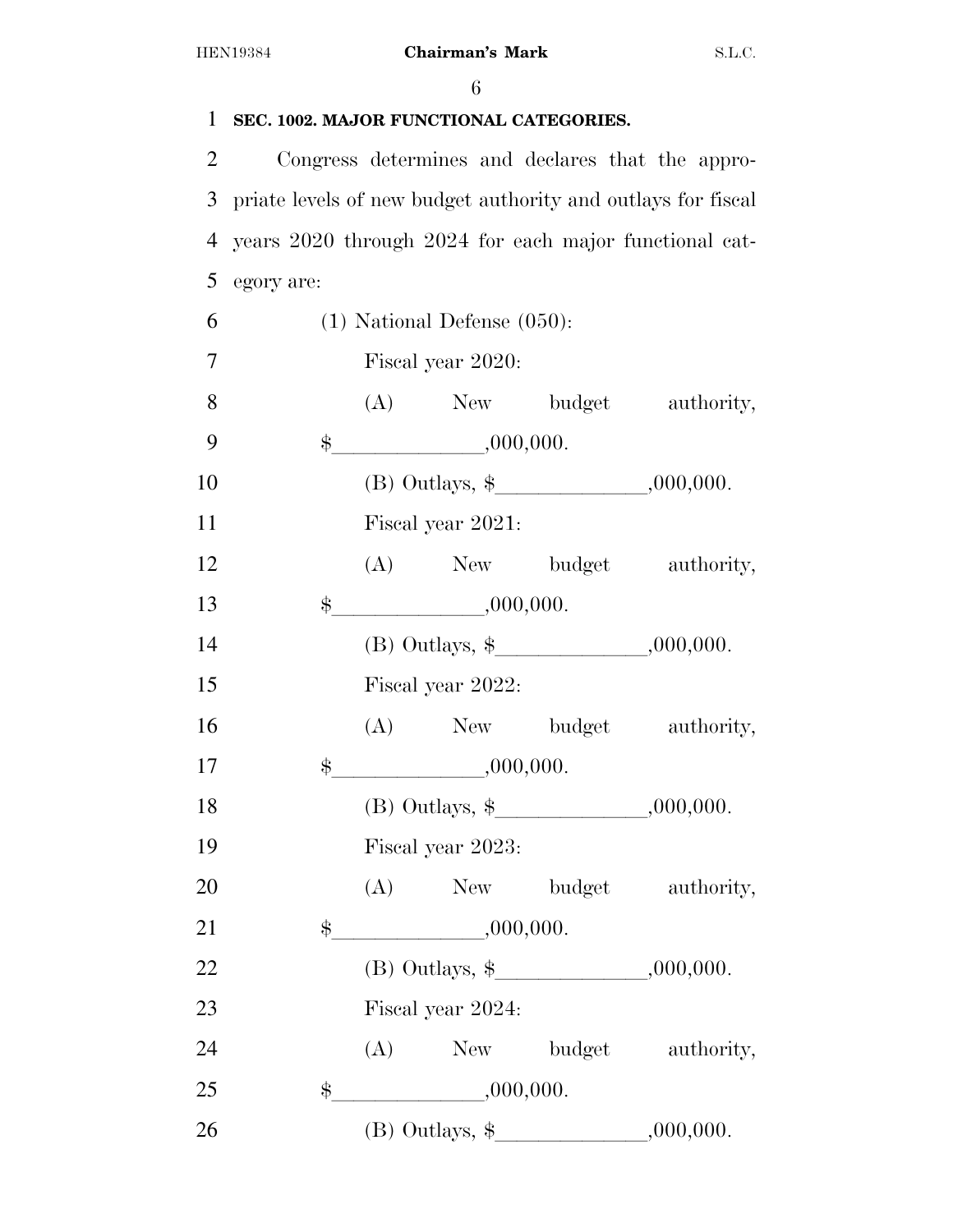| $\mathbf{1}$   |             |                   | $(2)$ International Affairs $(150)$ : |                                       |                                            |  |
|----------------|-------------|-------------------|---------------------------------------|---------------------------------------|--------------------------------------------|--|
| $\overline{2}$ |             |                   | Fiscal year 2020:                     |                                       |                                            |  |
| 3              |             |                   |                                       |                                       | (A) New budget authority,                  |  |
| $\overline{4}$ |             |                   | $\frac{1}{2}$ .000,000.               |                                       |                                            |  |
| 5              |             |                   |                                       | (B) Outlays, $\frac{1}{2}$ , 000,000. |                                            |  |
| 6              |             |                   | Fiscal year 2021:                     |                                       |                                            |  |
| $\overline{7}$ |             |                   |                                       | (A) New budget authority,             |                                            |  |
| 8              | $\ddot{\$}$ |                   | ,000,000.                             |                                       |                                            |  |
| 9              |             |                   |                                       |                                       |                                            |  |
| 10             |             |                   | Fiscal year 2022:                     |                                       |                                            |  |
| 11             |             |                   |                                       | (A) New budget authority,             |                                            |  |
| 12             | $\$\$       |                   | $\frac{1}{2}$ ,000,000.               |                                       |                                            |  |
| 13             |             |                   |                                       |                                       |                                            |  |
| 14             |             |                   | Fiscal year 2023:                     |                                       |                                            |  |
| 15             |             |                   |                                       | (A) New budget authority,             |                                            |  |
| 16             |             |                   | $\frac{1}{2}$ .000,000.               |                                       |                                            |  |
| 17             |             |                   |                                       | (B) Outlays, $\frac{1}{2}$ , 000,000. |                                            |  |
| 18             |             | Fiscal year 2024: |                                       |                                       |                                            |  |
| 19             |             | (A)               |                                       |                                       | New budget authority,                      |  |
| 20             | $\$\$       |                   | ,000,000.                             |                                       |                                            |  |
| 21             |             |                   |                                       | (B) Outlays, $\frac{1}{2}$ , 000,000. |                                            |  |
| 22             |             |                   |                                       |                                       | (3) General Science, Space, and Technology |  |
| 23             | (250):      |                   |                                       |                                       |                                            |  |
| 24             |             |                   | Fiscal year 2020:                     |                                       |                                            |  |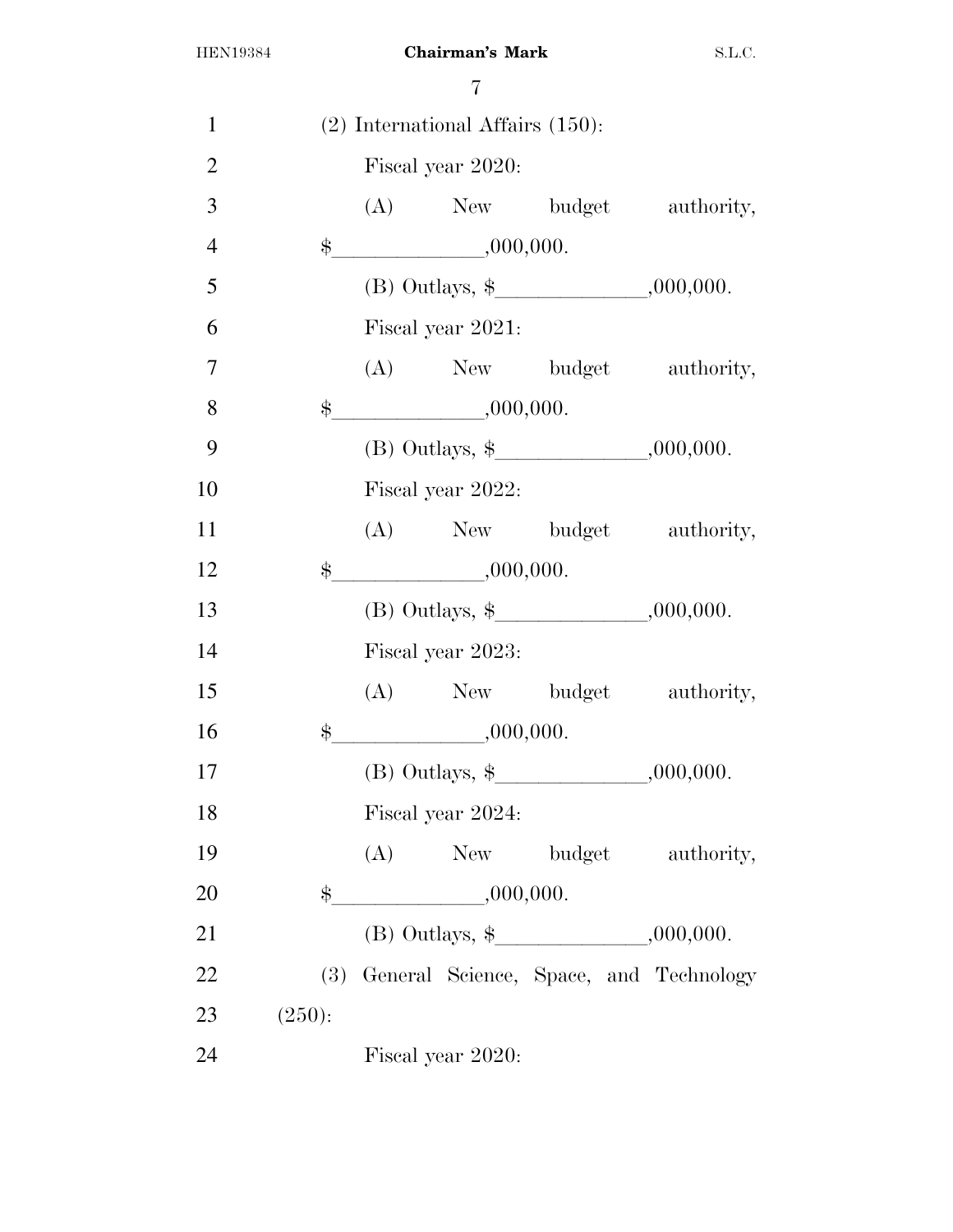| $\mathbf{1}$   |             |                        |                         |                                            | (A) New budget authority, |  |  |
|----------------|-------------|------------------------|-------------------------|--------------------------------------------|---------------------------|--|--|
| $\overline{2}$ | $\$\$       |                        | ,000,000.               |                                            |                           |  |  |
| 3              |             |                        |                         | (B) Outlays, $\frac{1}{2}$ , , , .000,000. |                           |  |  |
| $\overline{4}$ |             |                        | Fiscal year 2021:       |                                            |                           |  |  |
| 5              |             |                        |                         |                                            | (A) New budget authority, |  |  |
| 6              | $\$\$       |                        | ,000,000.               |                                            |                           |  |  |
| $\overline{7}$ |             |                        |                         | (B) Outlays, $\frac{1}{2}$ , 000,000.      |                           |  |  |
| 8              |             |                        | Fiscal year 2022:       |                                            |                           |  |  |
| 9              |             |                        |                         |                                            | (A) New budget authority, |  |  |
| 10             |             |                        | $\frac{1}{2}$ .000,000. |                                            |                           |  |  |
| 11             |             |                        |                         | (B) Outlays, $\frac{1}{2}$ .000,000.       |                           |  |  |
| 12             |             |                        | Fiscal year 2023:       |                                            |                           |  |  |
| 13             |             |                        |                         |                                            | (A) New budget authority, |  |  |
| 14             | $\ddot{\$}$ |                        | ,000,000.               |                                            |                           |  |  |
| 15             |             |                        |                         | (B) Outlays, $\frac{1}{2}$ , , , .000,000. |                           |  |  |
| 16             |             |                        | Fiscal year 2024:       |                                            |                           |  |  |
| 17             |             |                        |                         |                                            | (A) New budget authority, |  |  |
| 18             | \$          |                        |                         | ,000,000.                                  |                           |  |  |
| 19             |             |                        |                         | (B) Outlays, $\frac{1}{2}$ , 000,000.      |                           |  |  |
| 20             |             | $(4)$ Energy $(270)$ : |                         |                                            |                           |  |  |
| 21             |             |                        | Fiscal year 2020:       |                                            |                           |  |  |
| 22             |             | (A)                    |                         | New budget                                 | authority,                |  |  |
| 23             | \$          |                        | $\frac{1}{1000,000}$    |                                            |                           |  |  |
| 24             |             |                        |                         |                                            |                           |  |  |
| 25             |             |                        | Fiscal year 2021:       |                                            |                           |  |  |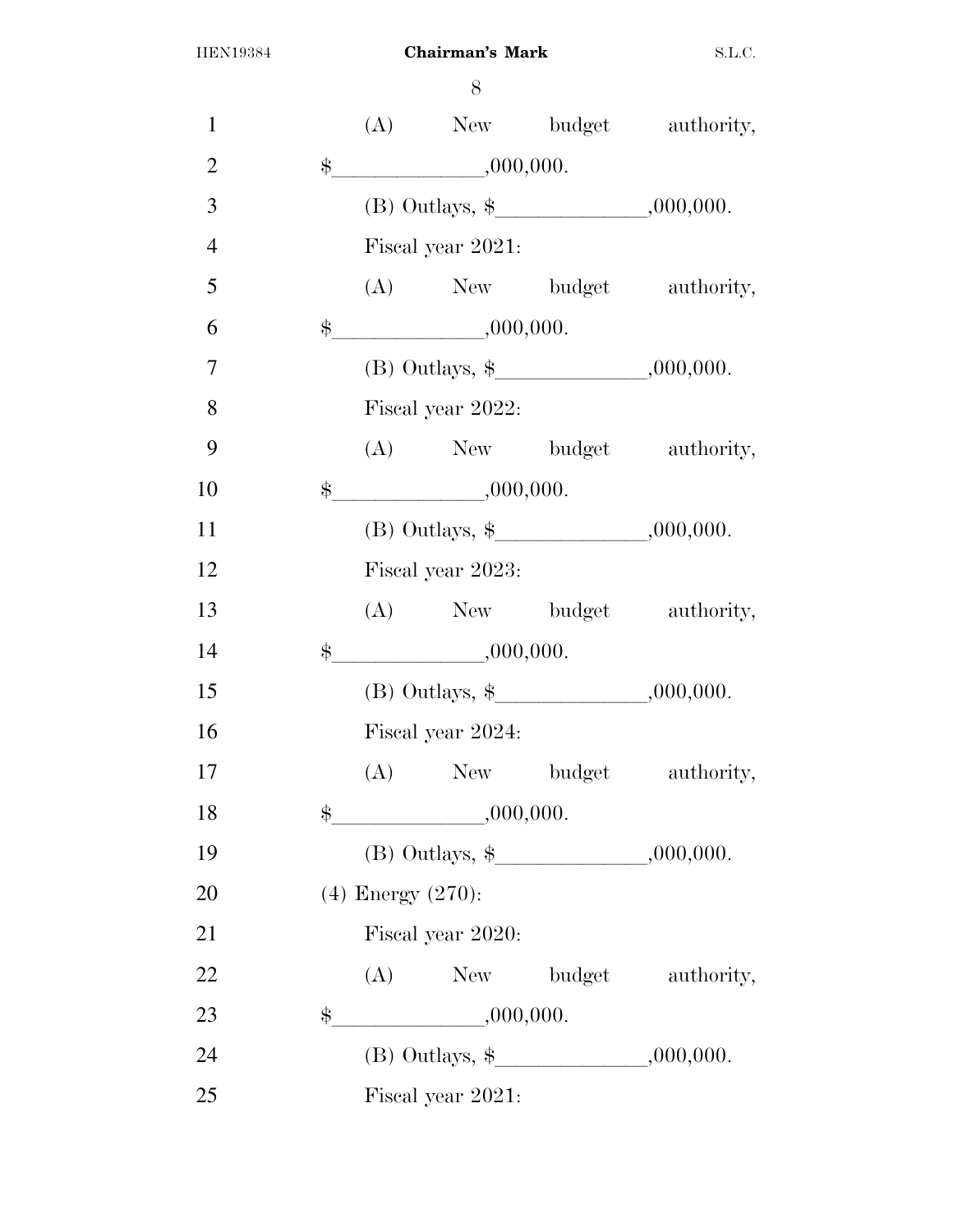| $\mathbf{1}$   |               |     |                         |                                            | (A) New budget authority,                    |
|----------------|---------------|-----|-------------------------|--------------------------------------------|----------------------------------------------|
| $\overline{2}$ | $\$\$         |     | ,000,000.               |                                            |                                              |
| 3              |               |     |                         | (B) Outlays, $\frac{1}{2}$ , 000,000.      |                                              |
| $\overline{4}$ |               |     | Fiscal year 2022:       |                                            |                                              |
| 5              |               |     |                         |                                            | (A) New budget authority,                    |
| 6              |               |     | $\frac{1}{2}$ .000,000. |                                            |                                              |
| $\overline{7}$ |               |     |                         | (B) Outlays, $\frac{1}{2}$ , 000,000.      |                                              |
| 8              |               |     | Fiscal year 2023:       |                                            |                                              |
| 9              |               |     |                         |                                            | (A) New budget authority,                    |
| 10             |               |     | $\frac{1}{2}$ ,000,000. |                                            |                                              |
| 11             |               |     |                         | (B) Outlays, $\frac{1}{2}$ , 000,000.      |                                              |
| 12             |               |     | Fiscal year 2024:       |                                            |                                              |
| 13             |               |     |                         |                                            | (A) New budget authority,                    |
| 14             | $\frac{1}{2}$ |     | ,000,000.               |                                            |                                              |
| 15             |               |     |                         | (B) Outlays, $\frac{1}{2}$ , 000,000.      |                                              |
| 16             |               |     |                         |                                            | (5) Natural Resources and Environment (300): |
| 17             |               |     | Fiscal year 2020:       |                                            |                                              |
| 18             |               | (A) |                         |                                            | New budget authority,                        |
| 19             | $\ddot{\$}$   |     | ,000,000.               |                                            |                                              |
| 20             |               |     |                         | (B) Outlays, $\frac{1}{2}$ , 000,000.      |                                              |
| 21             |               |     | Fiscal year 2021:       |                                            |                                              |
| 22             |               |     |                         |                                            | (A) New budget authority,                    |
| 23             | \$            |     | $\frac{1}{1000,0000}$   |                                            |                                              |
| 24             |               |     |                         | (B) Outlays, $\frac{1}{2}$ , , , .000,000. |                                              |
| 25             |               |     | Fiscal year 2022:       |                                            |                                              |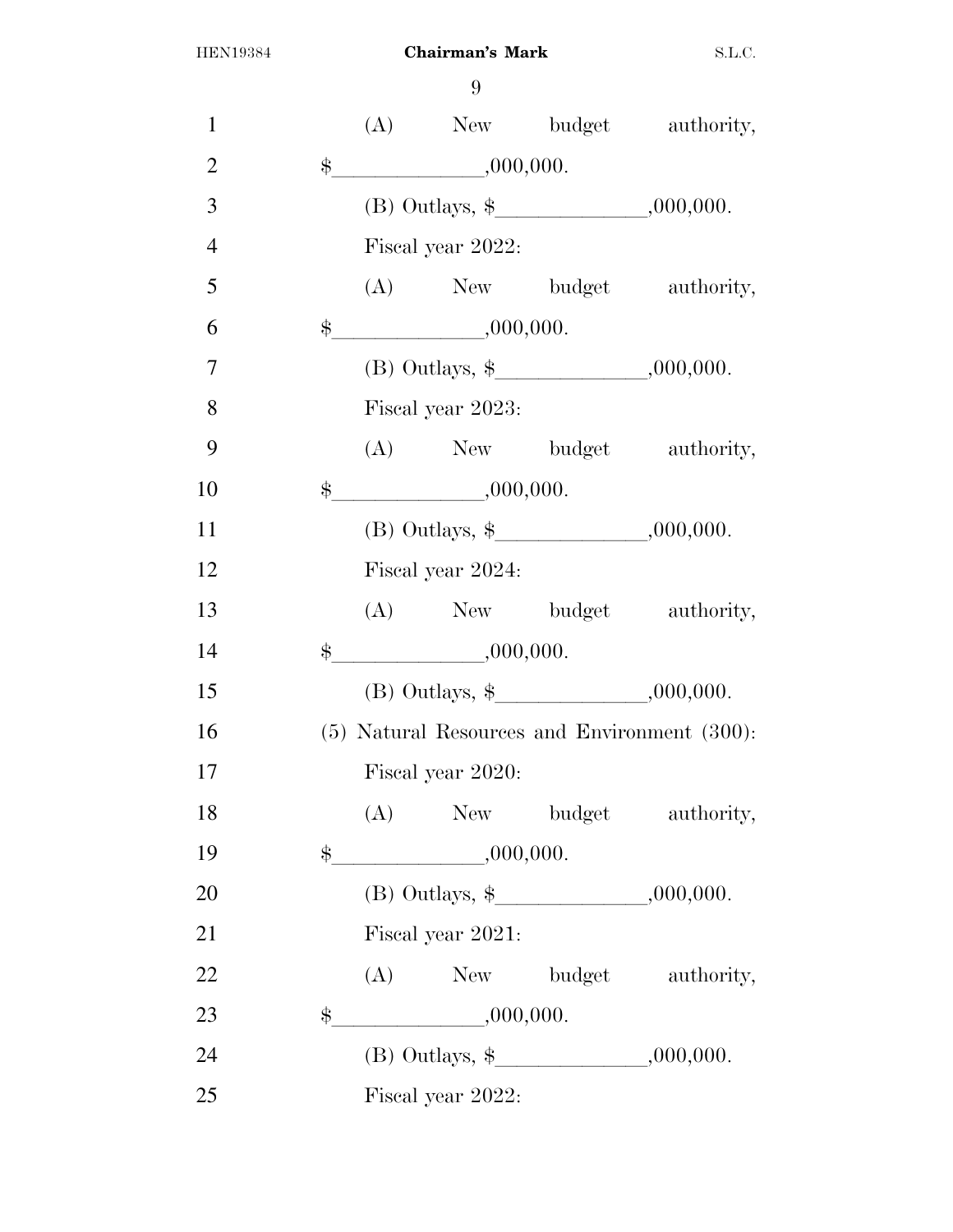| $\mathbf{1}$   |             |                             |                                       | (A) New budget authority, |
|----------------|-------------|-----------------------------|---------------------------------------|---------------------------|
| $\overline{2}$ | $\$\$       | ,000,000.                   |                                       |                           |
| 3              |             |                             | (B) Outlays, $\frac{1}{2}$ .000,000.  |                           |
| $\overline{4}$ |             | Fiscal year 2023:           |                                       |                           |
| 5              |             |                             |                                       | (A) New budget authority, |
| 6              | $\$\$       | ,000,000.                   |                                       |                           |
| $\overline{7}$ |             |                             | (B) Outlays, $\frac{1}{2}$ , 000,000. |                           |
| 8              |             | Fiscal year 2024:           |                                       |                           |
| 9              |             |                             |                                       | (A) New budget authority, |
| 10             |             | $\frac{1}{2}$ .000,000.     |                                       |                           |
| 11             |             |                             |                                       |                           |
| 12             |             | $(6)$ Agriculture $(350)$ : |                                       |                           |
| 13             |             | Fiscal year 2020:           |                                       |                           |
| 14             |             |                             |                                       | (A) New budget authority, |
| 15             | $\ddot{\$}$ | ,000,000.                   |                                       |                           |
| 16             |             |                             | (B) Outlays, $\frac{1}{2}$ , 000,000. |                           |
| 17             |             | Fiscal year 2021:           |                                       |                           |
| 18             |             |                             |                                       | (A) New budget authority, |
| 19             |             | $\frac{1}{2}$ .000,000.     |                                       |                           |
| 20             |             |                             | (B) Outlays, $\frac{1}{2}$ , 000,000. |                           |
| 21             |             | Fiscal year 2022:           |                                       |                           |
| 22             |             |                             |                                       | (A) New budget authority, |
| 23             | $\$\$       | $\frac{1}{1000,000}$        |                                       |                           |
| 24             |             |                             | (B) Outlays, $\frac{1}{2}$ , 000,000. |                           |
| 25             |             | Fiscal year 2023:           |                                       |                           |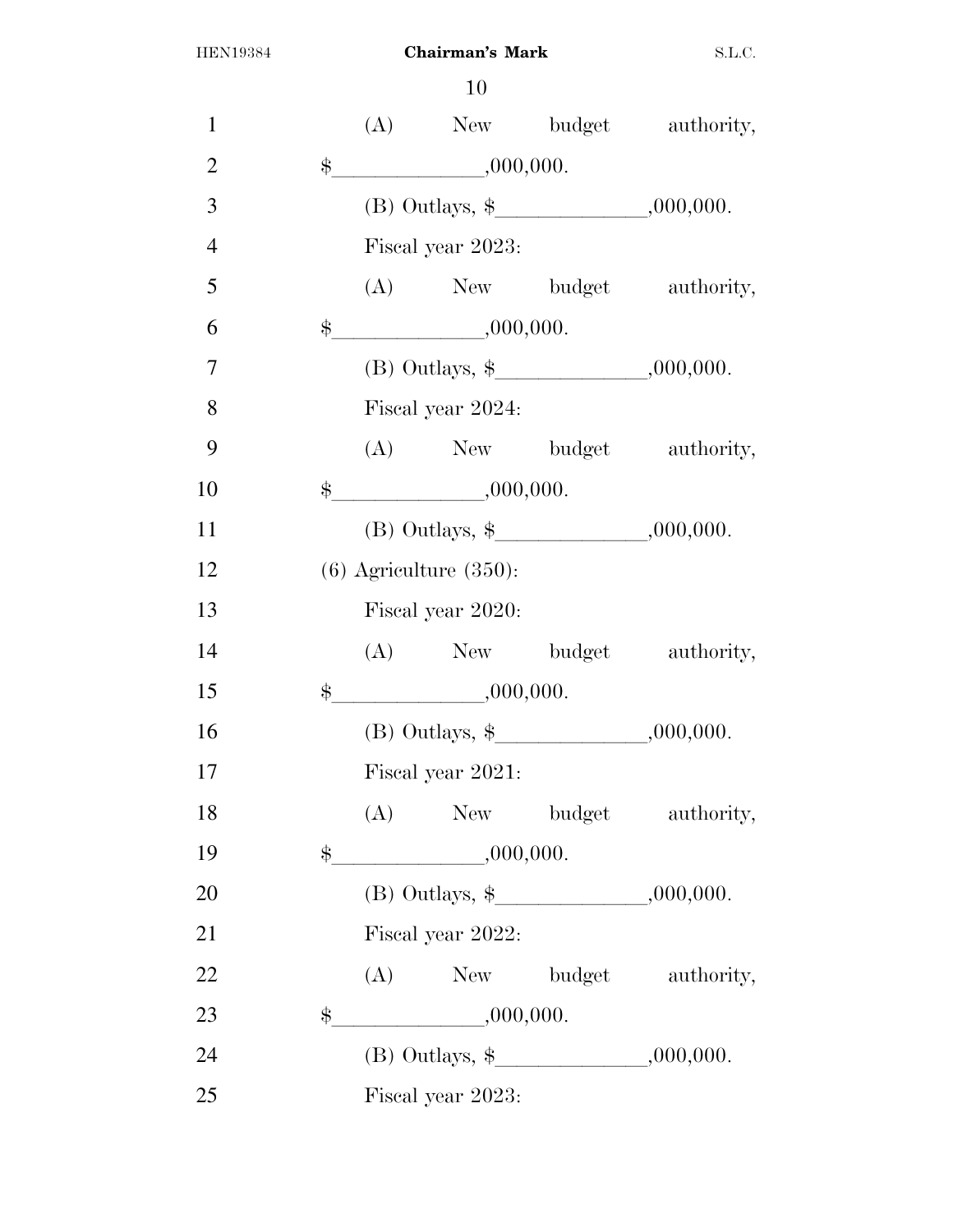| $\mathbf{1}$   |             |                         |                                            | (A) New budget authority, |
|----------------|-------------|-------------------------|--------------------------------------------|---------------------------|
| $\overline{2}$ | $\$\$       | ,000,000.               |                                            |                           |
| 3              |             |                         | (B) Outlays, $\frac{1}{2}$ , , , .000,000. |                           |
| $\overline{4}$ |             | Fiscal year 2024:       |                                            |                           |
| 5              |             |                         |                                            | (A) New budget authority, |
| 6              | $\$\$       | ,000,000.               |                                            |                           |
| $\overline{7}$ |             |                         | (B) Outlays, $\frac{1}{2}$ , , , .000,000. |                           |
| 8              |             |                         | (7) Commerce and Housing Credit (370):     |                           |
| 9              |             | Fiscal year 2020:       |                                            |                           |
| 10             |             |                         |                                            | (A) New budget authority, |
| 11             |             | $\quad$ \$ .000,000.    |                                            |                           |
| 12             |             |                         |                                            |                           |
| 13             |             | Fiscal year 2021:       |                                            |                           |
| 14             |             |                         |                                            | (A) New budget authority, |
| 15             | $\ddot{\$}$ | ,000,000.               |                                            |                           |
| 16             |             |                         |                                            |                           |
| 17             |             | Fiscal year 2022:       |                                            |                           |
| 18             |             |                         |                                            | (A) New budget authority, |
| 19             |             | $\frac{1}{2}$ .000,000. |                                            |                           |
| 20             |             |                         | (B) Outlays, $\frac{1}{2}$ , 000,000.      |                           |
| 21             |             | Fiscal year 2023:       |                                            |                           |
| 22             |             |                         |                                            | (A) New budget authority, |
| 23             | $\$\$       | $\frac{1}{1000,000}$    |                                            |                           |
| 24             |             |                         | (B) Outlays, $\frac{1}{2}$ , 000,000.      |                           |
| 25             |             | Fiscal year 2024:       |                                            |                           |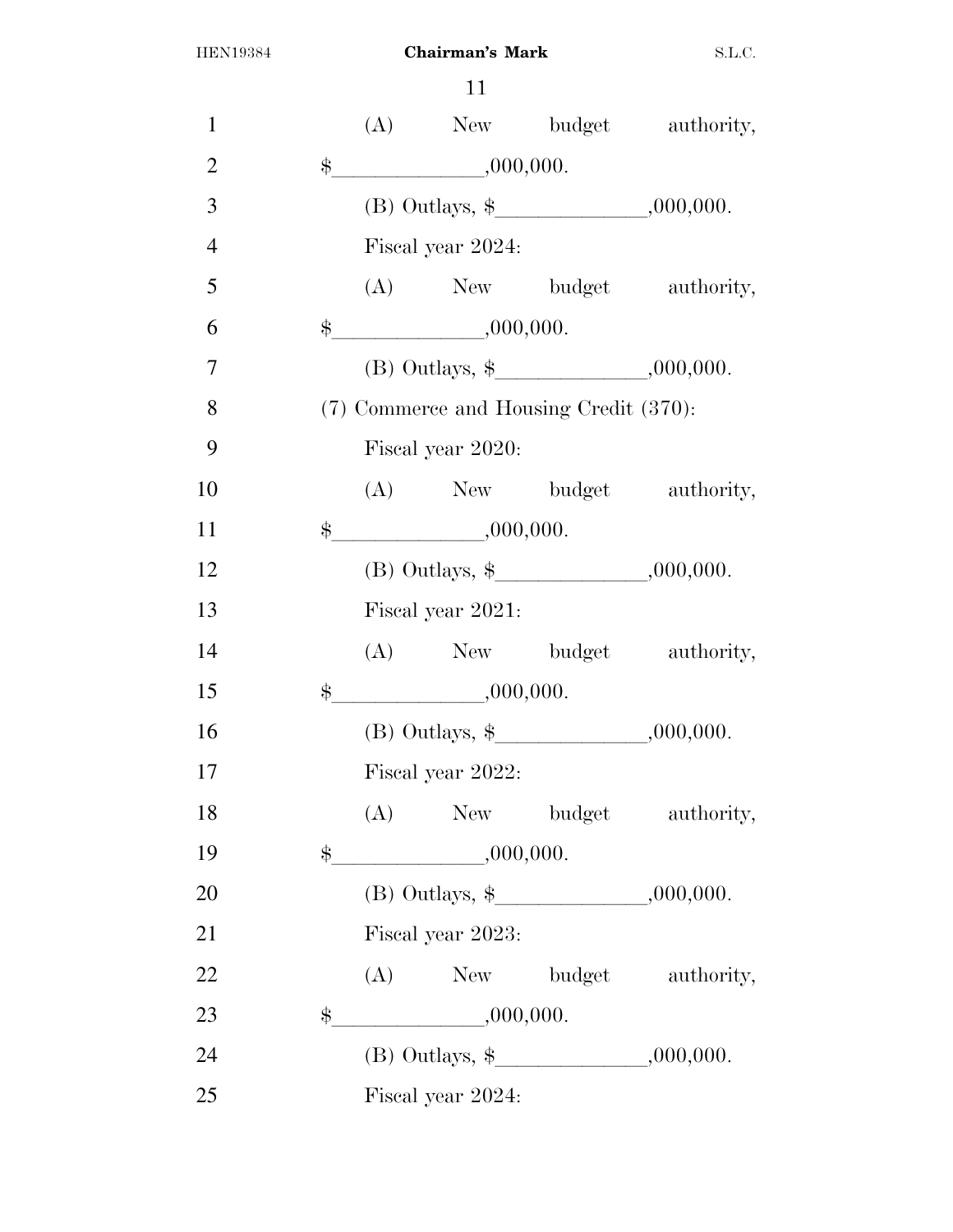| $\mathbf{1}$   |               |     |                                       |                                            | (A) New budget authority, |
|----------------|---------------|-----|---------------------------------------|--------------------------------------------|---------------------------|
| $\overline{2}$ | $\$\$         |     | $\frac{1}{1000,000}$                  |                                            |                           |
| 3              |               |     |                                       | (B) Outlays, $\frac{1}{2}$ , , , .000,000. |                           |
| $\overline{4}$ |               |     | $(8)$ Transportation $(400)$ :        |                                            |                           |
| 5              |               |     | Fiscal year 2020:                     |                                            |                           |
| 6              |               |     |                                       |                                            | (A) New budget authority, |
| 7              | $\ddot{\$}$   |     | ,000,000.                             |                                            |                           |
| 8              |               |     |                                       | (B) Outlays, $\frac{1}{2}$ .000,000.       |                           |
| 9              |               |     | Fiscal year 2021:                     |                                            |                           |
| 10             |               |     |                                       |                                            | (A) New budget authority, |
| 11             | $\ddot{\$}$   |     | ,000,000.                             |                                            |                           |
| 12             |               |     |                                       | (B) Outlays, $\frac{1}{2}$ .000,000.       |                           |
| 13             |               |     | Fiscal year 2022:                     |                                            |                           |
| 14             |               |     |                                       |                                            | (A) New budget authority, |
| 15             | $\$\$         |     | $\frac{1}{2}$ ,000,000.               |                                            |                           |
| 16             |               |     |                                       | (B) Outlays, $\frac{1}{2}$ , 000,000.      |                           |
| 17             |               |     | Fiscal year 2023:                     |                                            |                           |
| 18             |               | (A) |                                       | New budget                                 | authority,                |
| 19             | $\frac{1}{2}$ |     | ,000,000.                             |                                            |                           |
| 20             |               |     | (B) Outlays, $\frac{1}{2}$ , 000,000. |                                            |                           |
| 21             |               |     | Fiscal year 2024:                     |                                            |                           |
| 22             |               | (A) |                                       |                                            | New budget authority,     |
| 23             | \$            |     | $\frac{1}{1000,000}$                  |                                            |                           |
| 24             |               |     |                                       | (B) Outlays, $\frac{1}{2}$ , 000,000.      |                           |
|                |               |     |                                       |                                            |                           |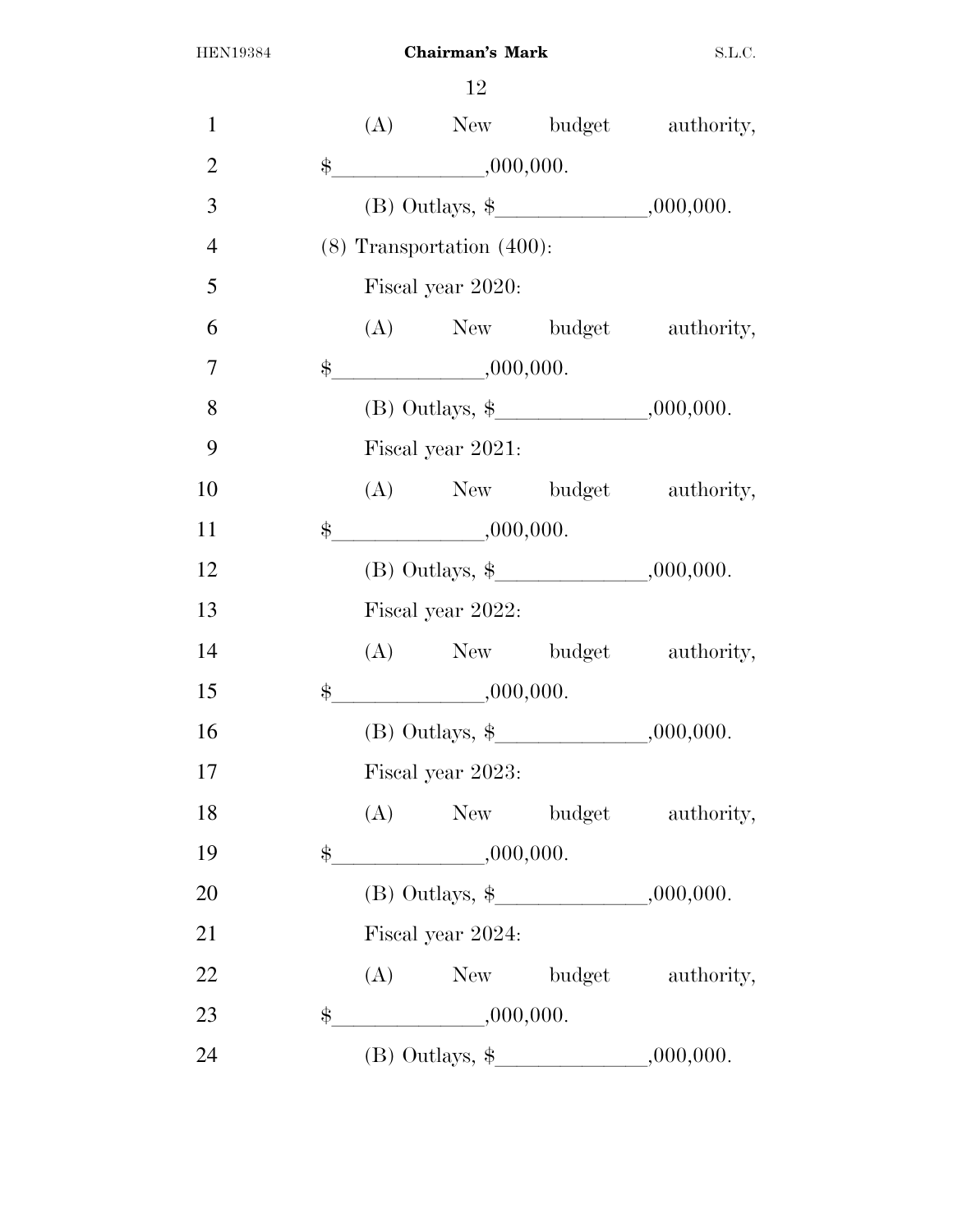| $\mathbf{1}$   |                        |                         |  | (9) Community and Regional Development     |
|----------------|------------------------|-------------------------|--|--------------------------------------------|
| $\overline{2}$ | (450):                 |                         |  |                                            |
| 3              |                        | Fiscal year 2020:       |  |                                            |
| $\overline{4}$ |                        |                         |  | (A) New budget authority,                  |
| 5              |                        | $\frac{1}{2}$ .000,000. |  |                                            |
| 6              |                        |                         |  |                                            |
| $\overline{7}$ |                        | Fiscal year 2021:       |  |                                            |
| 8              |                        |                         |  | (A) New budget authority,                  |
| 9              | $\ddot{\$}$            | ,000,000.               |  |                                            |
| 10             |                        |                         |  | (B) Outlays, $\frac{1}{2}$ , , , .000,000. |
| 11             |                        | Fiscal year 2022:       |  |                                            |
| 12             |                        |                         |  | (A) New budget authority,                  |
| 13             | $\frac{1}{2}$          | ,000,000.               |  |                                            |
| 14             |                        |                         |  | (B) Outlays, $\frac{1}{2}$ , 000,000.      |
| 15             |                        | Fiscal year 2023:       |  |                                            |
| 16             |                        |                         |  | (A) New budget authority,                  |
| 17             | $\$\,$                 | ,000,000.               |  |                                            |
| 18             |                        |                         |  | (B) Outlays, $\frac{1}{2}$ , , , .000,000. |
| 19             |                        | Fiscal year 2024:       |  |                                            |
| 20             |                        |                         |  | (A) New budget authority,                  |
| 21             |                        | $\frac{1}{2}$ ,000,000. |  |                                            |
| 22             |                        |                         |  | (B) Outlays, $\frac{1}{2}$ , 000,000.      |
| 23             |                        |                         |  | (10) Education, Training, Employment, and  |
| 24             | Social Services (500): |                         |  |                                            |
| 25             |                        | Fiscal year 2020:       |  |                                            |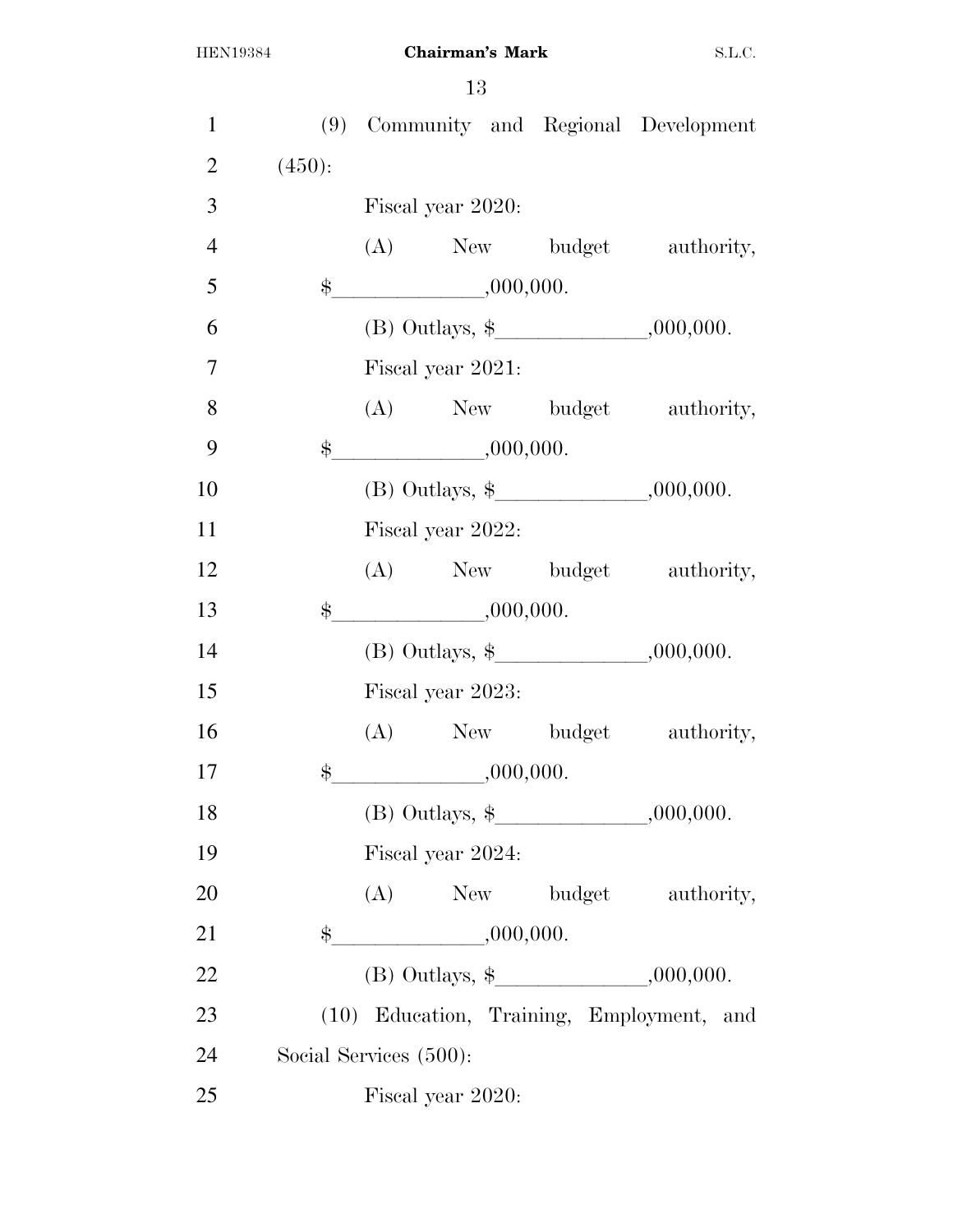| $\mathbf{1}$   |               |                                                      |                                          | (A) New budget authority,             |
|----------------|---------------|------------------------------------------------------|------------------------------------------|---------------------------------------|
| $\overline{2}$ | $\frac{1}{2}$ | ,000,000.                                            |                                          |                                       |
| 3              |               |                                                      |                                          |                                       |
| $\overline{4}$ |               | Fiscal year 2021:                                    |                                          |                                       |
| 5              |               |                                                      |                                          | (A) New budget authority,             |
| 6              | $\frac{1}{2}$ | ,000,000.                                            |                                          |                                       |
| $\overline{7}$ |               |                                                      |                                          |                                       |
| 8              |               | Fiscal year 2022:                                    |                                          |                                       |
| 9              |               |                                                      |                                          | (A) New budget authority,             |
| 10             | $\ddot{\$}$   | $\begin{array}{c} \hline \text{000,000} \end{array}$ |                                          |                                       |
| 11             |               |                                                      | (B) Outlays, $\frac{1}{2}$ , 000,000.    |                                       |
| 12             |               | Fiscal year 2023:                                    |                                          |                                       |
| 13             |               |                                                      |                                          | (A) New budget authority,             |
| 14             | $\ddot{\$}$   | ,000,000.                                            |                                          |                                       |
| 15             |               |                                                      |                                          | (B) Outlays, $\frac{1}{2}$ , 000,000. |
| 16             |               | Fiscal year 2024:                                    |                                          |                                       |
| 17             |               |                                                      |                                          | (A) New budget authority,             |
| 18             | $\$\$         | ,000,000.                                            |                                          |                                       |
| 19             |               |                                                      | (B) Outlays, $\frac{1}{2}$ , 000,000.    |                                       |
| 20             |               | $(11)$ Health $(550)$ :                              |                                          |                                       |
| 21             |               | Fiscal year 2020:                                    |                                          |                                       |
| 22             |               |                                                      |                                          | (A) New budget authority,             |
| 23             | \$            | ,000,000.                                            |                                          |                                       |
| 24             |               |                                                      | (B) Outlays, $\frac{1}{2}$ , , .000,000. |                                       |
| 25             |               | Fiscal year 2021:                                    |                                          |                                       |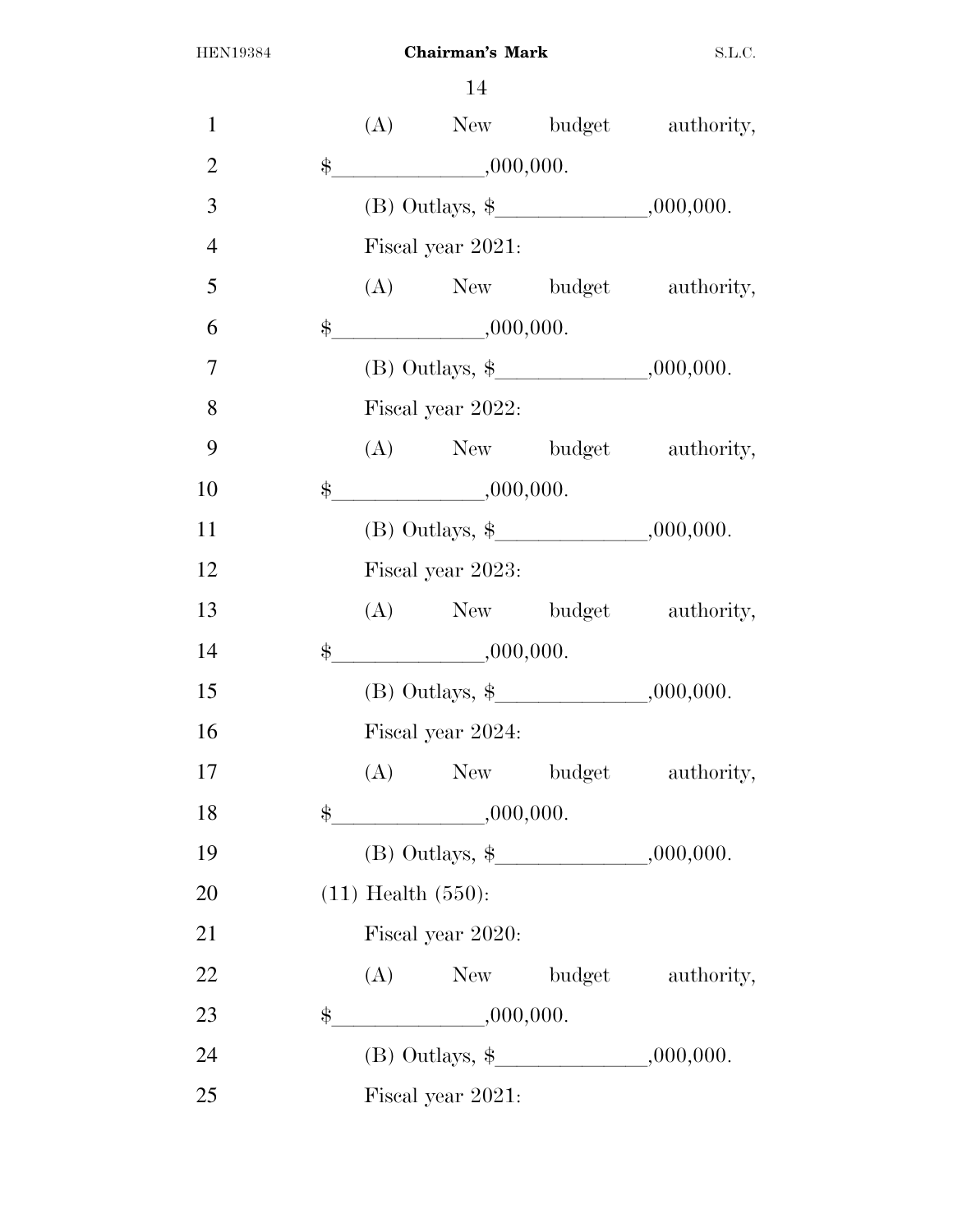| $\mathbf{1}$   |             |                                       |                         |                                            | (A) New budget authority, |  |  |
|----------------|-------------|---------------------------------------|-------------------------|--------------------------------------------|---------------------------|--|--|
| $\overline{2}$ | $\$\$       |                                       | ,000,000.               |                                            |                           |  |  |
| 3              |             |                                       |                         | (B) Outlays, $\frac{1}{2}$ .000,000.       |                           |  |  |
| $\overline{4}$ |             |                                       | Fiscal year 2022:       |                                            |                           |  |  |
| 5              |             |                                       |                         |                                            | (A) New budget authority, |  |  |
| 6              | $\$\$       |                                       | $\frac{1}{1000,000}$    |                                            |                           |  |  |
| $\overline{7}$ |             |                                       |                         | (B) Outlays, $\frac{1}{2}$ , , , .000,000. |                           |  |  |
| 8              |             |                                       | Fiscal year 2023:       |                                            |                           |  |  |
| 9              |             |                                       |                         |                                            | (A) New budget authority, |  |  |
| 10             |             |                                       | $\frac{1}{2}$ .000,000. |                                            |                           |  |  |
| 11             |             | (B) Outlays, $\frac{1}{2}$ , 000,000. |                         |                                            |                           |  |  |
| 12             |             | Fiscal year 2024:                     |                         |                                            |                           |  |  |
| 13             |             |                                       |                         |                                            | (A) New budget authority, |  |  |
| 14             | $\ddot{\$}$ |                                       | ,000,000.               |                                            |                           |  |  |
| 15             |             |                                       |                         | (B) Outlays, $\frac{1}{2}$ , 000,000.      |                           |  |  |
| 16             |             | $(12)$ Medicare $(570)$ :             |                         |                                            |                           |  |  |
| 17             |             |                                       | Fiscal year 2020:       |                                            |                           |  |  |
| 18             |             |                                       |                         | (A) New budget                             | authority,                |  |  |
| 19             |             |                                       | $\frac{1}{2}$ .000,000. |                                            |                           |  |  |
| 20             |             |                                       |                         | (B) Outlays, $\frac{1}{2}$ , 000,000.      |                           |  |  |
| 21             |             | Fiscal year 2021:                     |                         |                                            |                           |  |  |
| 22             |             |                                       |                         |                                            | (A) New budget authority, |  |  |
| 23             | $\$\$       |                                       | $\frac{1}{1000,000}$    |                                            |                           |  |  |
| 24             |             |                                       |                         | (B) Outlays, $\frac{1}{2}$ , , .000,000.   |                           |  |  |
| 25             |             |                                       | Fiscal year 2022:       |                                            |                           |  |  |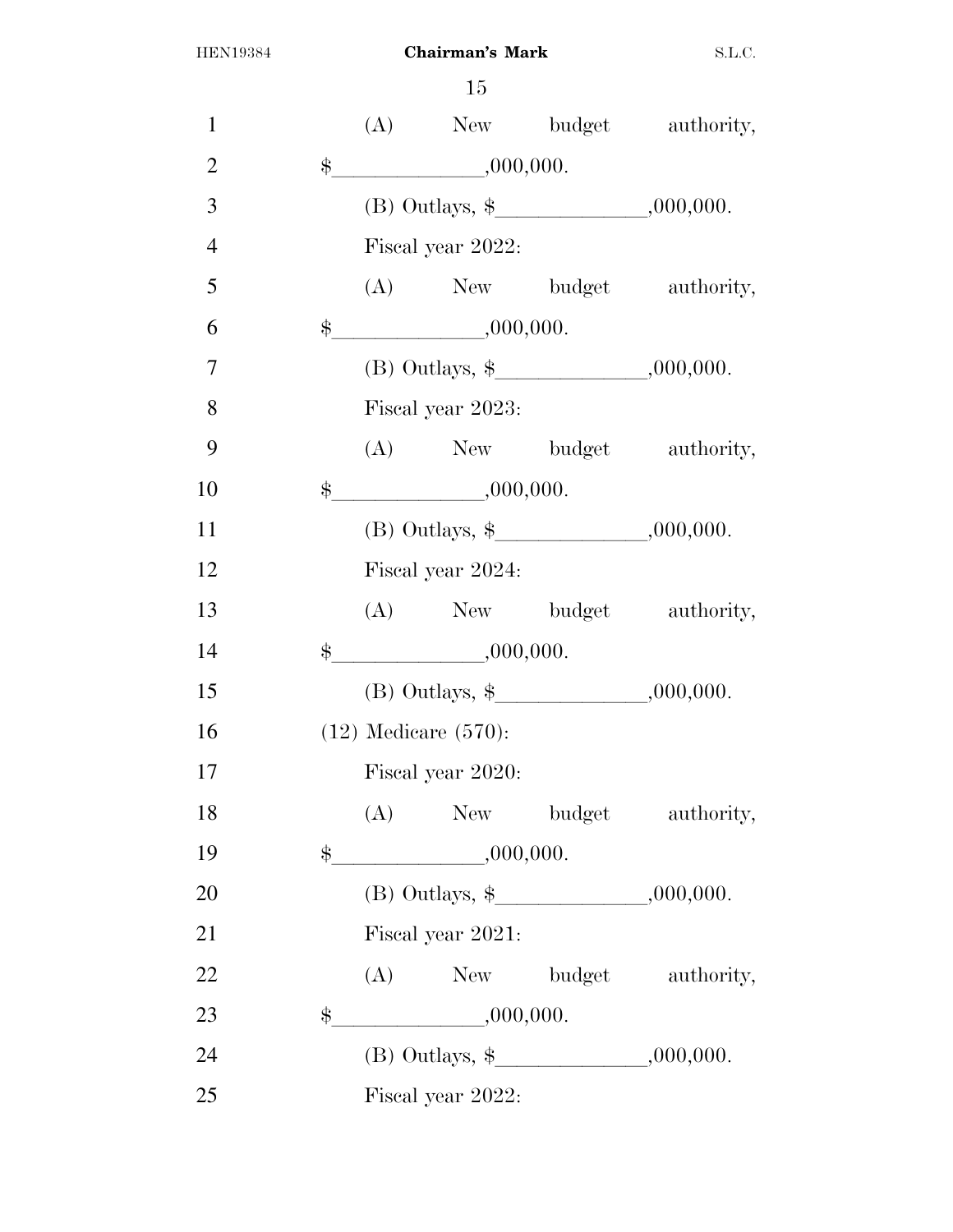| $\mathbf{1}$   |       |                                  |                         |                                            | (A) New budget authority, |  |
|----------------|-------|----------------------------------|-------------------------|--------------------------------------------|---------------------------|--|
| $\overline{2}$ | $\$\$ |                                  | ,000,000.               |                                            |                           |  |
| 3              |       |                                  |                         | (B) Outlays, $\frac{1}{2}$ .000,000.       |                           |  |
| $\overline{4}$ |       |                                  | Fiscal year 2023:       |                                            |                           |  |
| 5              |       |                                  |                         |                                            | (A) New budget authority, |  |
| 6              | $\$\$ |                                  | ,000,000.               |                                            |                           |  |
| $\overline{7}$ |       |                                  |                         | (B) Outlays, $\frac{1}{2}$ , 000,000.      |                           |  |
| 8              |       |                                  | Fiscal year 2024:       |                                            |                           |  |
| 9              |       |                                  |                         |                                            | (A) New budget authority, |  |
| 10             |       |                                  | $\frac{1}{2}$ .000,000. |                                            |                           |  |
| 11             |       |                                  |                         | (B) Outlays, $\frac{1}{2}$ , , , .000,000. |                           |  |
| 12             |       | $(13)$ Income Security $(600)$ : |                         |                                            |                           |  |
| 13             |       |                                  | Fiscal year 2020:       |                                            |                           |  |
| 14             |       |                                  |                         |                                            | (A) New budget authority, |  |
| 15             |       |                                  | $\frac{1}{2}$ .000,000. |                                            |                           |  |
| 16             |       |                                  |                         |                                            |                           |  |
| 17             |       |                                  | Fiscal year 2021:       |                                            |                           |  |
| 18             |       |                                  |                         |                                            | (A) New budget authority, |  |
| 19             |       |                                  | $\frac{1}{2}$ .000,000. |                                            |                           |  |
| 20             |       |                                  |                         | (B) Outlays, $\frac{1}{2}$ , 000,000.      |                           |  |
| 21             |       | Fiscal year 2022:                |                         |                                            |                           |  |
| 22             |       |                                  |                         |                                            | (A) New budget authority, |  |
| 23             | $\$\$ |                                  | $\frac{1}{1000,000}$    |                                            |                           |  |
| 24             |       |                                  |                         | (B) Outlays, $\frac{1}{2}$ , 000,000.      |                           |  |
| 25             |       |                                  | Fiscal year 2023:       |                                            |                           |  |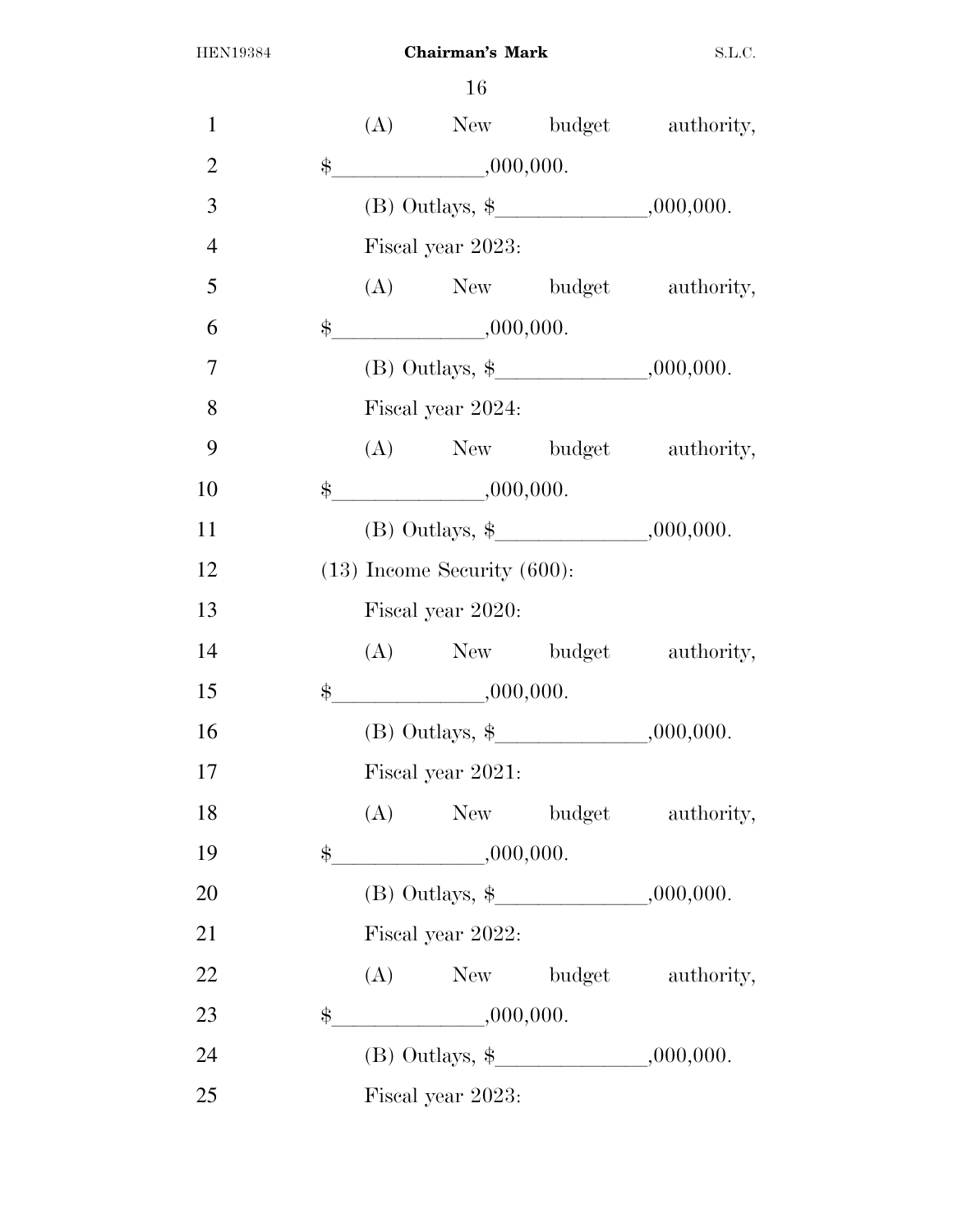| $\mathbf{1}$   |       |                   |                                  |                                       | (A) New budget authority, |  |
|----------------|-------|-------------------|----------------------------------|---------------------------------------|---------------------------|--|
| $\overline{2}$ | $\$\$ |                   | ,000,000.                        |                                       |                           |  |
| 3              |       |                   |                                  | (B) Outlays, $\frac{1}{2}$ , 000,000. |                           |  |
| $\overline{4}$ |       |                   | Fiscal year 2024:                |                                       |                           |  |
| 5              |       |                   |                                  |                                       | (A) New budget authority, |  |
| 6              | $\$\$ |                   | ,000,000.                        |                                       |                           |  |
| $\overline{7}$ |       |                   |                                  | (B) Outlays, $\frac{1}{2}$ , 000,000. |                           |  |
| 8              |       |                   | $(14)$ Social Security $(650)$ : |                                       |                           |  |
| 9              |       |                   | Fiscal year 2020:                |                                       |                           |  |
| 10             |       |                   |                                  |                                       | (A) New budget authority, |  |
| 11             |       |                   | $\frac{1}{2}$ .000,000.          |                                       |                           |  |
| 12             |       |                   |                                  |                                       |                           |  |
| 13             |       | Fiscal year 2021: |                                  |                                       |                           |  |
| 14             |       |                   |                                  |                                       | (A) New budget authority, |  |
| 15             | $\$\$ |                   | ,000,000.                        |                                       |                           |  |
| 16             |       |                   |                                  |                                       |                           |  |
| 17             |       |                   | Fiscal year 2022:                |                                       |                           |  |
| 18             |       |                   |                                  |                                       | (A) New budget authority, |  |
| 19             |       |                   | $\frac{1}{2}$ .000,000.          |                                       |                           |  |
| 20             |       |                   |                                  | (B) Outlays, $\frac{1}{2}$ , 000,000. |                           |  |
| 21             |       |                   | Fiscal year 2023:                |                                       |                           |  |
| 22             |       |                   |                                  |                                       | (A) New budget authority, |  |
| 23             | $\$\$ |                   | $\frac{1}{1000,000}$             |                                       |                           |  |
| 24             |       |                   |                                  | (B) Outlays, $\frac{1}{2}$ , 000,000. |                           |  |
| 25             |       |                   | Fiscal year 2024:                |                                       |                           |  |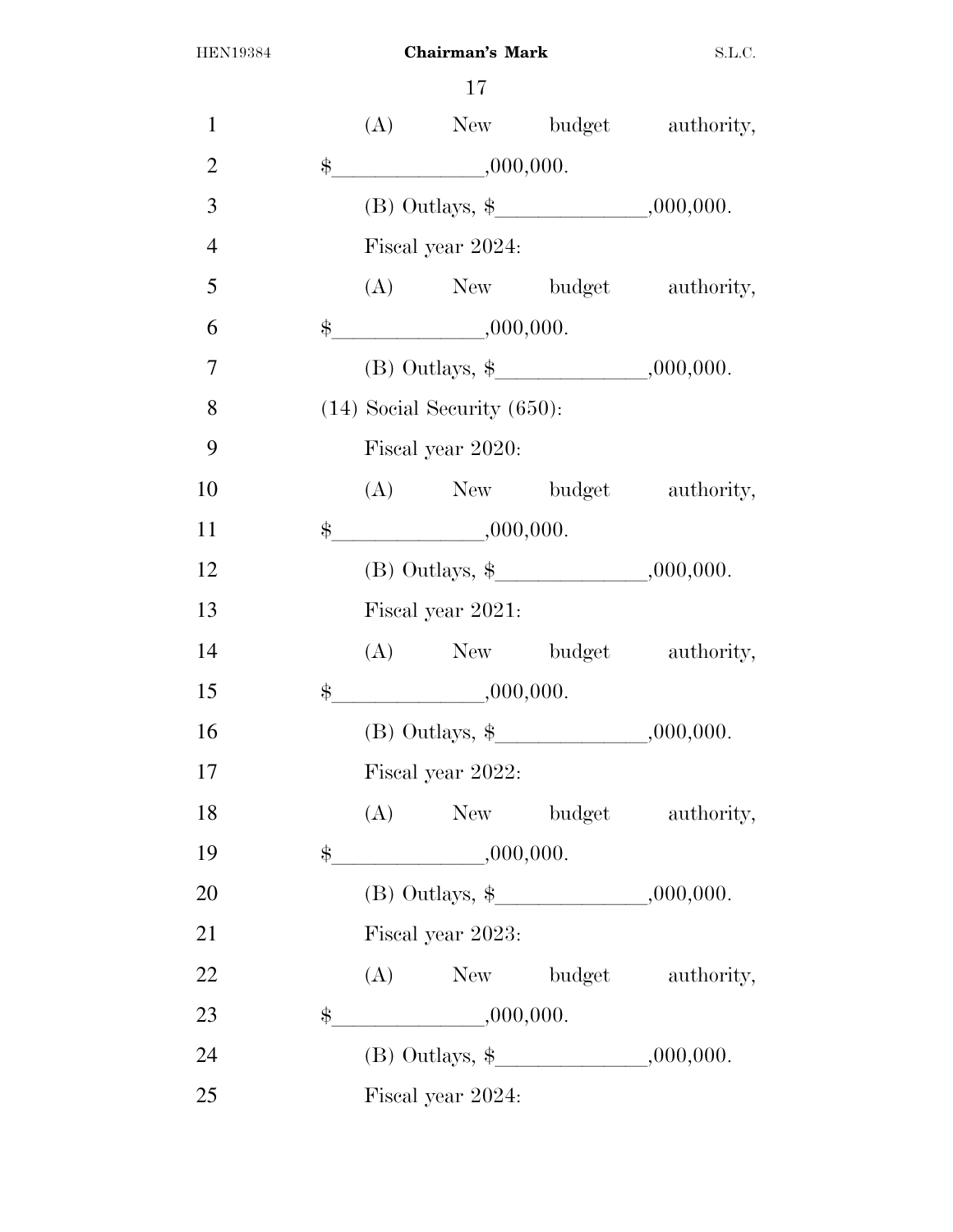| $\mathbf{1}$   |             |                   |                   |                                                 | (A) New budget authority, |  |  |
|----------------|-------------|-------------------|-------------------|-------------------------------------------------|---------------------------|--|--|
| $\overline{2}$ | $\ddot{\$}$ |                   | ,000,000.         |                                                 |                           |  |  |
| 3              |             |                   |                   | (B) Outlays, $\frac{1}{2}$ , , , .000,000.      |                           |  |  |
| $\overline{4}$ |             |                   |                   | $(15)$ Veterans Benefits and Services $(700)$ : |                           |  |  |
| 5              |             |                   | Fiscal year 2020: |                                                 |                           |  |  |
| 6              |             |                   |                   |                                                 | (A) New budget authority, |  |  |
| $\overline{7}$ | $\$\$       |                   | ,000,000.         |                                                 |                           |  |  |
| 8              |             |                   |                   | (B) Outlays, $\frac{1}{2}$ , 000,000.           |                           |  |  |
| 9              |             |                   | Fiscal year 2021: |                                                 |                           |  |  |
| 10             |             |                   |                   |                                                 | (A) New budget authority, |  |  |
| 11             | $\ddot{\$}$ |                   | ,000,000.         |                                                 |                           |  |  |
| 12             |             |                   |                   | (B) Outlays, $\frac{1}{2}$ .000,000.            |                           |  |  |
| 13             |             | Fiscal year 2022: |                   |                                                 |                           |  |  |
| 14             |             |                   |                   |                                                 | (A) New budget authority, |  |  |
| 15             | $\$\$       |                   | ,000,000.         |                                                 |                           |  |  |
| 16             |             |                   |                   | (B) Outlays, $\frac{1}{2}$ , 000,000.           |                           |  |  |
| 17             |             |                   | Fiscal year 2023: |                                                 |                           |  |  |
| 18             |             | (A)               |                   |                                                 | New budget authority,     |  |  |
| 19             | $\$\$       |                   | ,000,000.         |                                                 |                           |  |  |
| 20             |             |                   |                   | (B) Outlays, $\frac{1}{2}$ , 000,000.           |                           |  |  |
| 21             |             |                   | Fiscal year 2024: |                                                 |                           |  |  |
| 22             |             |                   |                   |                                                 | (A) New budget authority, |  |  |
| 23             | \$          |                   | $-$ ,000,000.     |                                                 |                           |  |  |
| 24             |             |                   |                   | (B) Outlays, $\frac{1}{2}$ , , , .000,000.      |                           |  |  |
| 25             |             |                   |                   | $(16)$ Administration of Justice $(750)$ :      |                           |  |  |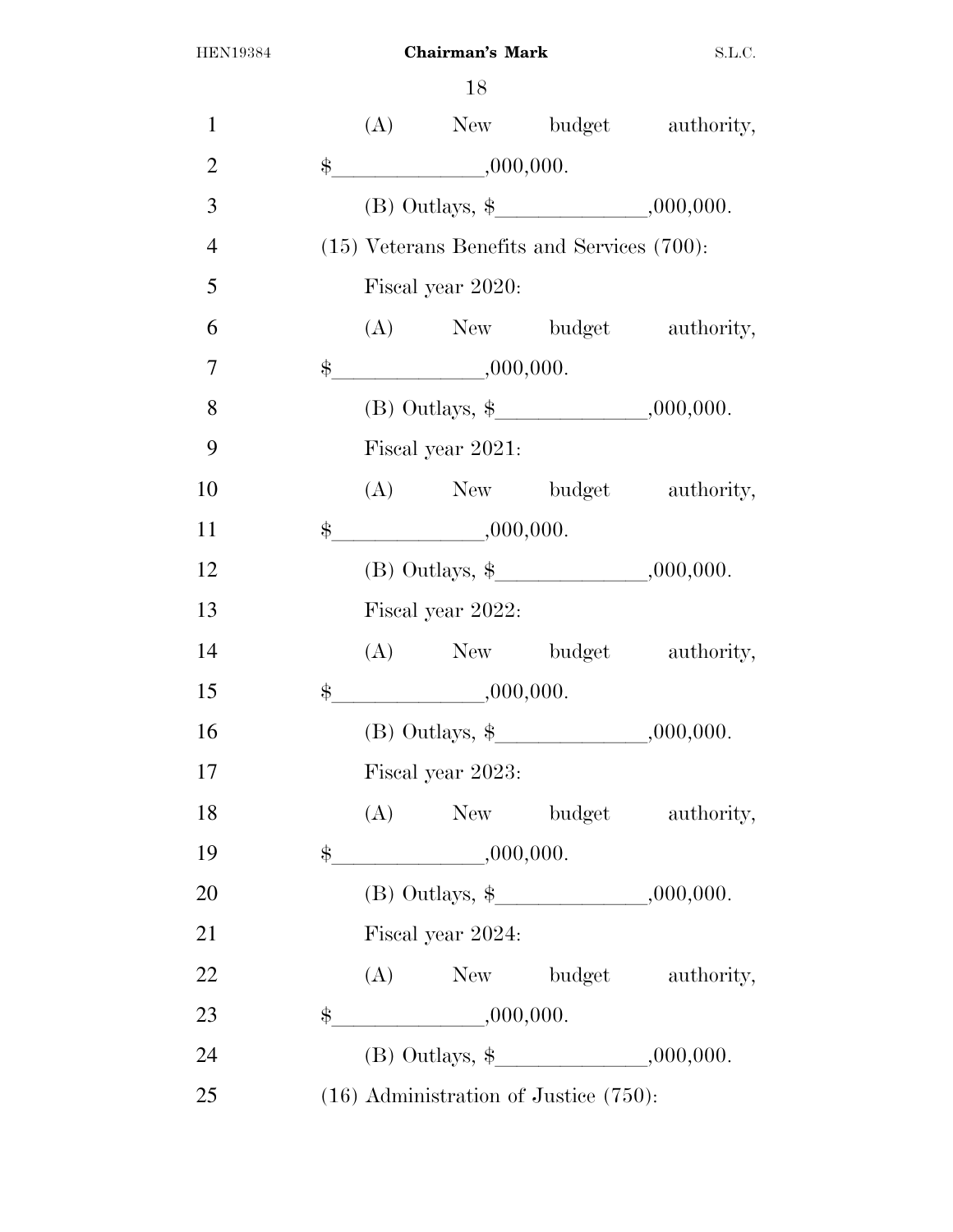| $\mathbf{1}$   |               | Fiscal year 2020:                   |                                            |                           |
|----------------|---------------|-------------------------------------|--------------------------------------------|---------------------------|
| $\overline{2}$ |               |                                     |                                            | (A) New budget authority, |
| 3              |               | $\frac{1}{2}$ .000,000.             |                                            |                           |
| $\overline{4}$ |               |                                     |                                            |                           |
| 5              |               | Fiscal year 2021:                   |                                            |                           |
| 6              |               |                                     |                                            | (A) New budget authority, |
| $\overline{7}$ | $\ddot{\$}$   | ,000,000.                           |                                            |                           |
| 8              |               |                                     | (B) Outlays, $\frac{1}{2}$ , , , .000,000. |                           |
| 9              |               | Fiscal year 2022:                   |                                            |                           |
| 10             |               |                                     |                                            | (A) New budget authority, |
| 11             | $\frac{1}{2}$ | ,000,000.                           |                                            |                           |
| 12             |               |                                     | (B) Outlays, $\frac{1}{2}$ , 000,000.      |                           |
| 13             |               | Fiscal year 2023:                   |                                            |                           |
| 14             |               |                                     |                                            | (A) New budget authority, |
| 15             | $\ddot{\$}$   | ,000,000.                           |                                            |                           |
| 16             |               |                                     | (B) Outlays, $\frac{1}{2}$ , 000,000.      |                           |
| 17             |               | Fiscal year 2024:                   |                                            |                           |
| 18             |               |                                     |                                            | (A) New budget authority, |
| 19             |               |                                     |                                            |                           |
| 20             |               |                                     | (B) Outlays, $\frac{1}{2}$ , 000,000.      |                           |
| 21             |               | $(17)$ General Government $(800)$ : |                                            |                           |
| 22             |               | Fiscal year 2020:                   |                                            |                           |
| 23             |               |                                     |                                            | (A) New budget authority, |
| 24             |               | $\frac{1}{2}$ .000,000.             |                                            |                           |
| 25             |               |                                     | (B) Outlays, $\frac{1}{2}$ , 000,000.      |                           |
|                |               |                                     |                                            |                           |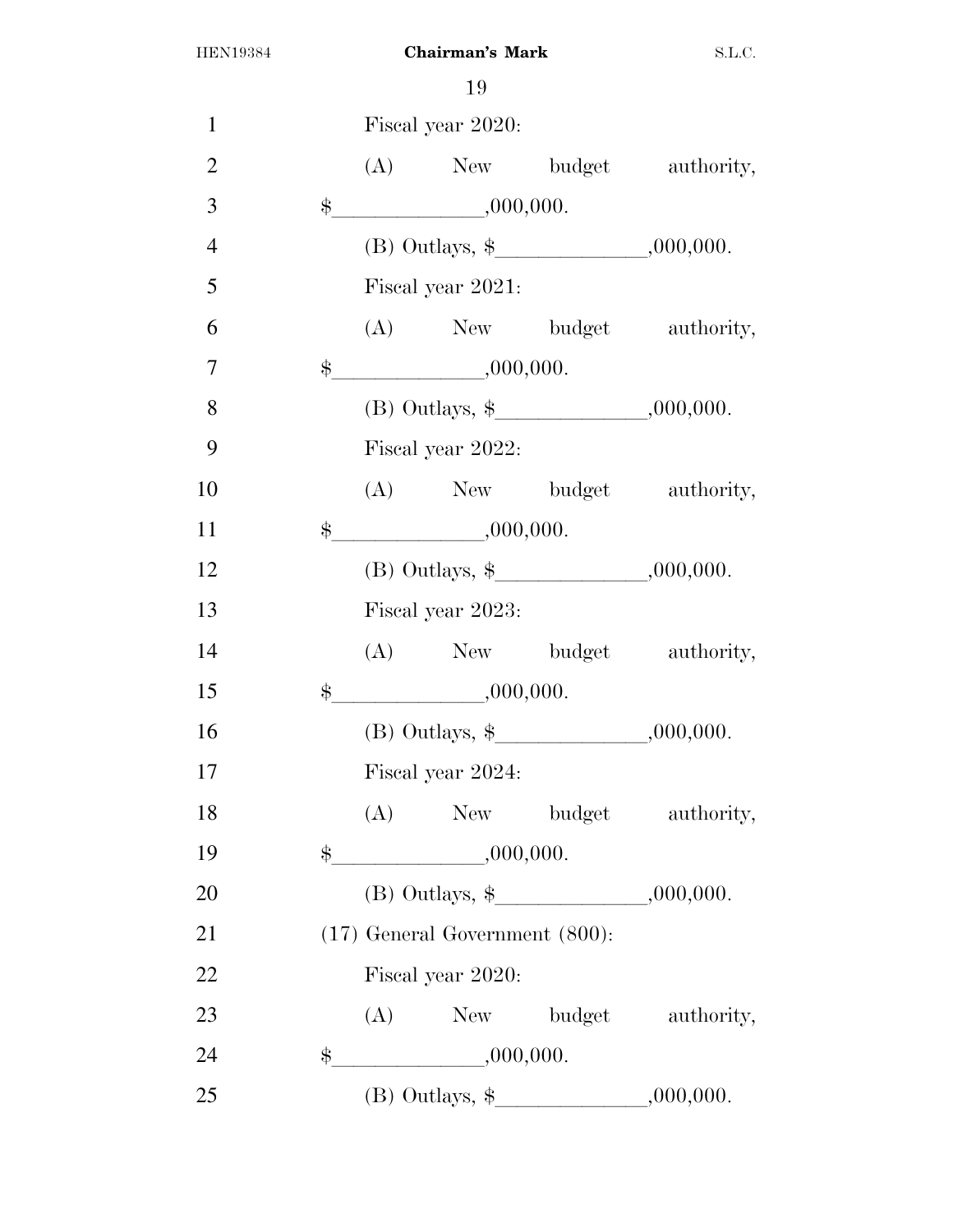| $\mathbf{1}$   |             | Fiscal year 2021:                          |  |                           |  |  |
|----------------|-------------|--------------------------------------------|--|---------------------------|--|--|
| $\overline{2}$ |             |                                            |  | (A) New budget authority, |  |  |
| 3              |             | $\frac{1}{2}$ .000,000.                    |  |                           |  |  |
| $\overline{4}$ |             | (B) Outlays, $\frac{1}{2}$ , 000,000.      |  |                           |  |  |
| 5              |             | Fiscal year 2022:                          |  |                           |  |  |
| 6              |             |                                            |  | (A) New budget authority, |  |  |
| $\overline{7}$ |             | $\frac{1}{2}$ .000,000.                    |  |                           |  |  |
| 8              |             | (B) Outlays, $\frac{1}{2}$ , 000,000.      |  |                           |  |  |
| 9              |             | Fiscal year 2023:                          |  |                           |  |  |
| 10             |             |                                            |  | (A) New budget authority, |  |  |
| 11             | $\$\$       | ,000,000.                                  |  |                           |  |  |
| 12             |             | (B) Outlays, $\frac{1}{2}$ , 000,000.      |  |                           |  |  |
| 13             |             | Fiscal year 2024:                          |  |                           |  |  |
| 14             |             |                                            |  | (A) New budget authority, |  |  |
| 15             |             | $\frac{1}{2}$ ,000,000.                    |  |                           |  |  |
| 16             |             | (B) Outlays, $\frac{1}{2}$ , , , .000,000. |  |                           |  |  |
| 17             |             | $(18)$ Net Interest $(900)$ :              |  |                           |  |  |
| 18             |             | Fiscal year 2020:                          |  |                           |  |  |
| 19             |             |                                            |  | (A) New budget authority, |  |  |
| 20             | \$          | ,000,000.                                  |  |                           |  |  |
| 21             |             |                                            |  |                           |  |  |
| 22             |             | Fiscal year 2021:                          |  |                           |  |  |
| 23             |             |                                            |  | (A) New budget authority, |  |  |
| 24             | $\ddot{\$}$ | $\frac{1}{1000,000}$                       |  |                           |  |  |
| 25             |             | (B) Outlays, $\frac{1}{2}$ , 000,000.      |  |                           |  |  |
|                |             |                                            |  |                           |  |  |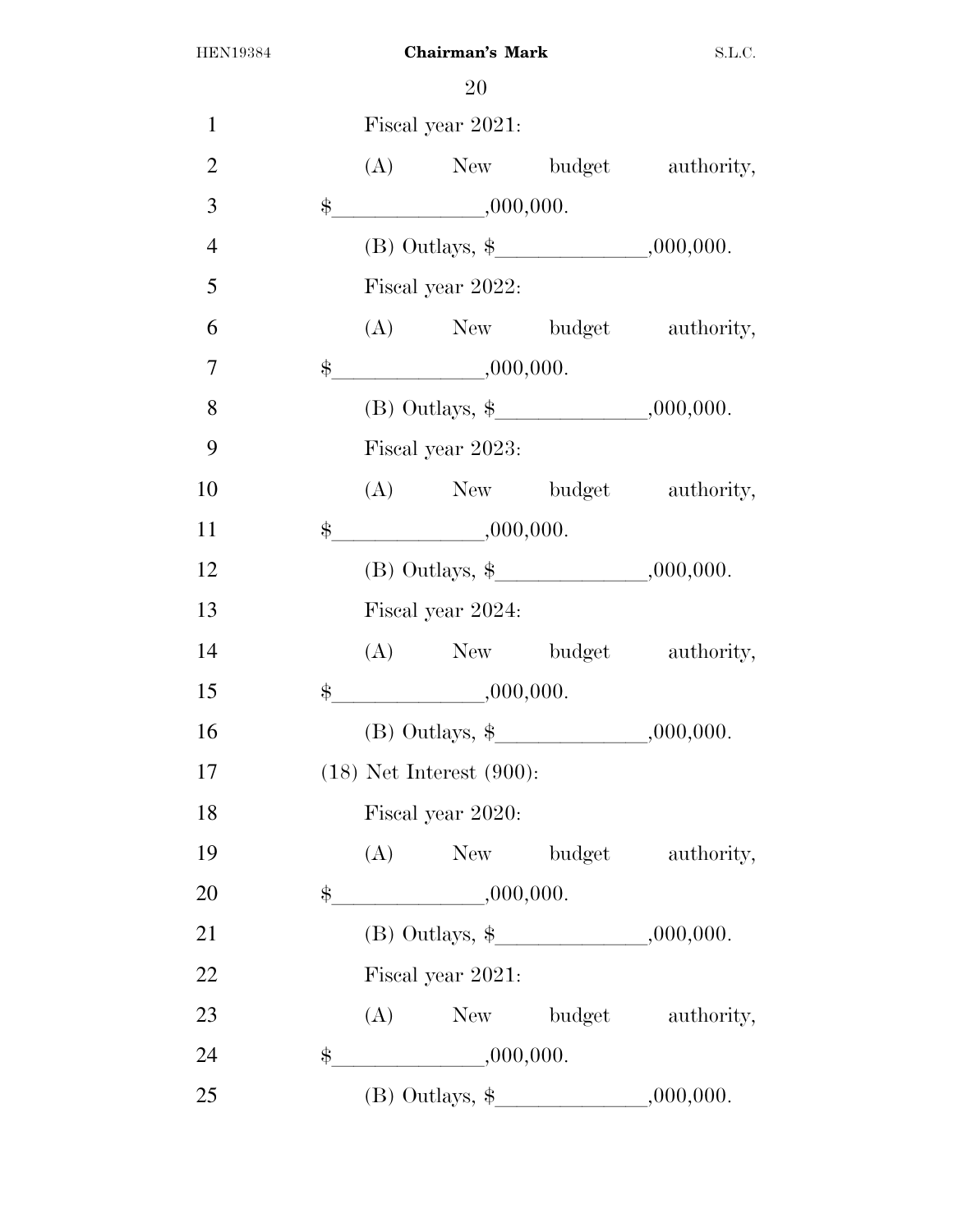| $\mathbf{1}$   |               |                             | Fiscal year 2022:       |                                            |                                       |  |
|----------------|---------------|-----------------------------|-------------------------|--------------------------------------------|---------------------------------------|--|
| $\overline{2}$ |               |                             |                         |                                            | (A) New budget authority,             |  |
| 3              |               |                             | $\frac{1}{2}$ .000,000. |                                            |                                       |  |
| $\overline{4}$ |               |                             |                         |                                            |                                       |  |
| 5              |               |                             | Fiscal year 2023:       |                                            |                                       |  |
| 6              |               |                             |                         |                                            | (A) New budget authority,             |  |
| $\overline{7}$ | $\$\$         |                             | ,000,000.               |                                            |                                       |  |
| 8              |               |                             |                         |                                            | (B) Outlays, $\frac{1}{2}$ , 000,000. |  |
| 9              |               |                             | Fiscal year 2024:       |                                            |                                       |  |
| 10             |               |                             |                         |                                            | (A) New budget authority,             |  |
| 11             | $\frac{1}{2}$ |                             | ,000,000.               |                                            |                                       |  |
| 12             |               |                             |                         | (B) Outlays, $\frac{1}{2}$ , , , .000,000. |                                       |  |
| 13             |               | $(19)$ Allowances $(920)$ : |                         |                                            |                                       |  |
| 14             |               | Fiscal year 2020:           |                         |                                            |                                       |  |
| 15             |               |                             |                         |                                            | (A) New budget authority,             |  |
| 16             | $\$\$         |                             | ,000,000.               |                                            |                                       |  |
| 17             |               |                             |                         | (B) Outlays, $\frac{1}{2}$ , 000,000.      |                                       |  |
| 18             |               |                             | Fiscal year 2021:       |                                            |                                       |  |
| 19             |               |                             |                         |                                            | (A) New budget authority,             |  |
| 20             | $\$\$         |                             | ,000,000.               |                                            |                                       |  |
| 21             |               |                             |                         | (B) Outlays, $\frac{1}{2}$ , 000,000.      |                                       |  |
| 22             |               |                             | Fiscal year 2022:       |                                            |                                       |  |
| 23             |               |                             |                         |                                            | (A) New budget authority,             |  |
| 24             | \$            |                             | $-$ ,000,000.           |                                            |                                       |  |
| 25             |               |                             |                         |                                            |                                       |  |
|                |               |                             |                         |                                            |                                       |  |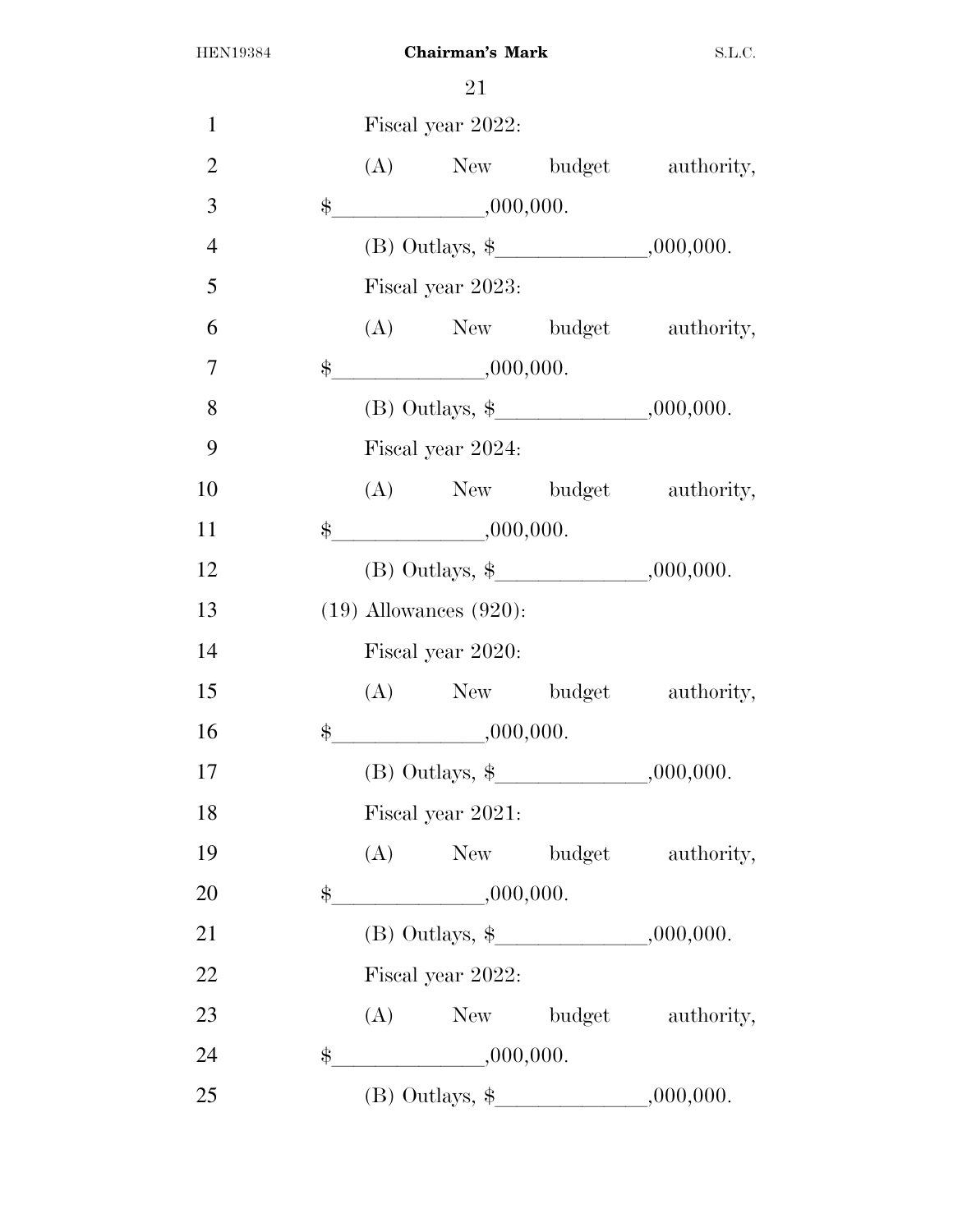| $\mathbf{1}$   |             |                   | Fiscal year 2023:       |                                                    |                           |  |  |
|----------------|-------------|-------------------|-------------------------|----------------------------------------------------|---------------------------|--|--|
| $\overline{2}$ |             |                   |                         |                                                    | (A) New budget authority, |  |  |
| 3              |             |                   | $\frac{1}{2}$ .000,000. |                                                    |                           |  |  |
| $\overline{4}$ |             |                   |                         | (B) Outlays, $\frac{1}{2}$ , 000,000.              |                           |  |  |
| 5              |             |                   | Fiscal year 2024:       |                                                    |                           |  |  |
| 6              |             |                   |                         |                                                    | (A) New budget authority, |  |  |
| 7              | $\ddot{\$}$ |                   | ,000,000.               |                                                    |                           |  |  |
| 8              |             |                   |                         | (B) Outlays, $\frac{1}{2}$ , 000,000.              |                           |  |  |
| 9              |             |                   |                         | $(20)$ Undistributed Offsetting Receipts $(950)$ : |                           |  |  |
| 10             |             |                   | Fiscal year 2020:       |                                                    |                           |  |  |
| 11             |             |                   |                         |                                                    | (A) New budget authority, |  |  |
| 12             |             |                   | $\frac{1}{2}$ ,000,000. |                                                    |                           |  |  |
| 13             |             |                   |                         | (B) Outlays, $\frac{1}{2}$ , , .000,000.           |                           |  |  |
| 14             |             | Fiscal year 2021: |                         |                                                    |                           |  |  |
| 15             |             |                   |                         |                                                    | (A) New budget authority, |  |  |
| 16             | $\ddot{\$}$ |                   | ,000,000.               |                                                    |                           |  |  |
| 17             |             |                   |                         | (B) Outlays, $\frac{1}{2}$ , 000,000.              |                           |  |  |
| 18             |             |                   | Fiscal year 2022:       |                                                    |                           |  |  |
| 19             |             |                   |                         |                                                    | (A) New budget authority, |  |  |
| 20             | \$          |                   | ,000,000.               |                                                    |                           |  |  |
| 21             |             |                   |                         | (B) Outlays, $\frac{1}{2}$ , 000,000.              |                           |  |  |
| 22             |             |                   | Fiscal year 2023:       |                                                    |                           |  |  |
| 23             |             |                   |                         |                                                    | (A) New budget authority, |  |  |
| 24             | \$          |                   | ,000,000.               |                                                    |                           |  |  |
| 25             |             |                   |                         | (B) Outlays, $\frac{1}{2}$ , 000,000.              |                           |  |  |
|                |             |                   |                         |                                                    |                           |  |  |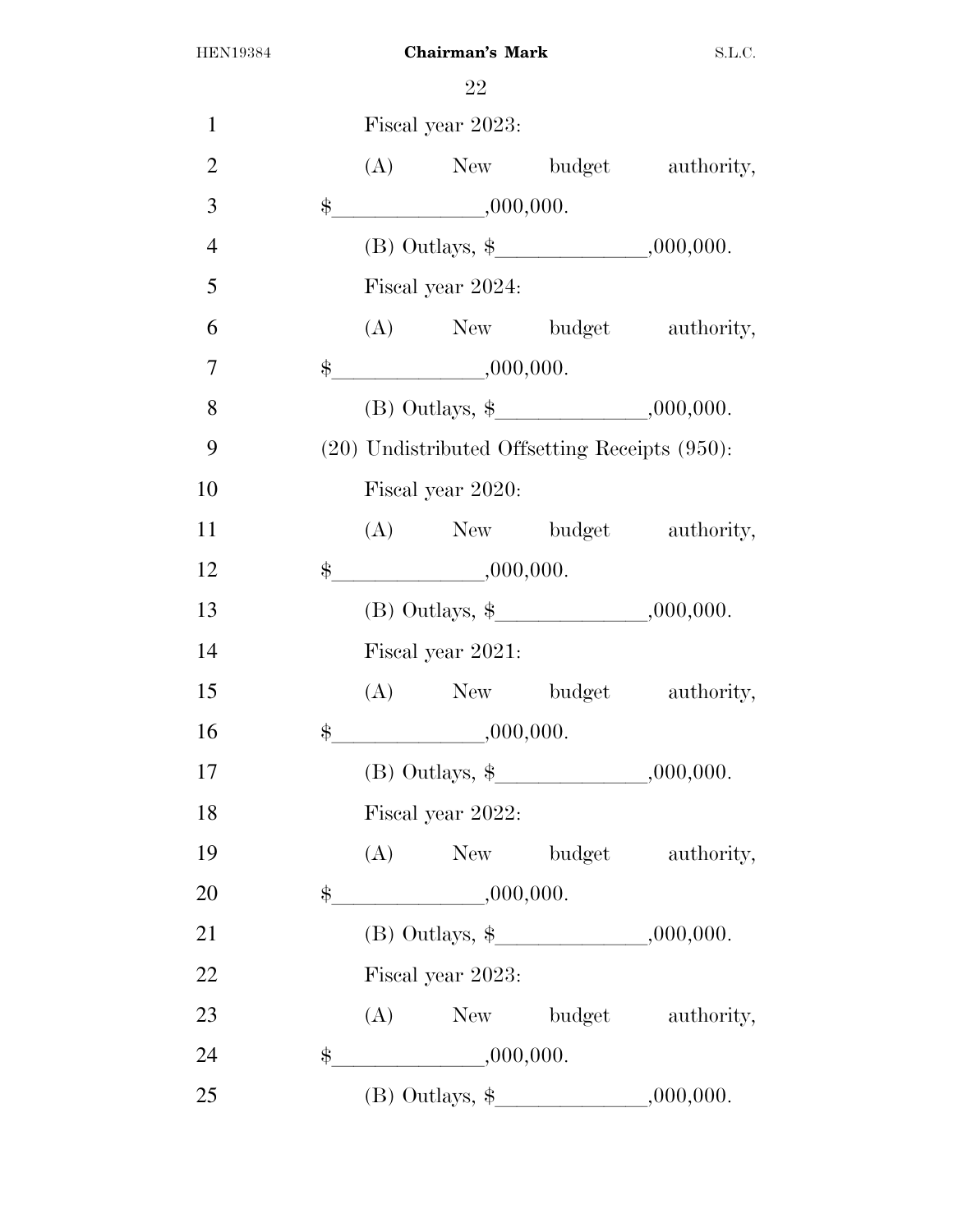| $\mathbf{1}$   |               | Fiscal year 2024:                           |                                       |
|----------------|---------------|---------------------------------------------|---------------------------------------|
| $\overline{2}$ |               |                                             | (A) New budget authority,             |
| 3              |               | $\frac{1}{2}$ .000,000.                     |                                       |
| $\overline{4}$ |               |                                             | (B) Outlays, $\frac{1}{2}$ , 000,000. |
| 5              |               | (21) Overseas Contingency Operations (970): |                                       |
| 6              |               | Fiscal year 2020:                           |                                       |
| $\overline{7}$ |               |                                             | (A) New budget authority,             |
| 8              |               | $\frac{1}{2}$ .000,000.                     |                                       |
| 9              |               |                                             |                                       |
| 10             |               | Fiscal year 2021:                           |                                       |
| 11             |               |                                             | (A) New budget authority,             |
| 12             | $\frac{1}{2}$ | ,000,000.                                   |                                       |
| 13             |               |                                             | (B) Outlays, $\frac{1}{2}$ , 000,000. |
| 14             |               | Fiscal year 2022:                           |                                       |
| 15             |               |                                             | (A) New budget authority,             |
| 16             | $\frac{1}{2}$ | $\frac{1}{1000,000}$                        |                                       |
| 17             |               | (B) Outlays, $\frac{1}{2}$ , , , .000,000.  |                                       |
| 18             |               | Fiscal year 2023:                           |                                       |
| 19             |               |                                             | (A) New budget authority,             |
| 20             | \$            | $\frac{1}{1000,000}$                        |                                       |
| 21             |               | (B) Outlays, $\frac{1}{2}$ , 000,000.       |                                       |
| 22             |               | Fiscal year 2024:                           |                                       |
| 23             |               |                                             | (A) New budget authority,             |
| 24             | $\ddot{\$}$   | ,000,000.                                   |                                       |
| 25             |               |                                             |                                       |
|                |               |                                             |                                       |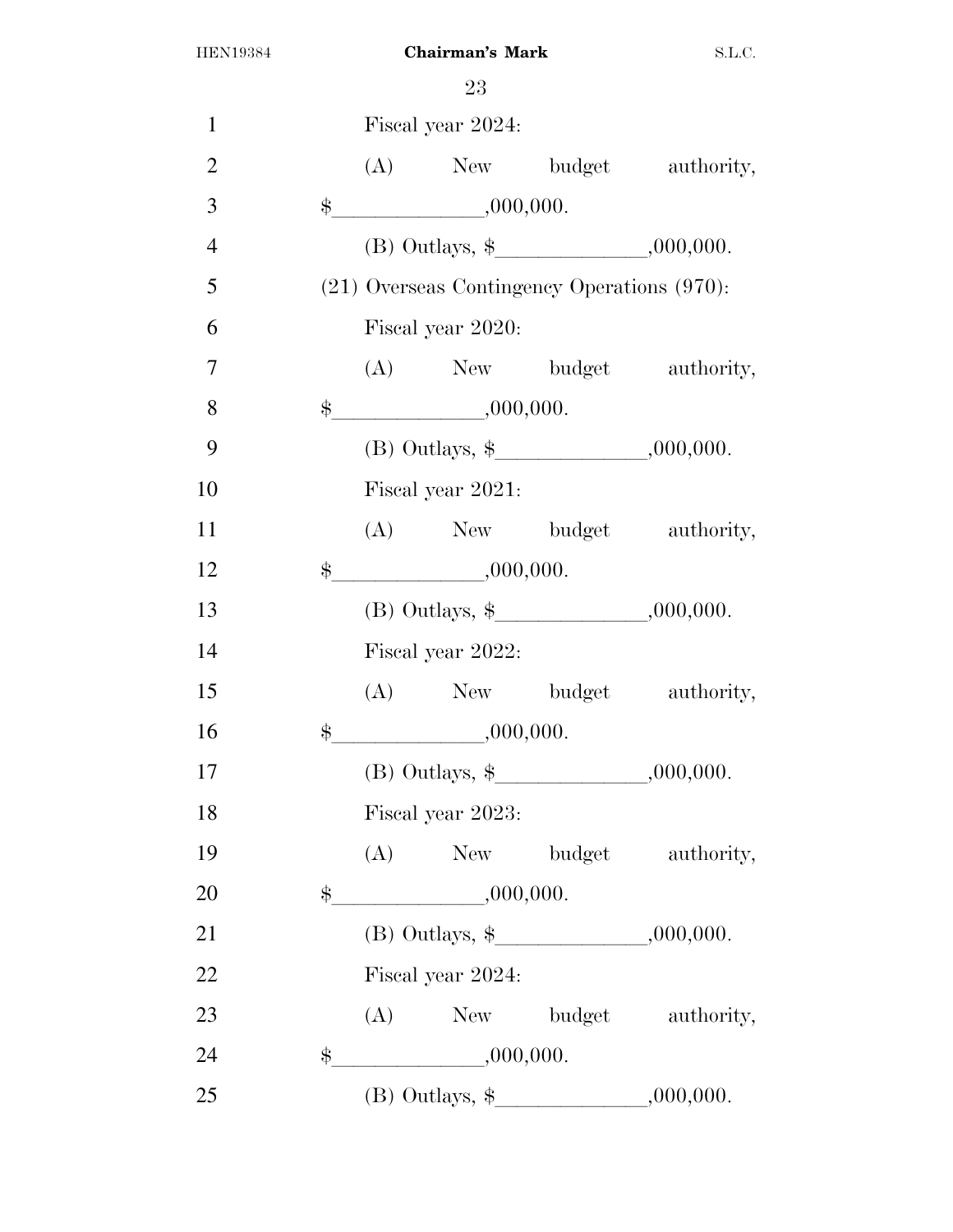### **SEC. 1003. SOCIAL SECURITY IN THE SENATE.**

 (a) SOCIAL SECURITY REVENUES.—For purposes of Senate enforcement under sections 302 and 311 of the Congressional Budget Act of 1974 (2 U.S.C. 633 and 642), the amounts of revenues of the Federal Old-Age and Survivors Insurance Trust Fund and the Federal Dis-ability Insurance Trust Fund are as follows:

| Fiscal year 2020: $\$ | ,000,000. |  |
|-----------------------|-----------|--|
|                       |           |  |

9 Fiscal year 2021: \$ 6,000,000.

10 Fiscal year  $2022:$  \$  $000,000$ .

11 Fiscal year  $2023:$  \$  $0.000,000$ .

12 Fiscal year  $2024:$  \$  $0.000,000$ .

 (b) SOCIAL SECURITY OUTLAYS.—For purposes of Senate enforcement under sections 302 and 311 of the Congressional Budget Act of 1974 (2 U.S.C. 633 and 642), the amounts of outlays of the Federal Old-Age and Survivors Insurance Trust Fund and the Federal Dis-ability Insurance Trust Fund are as follows:

19 Fiscal year  $2020:$  \$  $,000,000$ .

- 20 Fiscal year  $2021:$  \$  $0.000,000$ .
- 21 Fiscal year  $2022:$  \$  $0.000,000$ .
- Fiscal year 2023: \$lllllll,000,000.
- 23 Fiscal year  $2024:$  \$  $0.000,000$ .

 (c) SOCIAL SECURITY ADMINISTRATIVE EX- PENSES.—In the Senate, the amounts of new budget au-thority and budget outlays of the Federal Old-Age and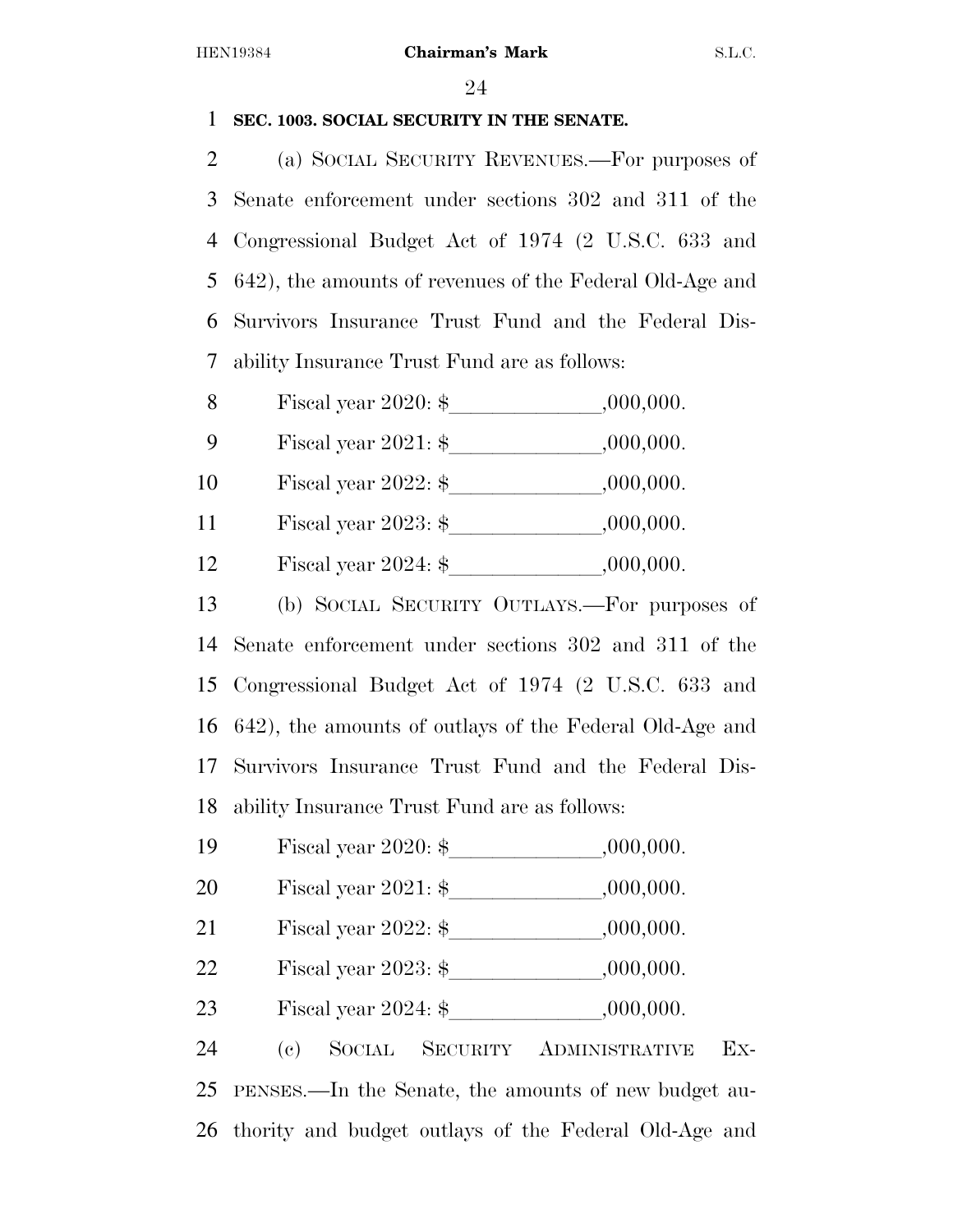Survivors Insurance Trust Fund and the Federal Dis- ability Insurance Trust Fund for administrative expenses are as follows:

| $\overline{4}$ | Fiscal year 2020:       |                         |                                            |                           |  |
|----------------|-------------------------|-------------------------|--------------------------------------------|---------------------------|--|
| 5              |                         |                         |                                            | (A) New budget authority, |  |
| 6              |                         | $\frac{1}{2}$ .000,000. |                                            |                           |  |
| $\overline{7}$ |                         |                         | (B) Outlays, $\frac{1}{2}$ , , , .000,000. |                           |  |
| 8              | Fiscal year 2021:       |                         |                                            |                           |  |
| 9              |                         |                         |                                            | (A) New budget authority, |  |
| 10             |                         | $\frac{1}{2}$ .000,000. |                                            |                           |  |
| 11             |                         |                         | (B) Outlays, $\frac{1}{2}$ , , , .000,000. |                           |  |
| 12             | Fiscal year 2022:       |                         |                                            |                           |  |
| 13             |                         |                         |                                            | (A) New budget authority, |  |
| 14             | $\frac{1}{2}$ .000,000. |                         |                                            |                           |  |
| 15             |                         |                         | (B) Outlays, $\frac{1}{2}$ , , , .000,000. |                           |  |
| 16             | Fiscal year 2023:       |                         |                                            |                           |  |
| 17             |                         |                         |                                            | (A) New budget authority, |  |
| 18             |                         | $\frac{1}{2}$ ,000,000. |                                            |                           |  |
| 19             |                         |                         | (B) Outlays, $\frac{1}{2}$ , , , .000,000. |                           |  |
| 20             | Fiscal year 2024:       |                         |                                            |                           |  |
| 21             |                         |                         |                                            | (A) New budget authority, |  |
| 22             | $\frac{1}{2}$ .000,000. |                         |                                            |                           |  |
| 23             |                         |                         | (B) Outlays, $\frac{1}{2}$ , , , .000,000. |                           |  |
|                |                         |                         |                                            |                           |  |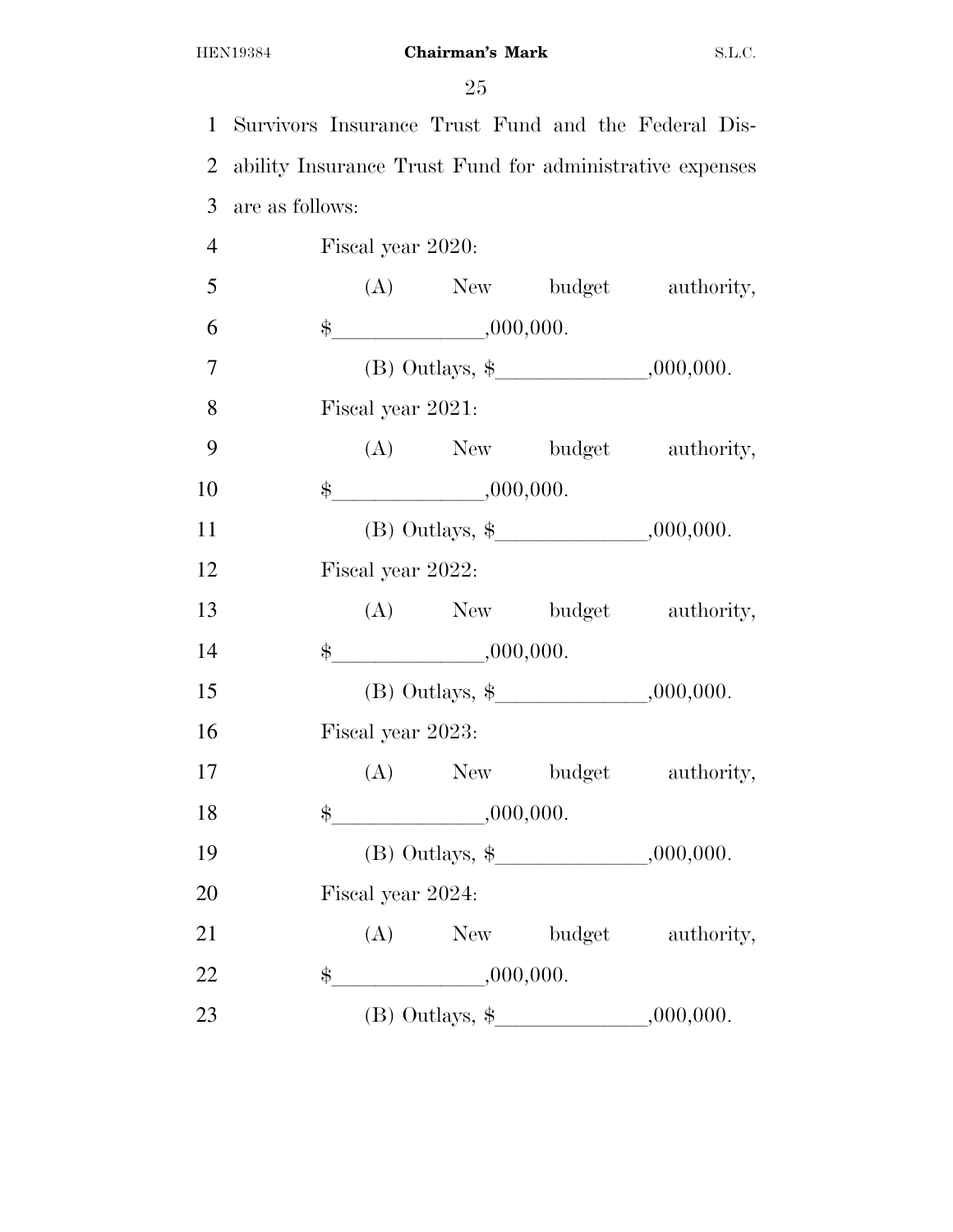|               | TIVE EXPENSES IN THE SENATE.                                                                          |                                                                                                                                                                                                                                                                                                                                                                                                                                                                                                                                                                                                                                                    |
|---------------|-------------------------------------------------------------------------------------------------------|----------------------------------------------------------------------------------------------------------------------------------------------------------------------------------------------------------------------------------------------------------------------------------------------------------------------------------------------------------------------------------------------------------------------------------------------------------------------------------------------------------------------------------------------------------------------------------------------------------------------------------------------------|
|               |                                                                                                       |                                                                                                                                                                                                                                                                                                                                                                                                                                                                                                                                                                                                                                                    |
|               |                                                                                                       |                                                                                                                                                                                                                                                                                                                                                                                                                                                                                                                                                                                                                                                    |
|               |                                                                                                       |                                                                                                                                                                                                                                                                                                                                                                                                                                                                                                                                                                                                                                                    |
|               |                                                                                                       |                                                                                                                                                                                                                                                                                                                                                                                                                                                                                                                                                                                                                                                    |
|               |                                                                                                       |                                                                                                                                                                                                                                                                                                                                                                                                                                                                                                                                                                                                                                                    |
|               |                                                                                                       |                                                                                                                                                                                                                                                                                                                                                                                                                                                                                                                                                                                                                                                    |
|               |                                                                                                       |                                                                                                                                                                                                                                                                                                                                                                                                                                                                                                                                                                                                                                                    |
|               |                                                                                                       |                                                                                                                                                                                                                                                                                                                                                                                                                                                                                                                                                                                                                                                    |
|               |                                                                                                       |                                                                                                                                                                                                                                                                                                                                                                                                                                                                                                                                                                                                                                                    |
|               |                                                                                                       |                                                                                                                                                                                                                                                                                                                                                                                                                                                                                                                                                                                                                                                    |
|               |                                                                                                       |                                                                                                                                                                                                                                                                                                                                                                                                                                                                                                                                                                                                                                                    |
|               |                                                                                                       |                                                                                                                                                                                                                                                                                                                                                                                                                                                                                                                                                                                                                                                    |
|               |                                                                                                       |                                                                                                                                                                                                                                                                                                                                                                                                                                                                                                                                                                                                                                                    |
|               |                                                                                                       |                                                                                                                                                                                                                                                                                                                                                                                                                                                                                                                                                                                                                                                    |
|               |                                                                                                       |                                                                                                                                                                                                                                                                                                                                                                                                                                                                                                                                                                                                                                                    |
|               |                                                                                                       |                                                                                                                                                                                                                                                                                                                                                                                                                                                                                                                                                                                                                                                    |
|               |                                                                                                       |                                                                                                                                                                                                                                                                                                                                                                                                                                                                                                                                                                                                                                                    |
| $\$\$         |                                                                                                       |                                                                                                                                                                                                                                                                                                                                                                                                                                                                                                                                                                                                                                                    |
|               |                                                                                                       |                                                                                                                                                                                                                                                                                                                                                                                                                                                                                                                                                                                                                                                    |
|               |                                                                                                       |                                                                                                                                                                                                                                                                                                                                                                                                                                                                                                                                                                                                                                                    |
|               |                                                                                                       |                                                                                                                                                                                                                                                                                                                                                                                                                                                                                                                                                                                                                                                    |
| $\frac{1}{2}$ |                                                                                                       |                                                                                                                                                                                                                                                                                                                                                                                                                                                                                                                                                                                                                                                    |
|               |                                                                                                       |                                                                                                                                                                                                                                                                                                                                                                                                                                                                                                                                                                                                                                                    |
|               | Fiscal year 2020:<br>Fiscal year 2021:<br>Fiscal year 2022:<br>Fiscal year 2023:<br>Fiscal year 2024: | In the Senate, the amounts of new budget authority<br>and budget outlays of the Postal Service for discretionary<br>administrative expenses are as follows:<br>(A) New budget authority,<br>$\frac{1}{2}$ .000,000.<br>(B) Outlays, $\frac{1}{2}$ , 000,000.<br>(A) New budget authority,<br>$\frac{1}{2}$ ,000,000.<br>(B) Outlays, $\frac{1}{2}$ , 000,000.<br>(A) New budget authority,<br>$\frac{1}{2}$ .000,000.<br>(B) Outlays, $\frac{1}{2}$ , , .000,000.<br>(A) New budget authority,<br>,000,000.<br>(B) Outlays, $\frac{1}{2}$ , 000,000.<br>(A) New budget authority,<br>$\frac{1}{1000,000}$<br>(B) Outlays, $\frac{1}{2}$ , 000,000. |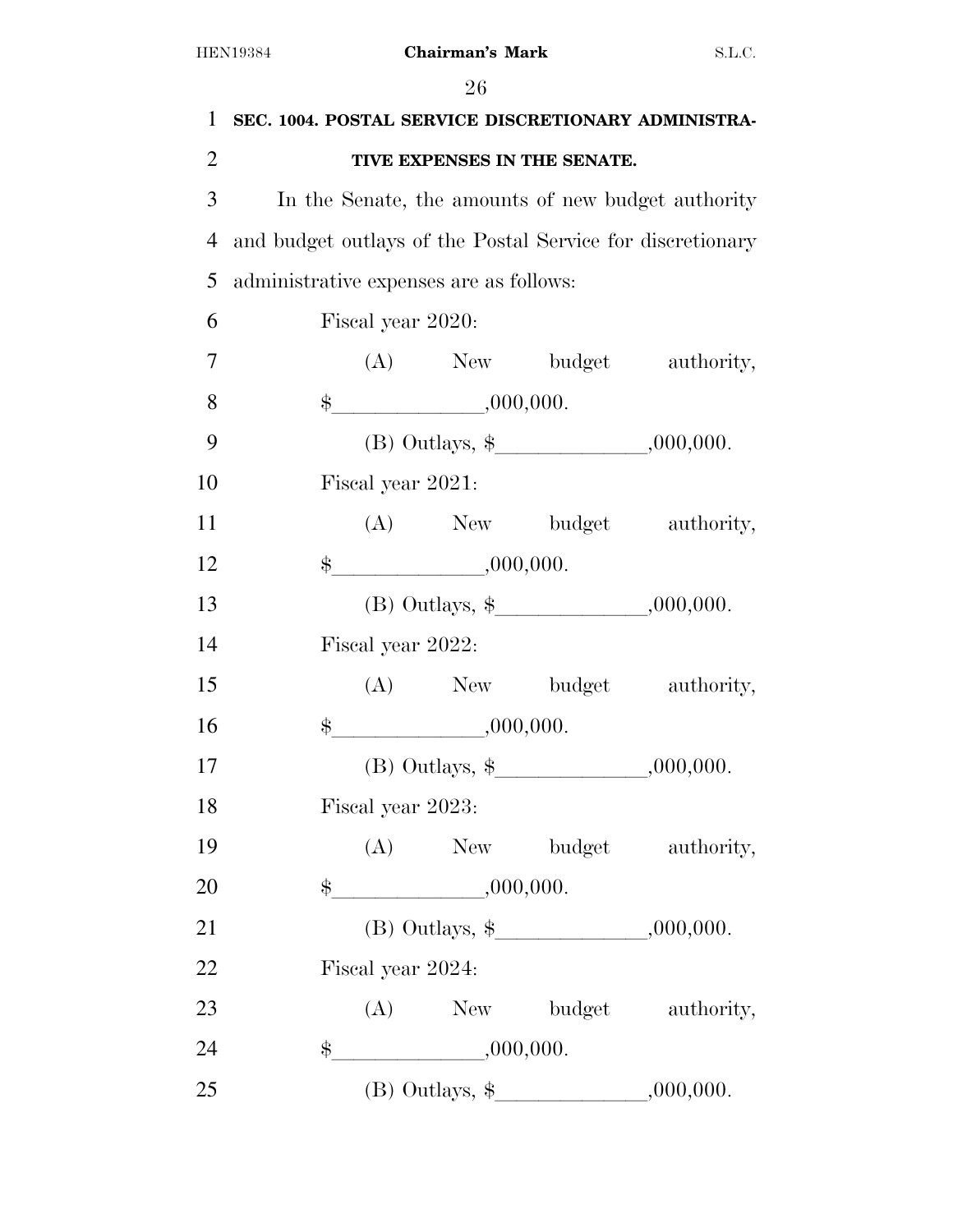## **TITLE II—RECONCILIATION**

### **SEC. 2001. RECONCILIATION IN THE SENATE.**

(a) COMMITTEES.—

 (1) COMMITTEE ON AGRICULTURE, NUTRITION, AND FORESTRY.—The Committee on Agriculture, Nutrition, and Forestry of the Senate shall report changes in laws within its jurisdiction that reduce the deficit by not less than \$9,000,000,000 for the period of fiscal years 2020 through 2024.

10 (2) COMMITTEE ON BANKING, HOUSING, AND URBAN AFFAIRS.—The Committee on Banking, Housing, and Urban Affairs of the Senate shall re- port changes in laws within its jurisdiction that re- duce the deficit by not less than \$10,000,000,000 15 for the period of fiscal years 2020 through 2024

 (3) COMMITTEE ON FINANCE.—The Committee on Finance of the Senate shall report changes in laws within its jurisdiction that reduce the deficit by not less than \$50,000,000,000 for the period of fis-cal years 2020 through 2024.

21 (4) COMMITTEE ON HEALTH, EDUCATION, LABOR, AND PENSIONS.—The Committee on Health, Education, Labor, and Pensions of the Senate shall report changes in laws within its jurisdiction that re-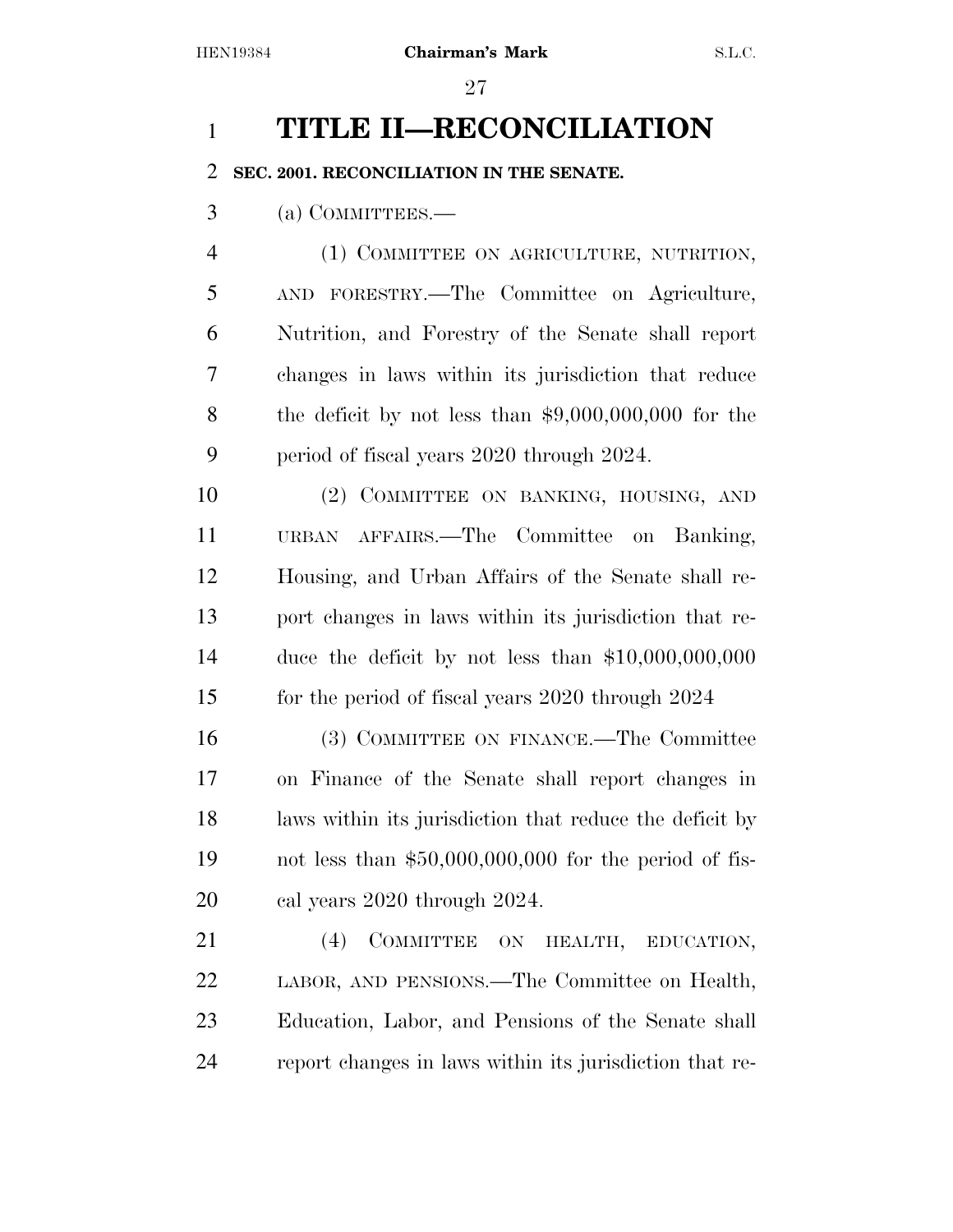duce the deficit by not less than \$10,000,000,000 2 for the period of fiscal years 2020 through 2024.

 (5) COMMITTEE ON HOMELAND SECURITY AND GOVERNMENTAL AFFAIRS.—The Committee on Homeland Security and Governmental Affairs of the Senate shall report changes in laws within its juris- diction that reduce the deficit by not less than \$15,000,000,000 for the period of fiscal years 2020 through 2024.

 (b) SUBMISSIONS.—In the Senate, not later than July 31, 2019, the Committees named in subsection (a) shall submit their recommendations to the Committee on the Budget of the Senate. Upon receiving such rec- ommendations, the Committee on the Budget of the Sen- ate shall report to the Senate a reconciliation bill carrying out all such recommendations without any substantive re-vision.

### **TITLE III—RESERVE FUNDS**

**SEC. 3001. DEFICIT-NEUTRAL RESERVE FUND FOR LEGIS-**

 **LATION MODIFYING STATUTORY DISCRE-TIONARY CAPS.** 

 The Chairman of the Committee on the Budget of the Senate may revise the allocations of a committee or committees, aggregates, and other appropriate levels in this resolution, and make adjustments to the pay-as-you-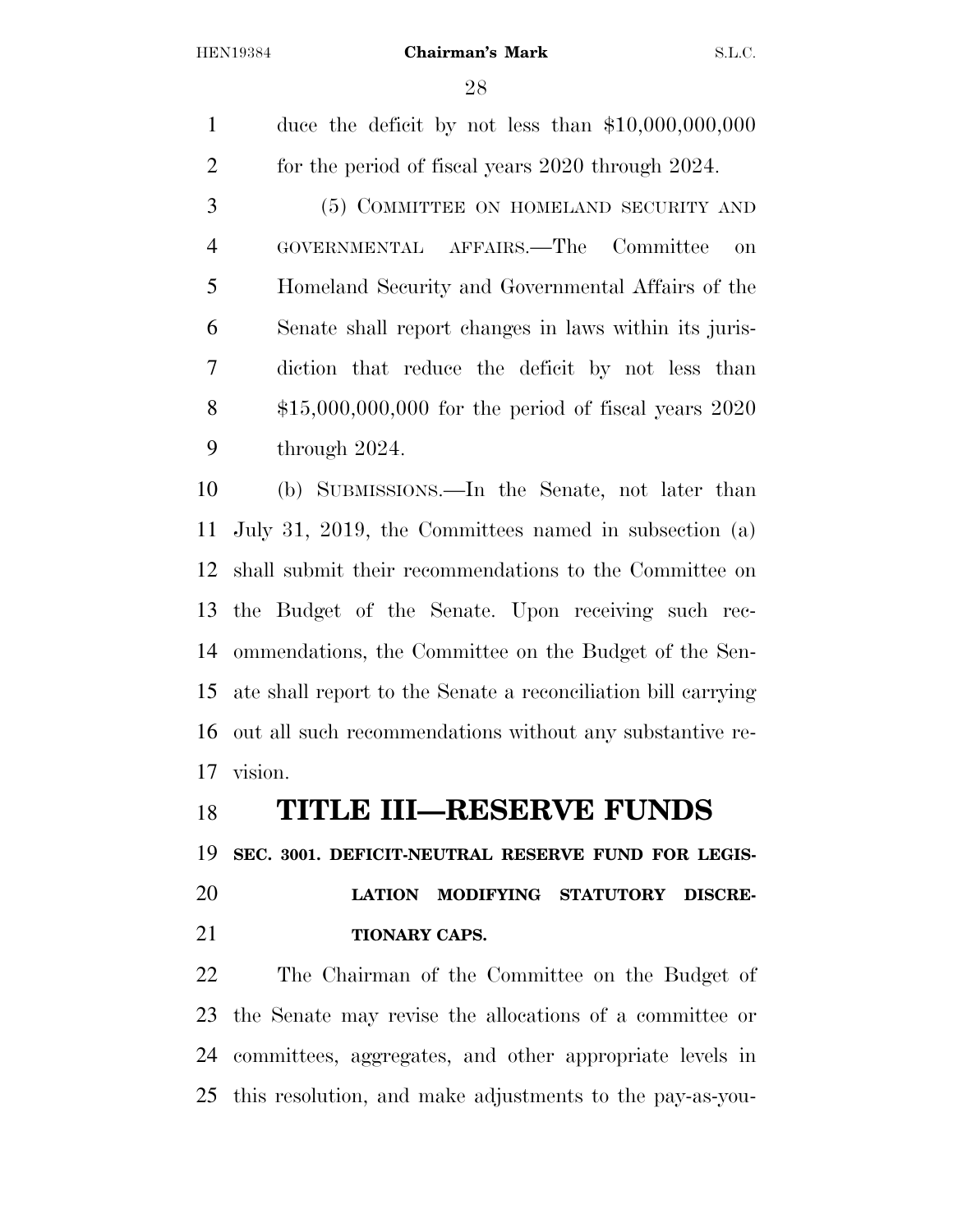go ledger, for one or more bills, joint resolutions, amend- ments, amendments between the Houses, motions, or con- ference reports relating to adjustments to the discre- tionary spending limits imposed by the Budget Control Act of 2011 (Public Law 112–25; 125 Stat. 240), by the amounts provided in such legislation for those purposes, provided that such legislation would not increase the def- icit over the period of the total of fiscal years 2020 through 2029.

## **SEC. 3002. DEFICIT-NEUTRAL RESERVE FUND TO PROMOTE AMERICAN ENERGY AND NATURAL RE-SOURCES.**

 The Chairman of the Committee on the Budget of the Senate may revise the allocations of a committee or committees, aggregates, and other appropriate levels in this resolution, and make adjustments to the pay-as-you- go ledger, for one or more bills, joint resolutions, amend- ments, amendments between the Houses, motions, or con- ference reports relating to American energy and natural resources policies, which may include—

- (1) energy development and permitting;
- (2) nuclear waste;
- (3) State mineral royalty revenues; or
- (4) soda ash royalties,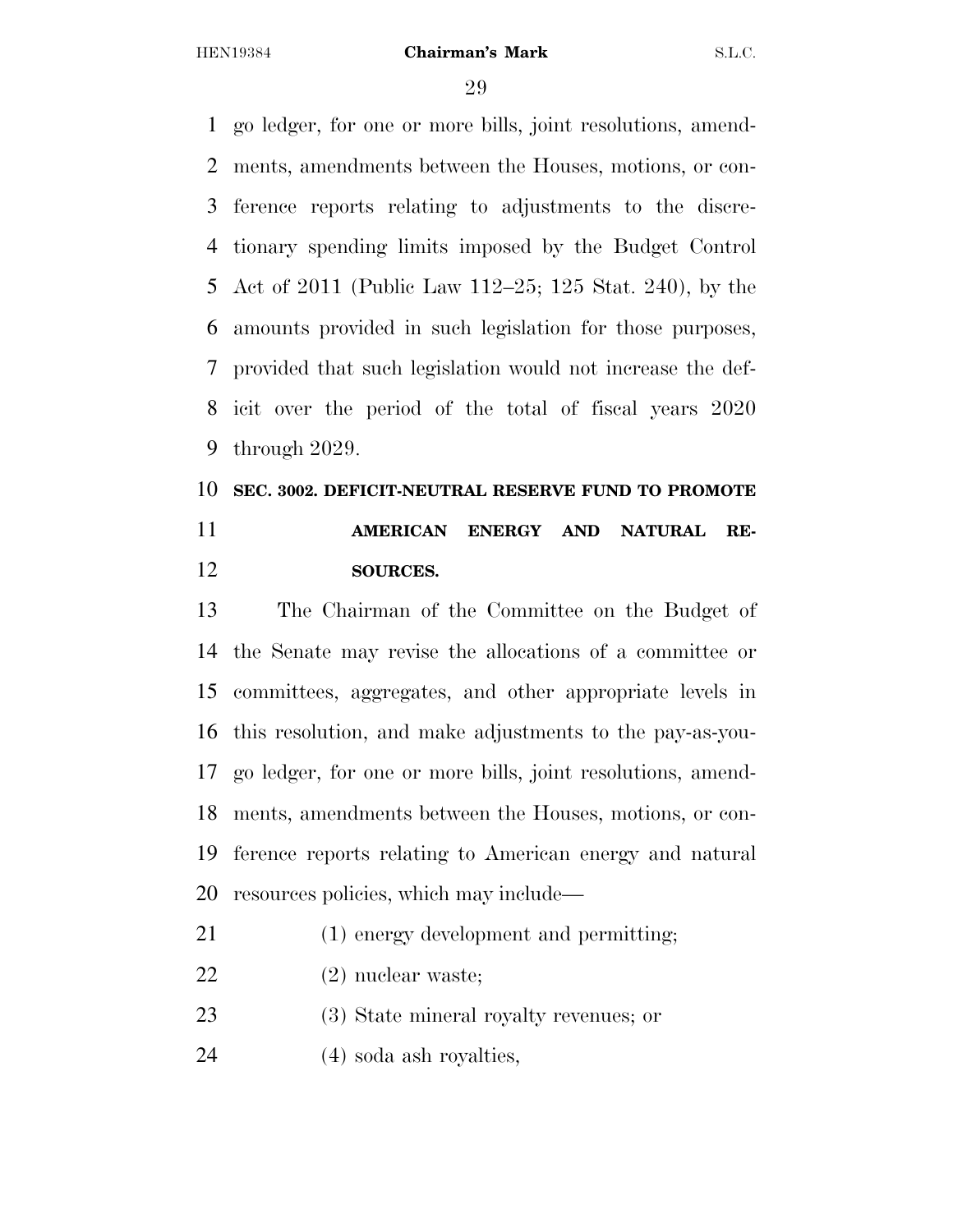by the amounts provided in such legislation for those pur- poses, provided that such legislation would not increase the deficit over either the period of the total of fiscal years 2020 through 2024 or the period of the total of fiscal years 2020 through 2029.

### **SEC. 3003. DEFICIT-NEUTRAL RESERVE FUND FOR PUBLIC LANDS AND THE ENVIRONMENT.**

 The Chairman of the Committee on the Budget of the Senate may revise the allocations of a committee or committees, aggregates, and other appropriate levels in this resolution, and make adjustments to the pay-as-you- go ledger, for one or more bills, joint resolutions, amend- ments, amendments between the Houses, motions, or con- ference reports related to public lands and the environ-ment, which may include—

- (1) protecting and managing wildlife and spe-cies conservation and recovery;
- (2) forest health and wildfire prevention and control;

 (3) resources for wildland firefighting for the Forest Service and the Department of the Interior; (4) deferred maintenance backlogs at Federal land management agencies;

(5) the Payments in Lieu of Taxes program;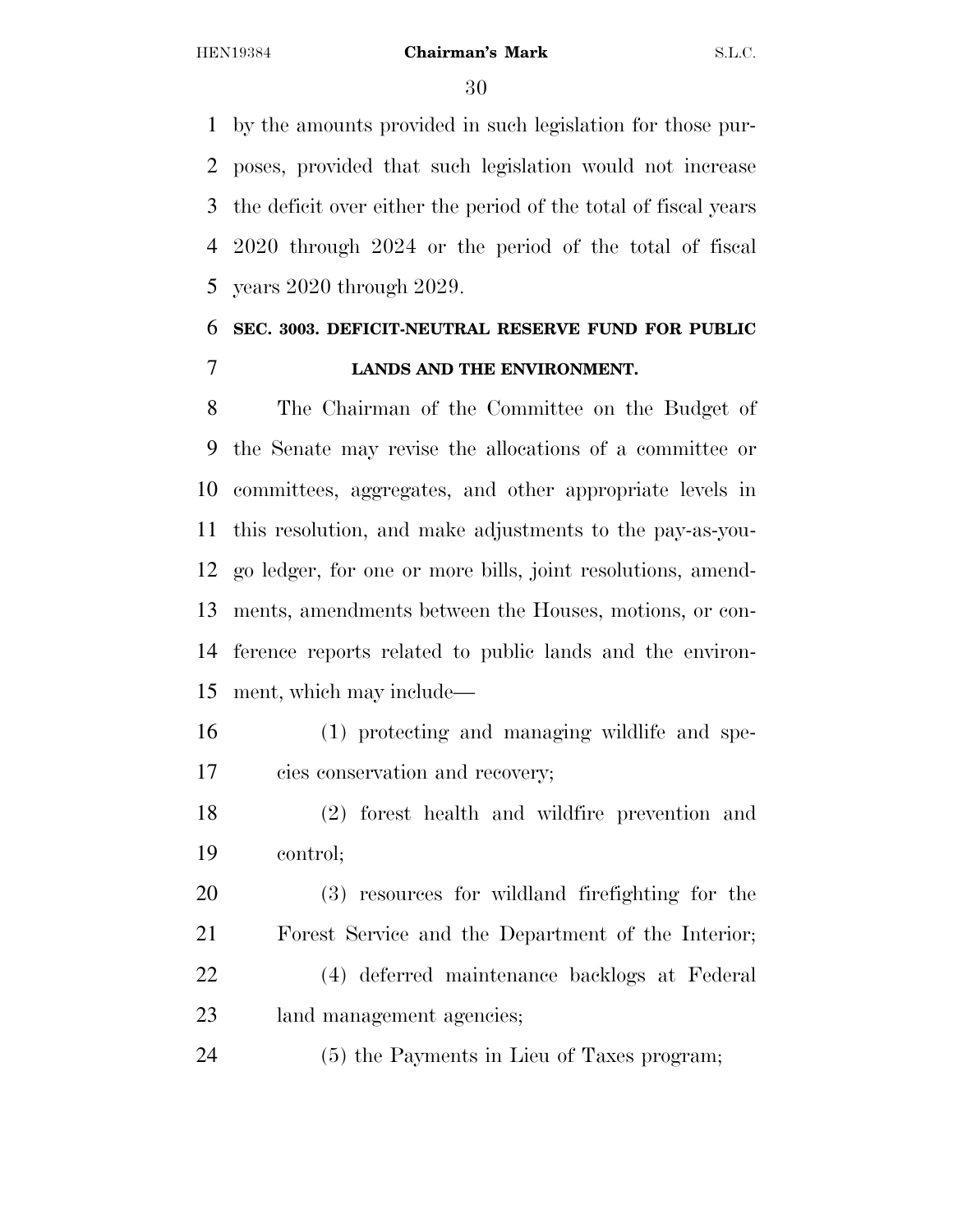(6) the Secure Rural Schools and Community Self-Determination program;

 (7) carbon capture, utilization, and sequestra-tion; or

 (8) advanced innovative nuclear technologies, by the amounts provided in such legislation for those pur- poses, provided that such legislation would not increase the deficit over either the period of the total of fiscal years 2020 through 2024 or the period of the total of fiscal years 2020 through 2029.

### **SEC. 3004. DEFICIT-NEUTRAL RESERVE FUND FOR AMER-ICAN AGRICULTURE.**

 The Chairman of the Committee on the Budget of the Senate may revise the allocations of a committee or committees, aggregates, and other appropriate levels in this resolution, and make adjustments to the pay-as-you- go ledger, for one or more bills, joint resolutions, amend- ments, amendments between the Houses, motions, or con- ference reports relating to American agriculture, which may include—

 (1) grain standards, inspections, and weighing; (2) mandatory price reporting for livestock; or (3) the regulation of commodities and futures trading,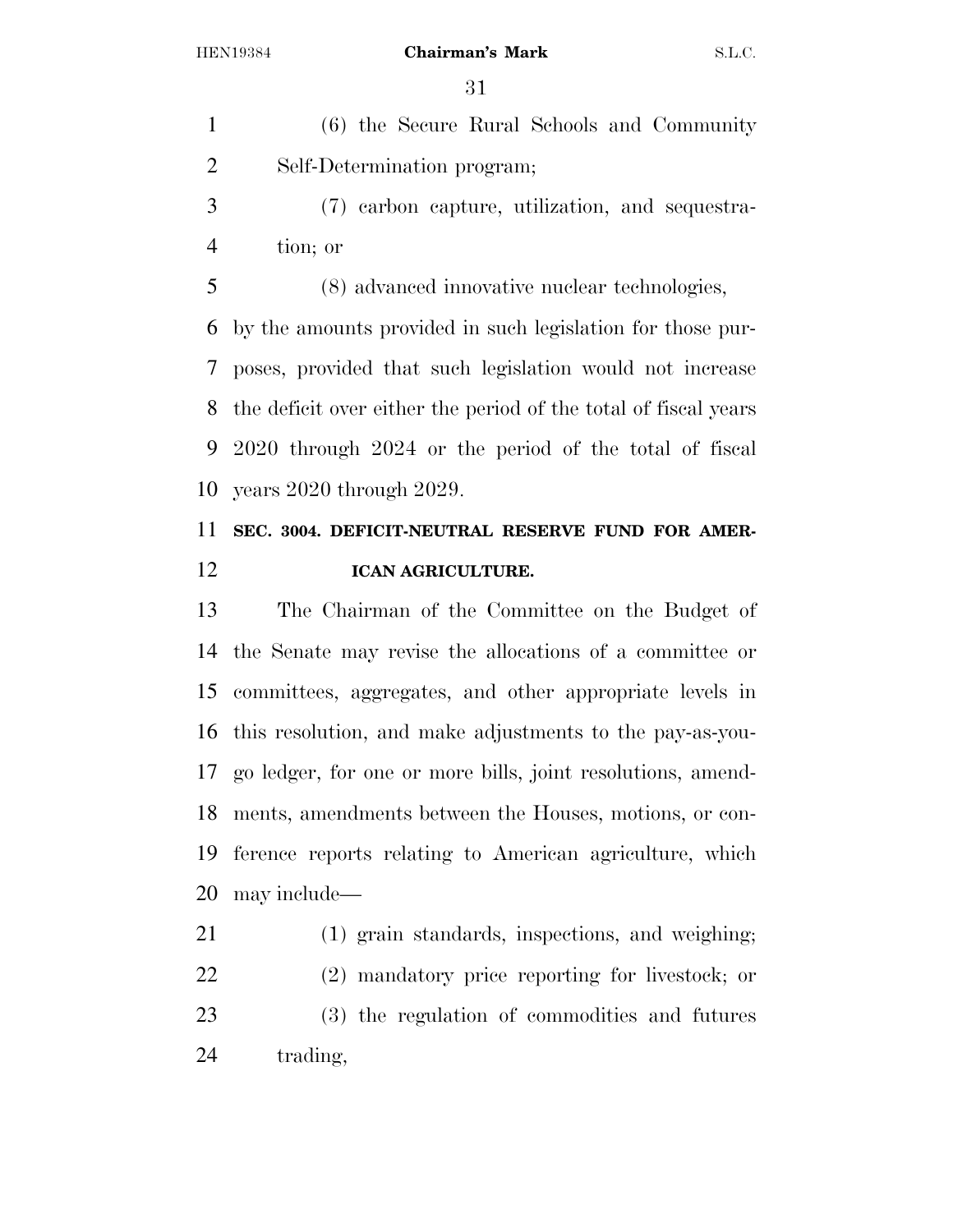by the amounts provided in such legislation for those pur- poses, provided that such legislation would not increase the deficit over either the period of the total of fiscal years 2020 through 2024 or the period of the total of fiscal years 2020 through 2029.

### **SEC. 3005. DEFICIT-NEUTRAL RESERVE FUND TO STRENGTHEN AMERICAN FAMILIES.**

 The Chairman of the Committee on the Budget of the Senate may revise the allocations of a committee or committees, aggregates, and other appropriate levels in this resolution, and make adjustments to the pay-as-you- go ledger, for one or more bills, joint resolutions, amend- ments, amendments between the Houses, motions, or con- ference reports relating to strengthening American fami-lies, which may include—

- (1) addressing the opioid and substance abuse crisis;
- (2) improving child and maternal health;
- (3) making child and dependent care more af-fordable and useful for American families;

(4) child nutrition programs; or

 (5) foster care, marriage, and fatherhood pro-grams,

 by the amounts provided in such legislation for those pur-poses, provided that such legislation would not increase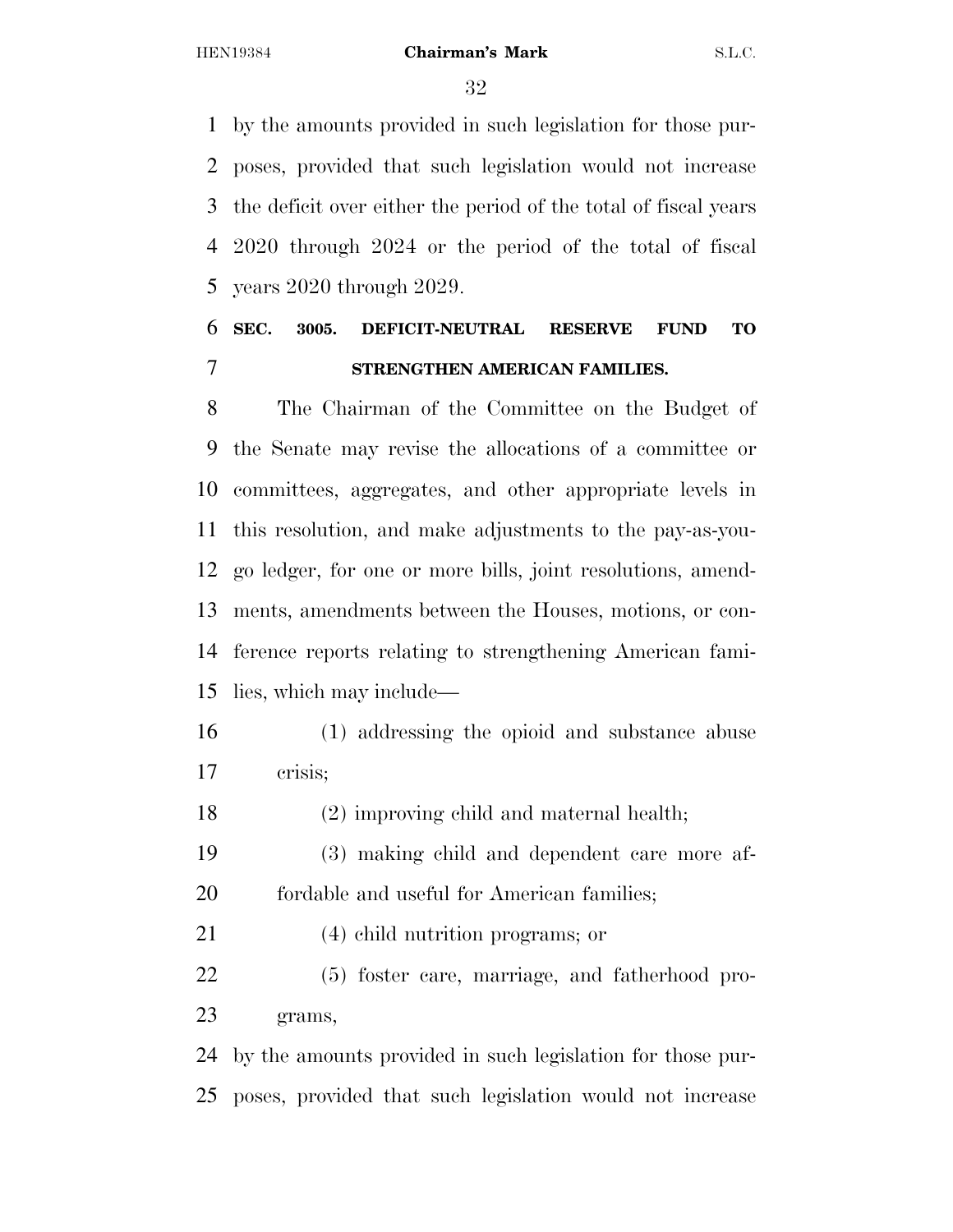the deficit over either the period of the total of fiscal years 2020 through 2024 or the period of the total of fiscal years 2020 through 2029.

### **SEC. 3006. DEFICIT-NEUTRAL RESERVE FUND TO STRENGTHEN AMERICAN COMMUNITIES.**

 The Chairman of the Committee on the Budget of the Senate may revise the allocations of a committee or committees, aggregates, and other appropriate levels in this resolution, and make adjustments to the pay-as-you- go ledger, for one or more bills, joint resolutions, amend- ments, amendments between the Houses, motions, or con- ference reports relating to strengthening American com-munities, which may include—

 (1) reforming the American public housing sys-tem;

(2) combating violent crime;

 (3) protecting and assisting survivors of domes-tic abuse; or

(4) reforming the criminal justice system,

 by the amounts provided in such legislation for those pur- poses, provided that such legislation would not increase the deficit over either the period of the total of fiscal years 2020 through 2024 or the period of the total of fiscal years 2020 through 2029.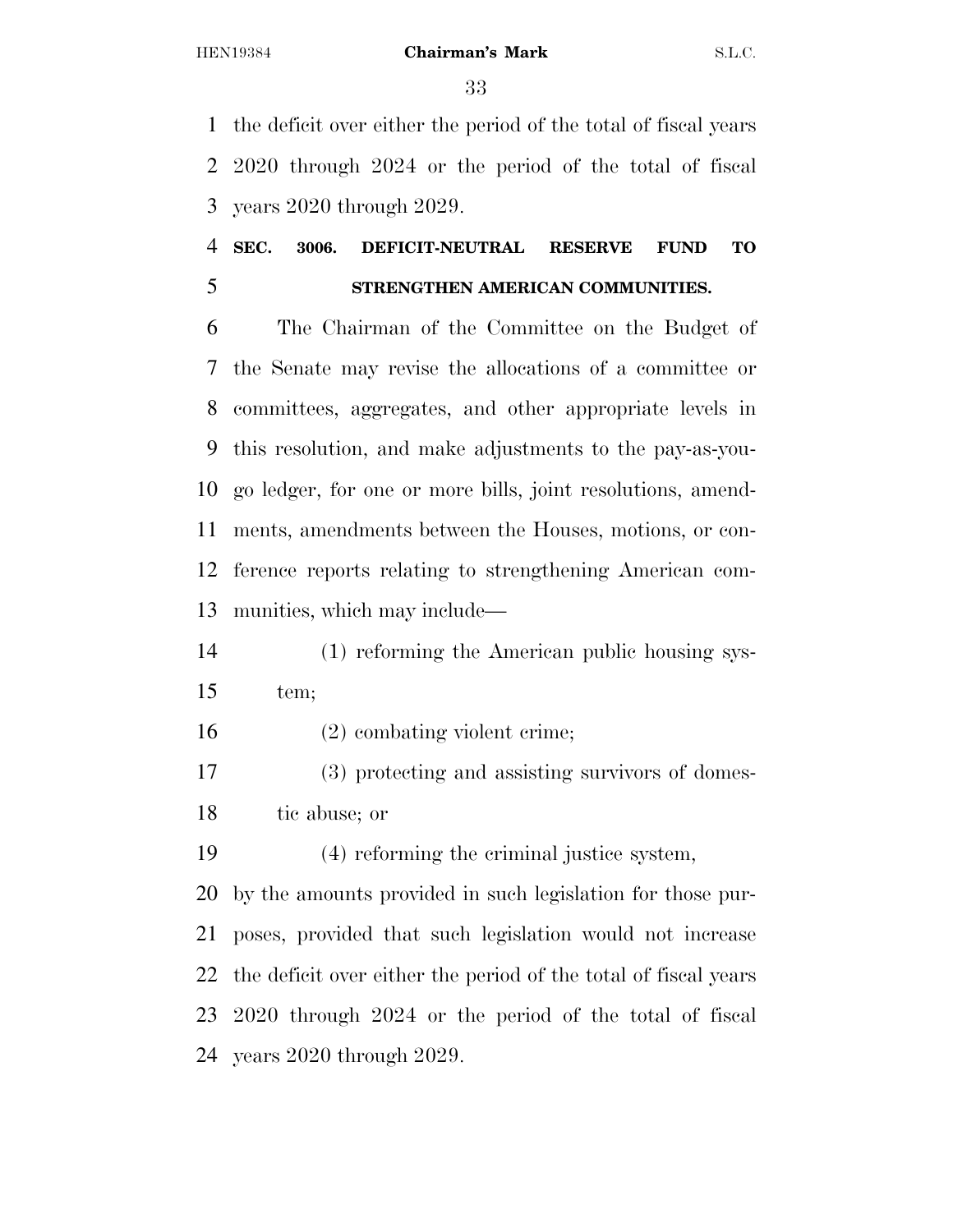### **SEC. 3007. DEFICIT-NEUTRAL RESERVE FUND TO PROMOTE INNOVATION IN EDUCATION.**

 The Chairman of the Committee on the Budget of the Senate may revise the allocations of a committee or committees, aggregates, and other appropriate levels in this resolution, and make adjustments to the pay-as-you- go ledger, for one or more bills, joint resolutions, amend- ments, amendments between the Houses, motions, or con- ference reports relating to promoting innovation in edu-cation, which may include—

11 (1) higher education;

 (2) education programs for students with dis-abilities;

(3) ensuring State flexibility in education; or

 (4) consolidating and streamlining overlapping early education and child care programs,

 by the amounts provided in such legislation for those pur- poses, provided that such legislation would not increase the deficit over either the period of the total of fiscal years 2020 through 2024 or the period of the total of fiscal years 2020 through 2029.

## **SEC. 3008. DEFICIT-NEUTRAL RESERVE FUND TO PROMOTE ECONOMIC GROWTH AND PROSPERITY FOR AMERICAN WORKERS.**

 The Chairman of the Committee on the Budget of the Senate may revise the allocations of a committee or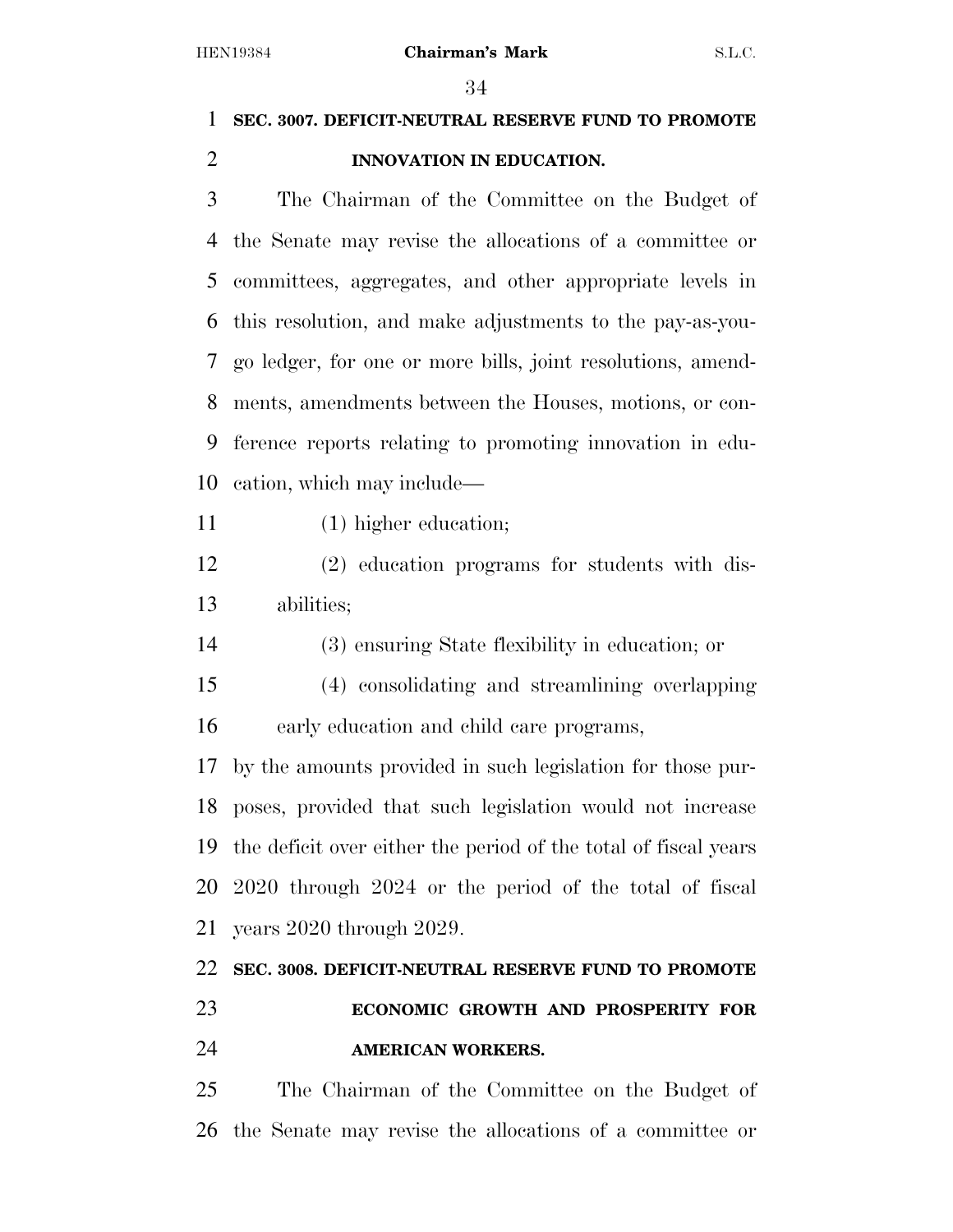| 1  | committees, aggregates, and other appropriate levels in         |
|----|-----------------------------------------------------------------|
| 2  | this resolution, and make adjustments to the pay-as-you-        |
| 3  | go ledger, for one or more bills, joint resolutions, amend-     |
| 4  | ments, amendments between the Houses, motions, or con-          |
| 5  | ference reports relating to promoting economic growth and       |
| 6  | prosperity for American workers, which may include—             |
| 7  | (1) reducing the costs to businesses and individ-               |
| 8  | uals stemming from Federal regulations;                         |
| 9  | (2) streamlining and enhancing outcomes from                    |
| 10 | Federal workforce development, job training, and re-            |
| 11 | employment programs, such as apprenticeship or                  |
| 12 | certificate programs that provide training for a new            |
| 13 | industry;                                                       |
| 14 | (3) increasing job creation, commerce, and eco-                 |
| 15 | nomic growth;                                                   |
| 16 | (4) increasing exports from the United States;                  |
| 17 | (5) supporting robust intellectual property pro-                |
| 18 | tections; or                                                    |
| 19 | (6) changes in Federal tax laws that extend the                 |
| 20 | provisions of Public Law $115-97$ (131 Stat. 2054),             |
| 21 | by the amounts provided in such legislation for those pur-      |
| 22 | poses, provided that such legislation would not increase        |
| 23 | the deficit over either the period of the total of fiscal years |
| 24 | 2020 through 2024 or the period of the total of fiscal          |
| 25 | years $2020$ through $2029$ .                                   |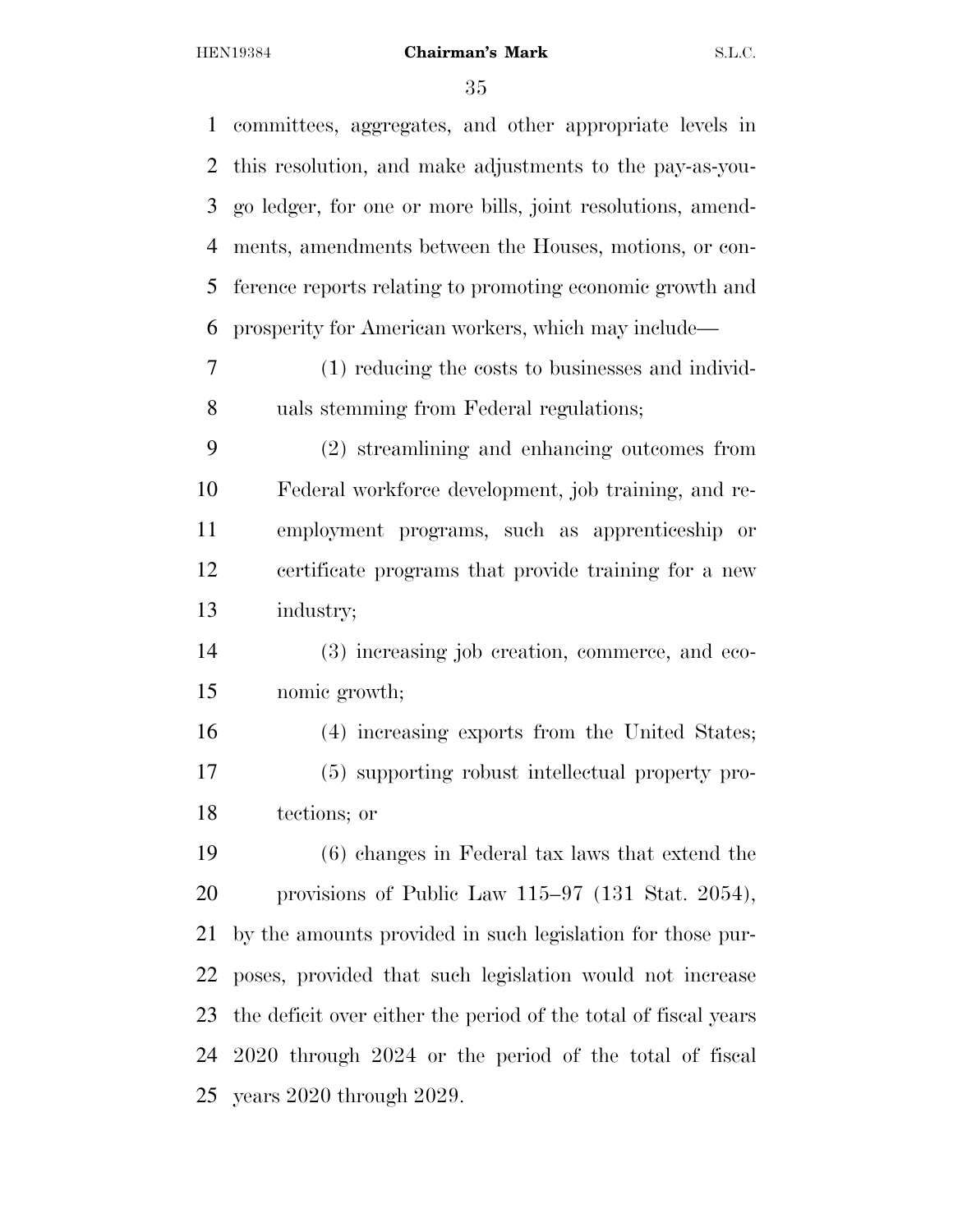## **SEC. 3009. DEFICIT-NEUTRAL RESERVE FUND TO PROMOTE ECONOMIC OPPORTUNITY AND SELF-SUFFI-CIENCY.**

 The Chairman of the Committee on the Budget of the Senate may revise the allocations of a committee or committees, aggregates, and other appropriate levels in this resolution, and make adjustments to the pay-as-you- go ledger, for one or more bills, joint resolutions, amend- ments, amendments between the Houses, motions, or con- ference reports relating to promoting economic oppor-tunity and self-sufficiency, which may include—

 (1) advancing policies that promote economic opportunities for all Americans; or

 (2) implementing work requirements in means- tested welfare programs and promoting self-suffi-ciency,

 by the amounts provided in such legislation for those pur- poses, provided that such legislation would not increase the deficit over either the period of the total of fiscal years 2020 through 2024 or the period of the total of fiscal years 2020 through 2029.

### **SEC. 3010. DEFICIT-NEUTRAL RESERVE FUND FOR FED- ERAL BANKING, INSURANCE, OR HOUSING FI-NANCE PROGRAMS.**

 The Chairman of the Committee on the Budget of the Senate may revise the allocations of a committee or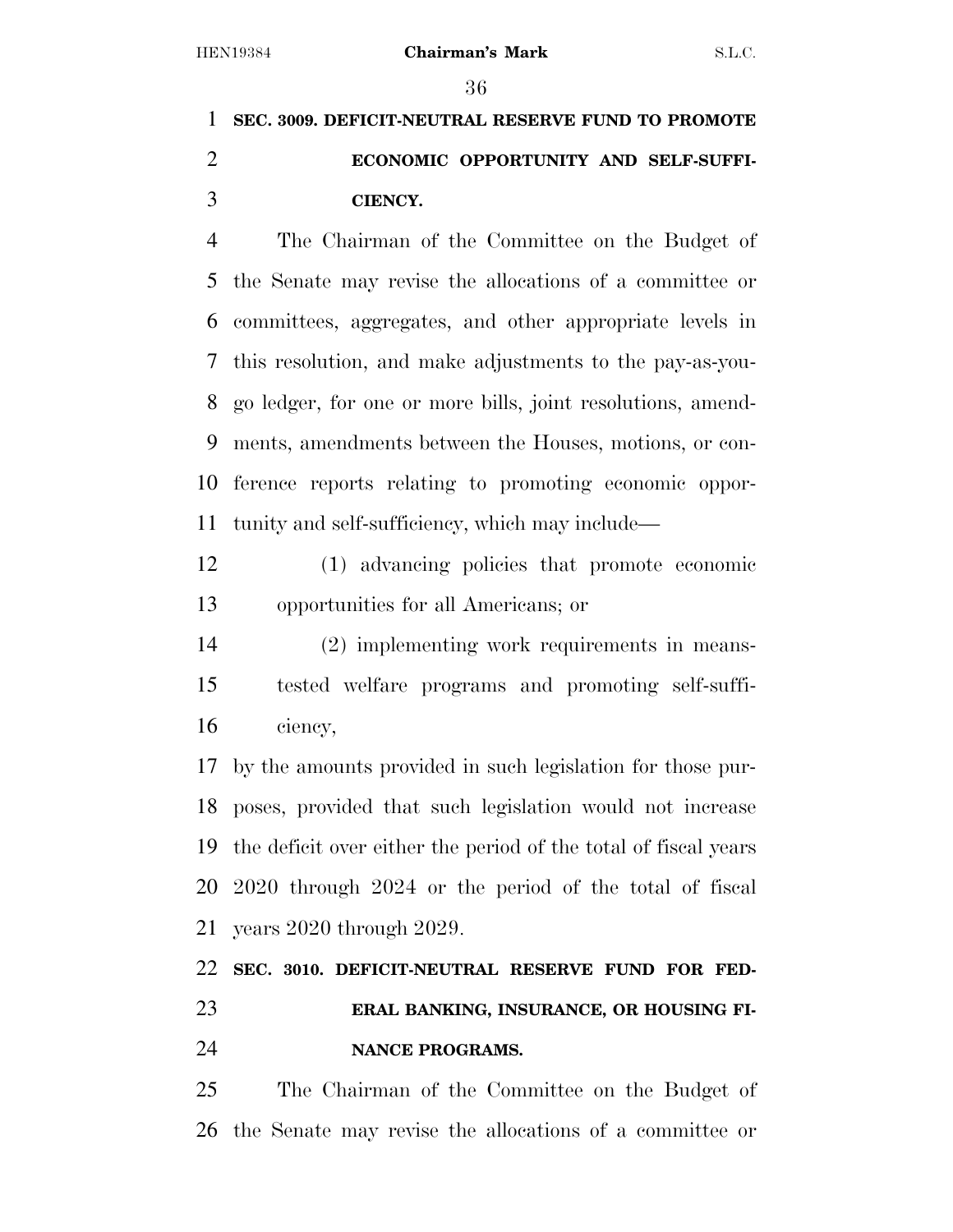committees, aggregates, and other appropriate levels in this resolution, and make adjustments to the pay-as-you- go ledger, for one or more bills, joint resolutions, amend- ments, amendments between the Houses, motions, or con- ference reports relating to Federal banking, insurance, or housing finance programs, by the amounts provided in such legislation for those purposes, provided that such leg- islation would not increase the deficit over either the pe- riod of the total of fiscal years 2020 through 2024 or the period of the total of fiscal years 2020 through 2029.

### **SEC. 3011. DEFICIT-NEUTRAL RESERVE FUND TO IMPROVE TAX ADMINISTRATION.**

 The Chairman of the Committee on the Budget of the Senate may revise the allocations of a committee or committees, aggregates, and other appropriate levels in this resolution, and make adjustments to the pay-as-you- go ledger, for one or more bills, joint resolutions, amend- ments, amendments between the Houses, motions, or con- ference reports relating to changes improving tax adminis- tration, by the amounts provided in such legislation for those purposes, provided that such legislation would not increase the deficit over either the period of the total of fiscal years 2020 through 2024 or the period of the total of fiscal years 2020 through 2029.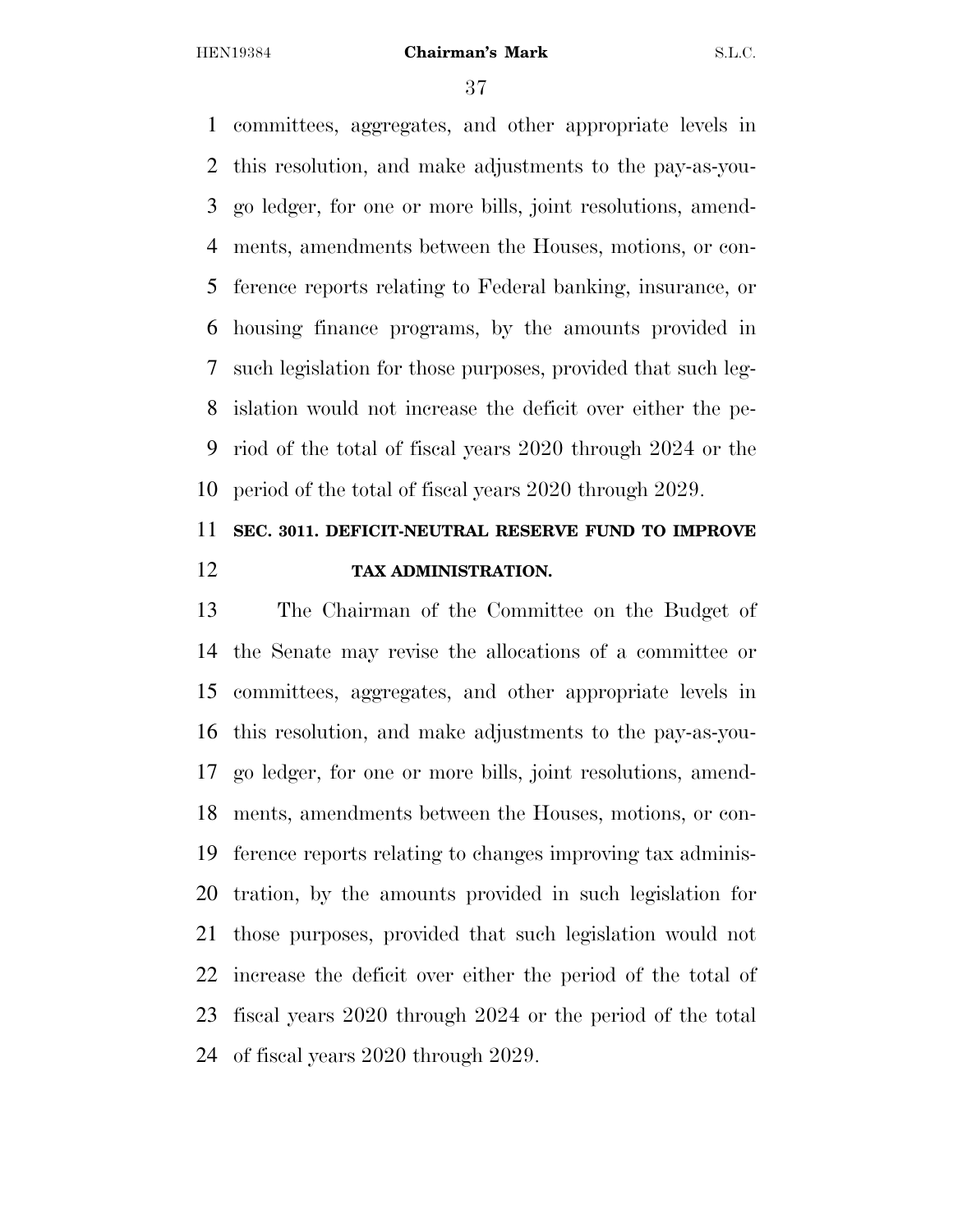### **SEC. 3012. DEFICIT-NEUTRAL RESERVE FUND TO IMPROVE AMERICANS' HEALTH CARE OPTIONS.**

 The Chairman of the Committee on the Budget of the Senate may revise the allocations of a committee or committees, aggregates, and other appropriate levels in this resolution, and make adjustments to the pay-as-you- go ledger, for one or more bills, joint resolutions, amend- ments, amendments between the Houses, motions, or con- ference reports relating to improving American health care, which may include—

 (1) repealing and replacing the Patient Protec- tion and Affordable Care Act or the Health Care and Education Reconciliation Act of 2010, and pre-serving pre-existing conditions protections;

 (2) increasing health care options for individ-uals;

 (3) lowering health care costs for American families, such as reducing prescription drug costs and promoting biosimilar competition;

(4) encouraging State flexibility and innovation;

- (5) improving consumers' access to care; or
- (6) investing in public health,

 by the amounts provided in such legislation for those pur- poses, provided that such legislation would not increase the deficit over either the period of the total of fiscal years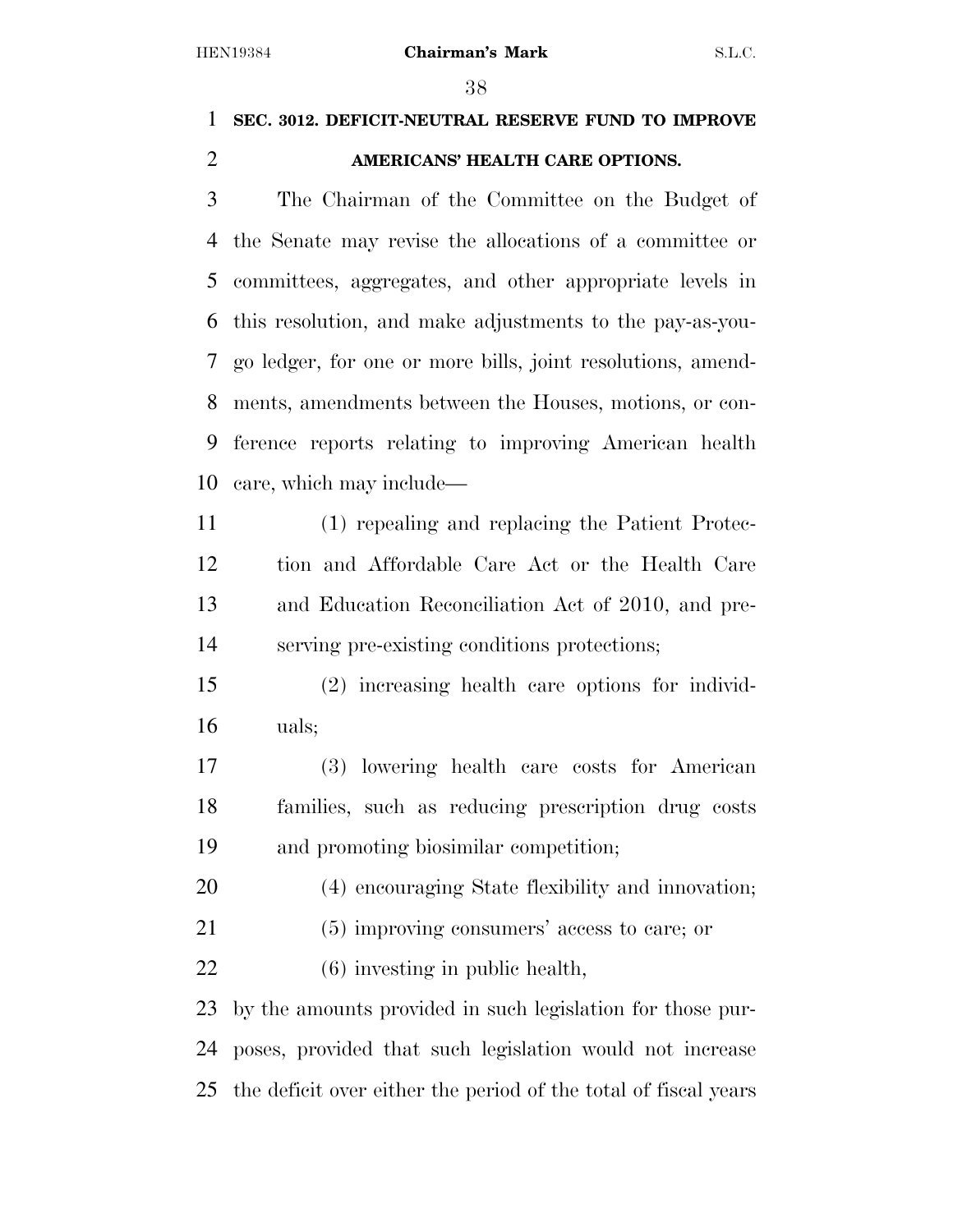2020 through 2024 or the period of the total of fiscal years 2020 through 2029.

### **SEC. 3013. DEFICIT-NEUTRAL RESERVE FUND TO PROTECT MEDICAID AND MEDICARE.**

 The Chairman of the Committee on the Budget of the Senate may revise the allocations of a committee or committees, aggregates, and other appropriate levels in this resolution, and make adjustments to the pay-as-you- go ledger, for one or more bills, joint resolutions, amend- ments, amendments between the Houses, motions, or con- ference reports relating to protecting the Medicaid and Medicare programs, which may include strengthening and improving Medicaid for the most vulnerable populations, and extending the life of the Federal Hospital Insurance Trust Fund, by the amounts provided in such legislation for those purposes, provided that such legislation would not increase the deficit over either the period of the total of fiscal years 2020 through 2024 or the period of the total of fiscal years 2020 through 2029.

### **SEC. 3014. DEFICIT-NEUTRAL RESERVE FUND TO RESTORE**

### **AMERICAN MILITARY POWER.**

 The Chairman of the Committee on the Budget of the Senate may revise the allocations of a committee or committees, aggregates, and other appropriate levels in this resolution, and make adjustments to the pay-as-you-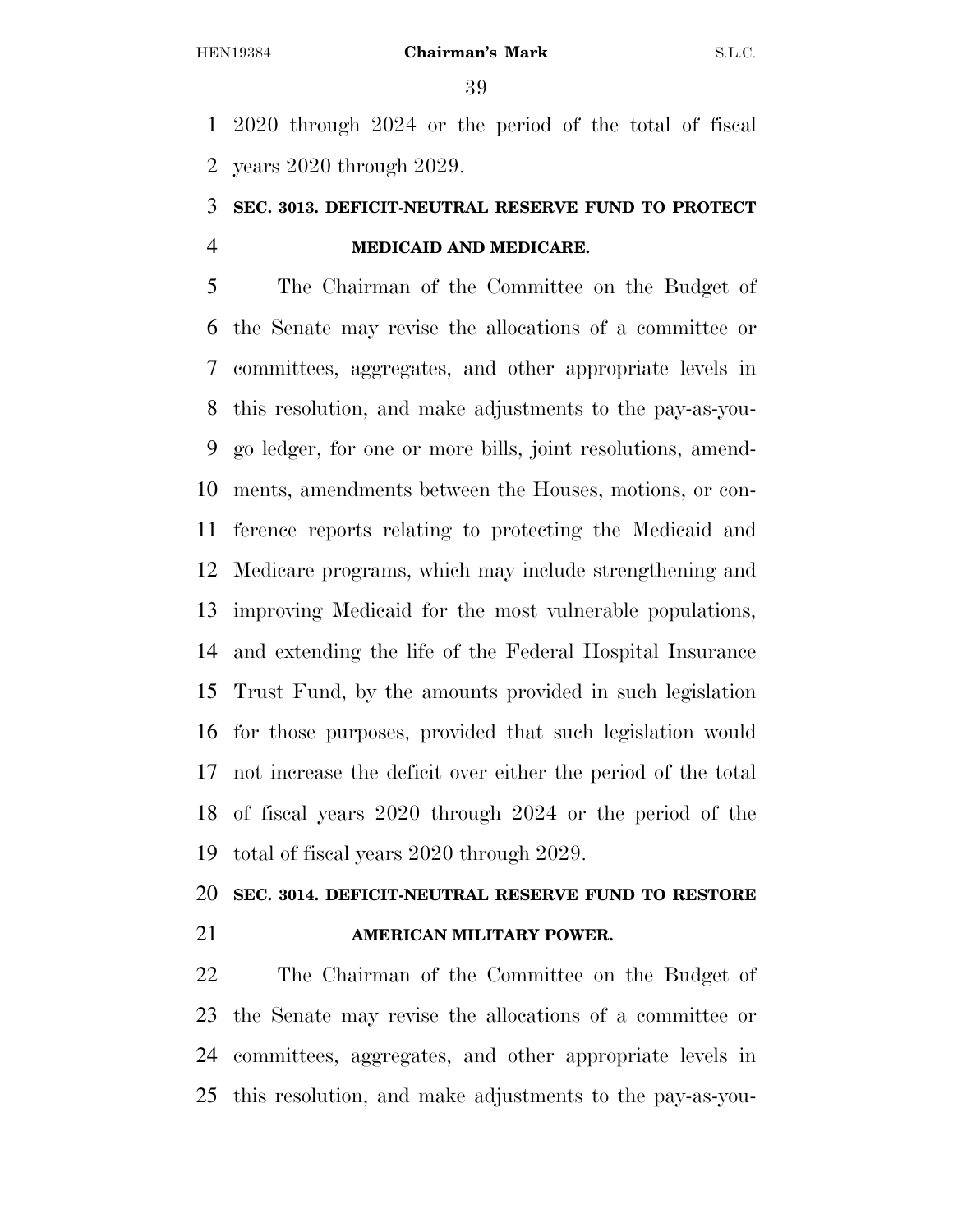go ledger, for one or more bills, joint resolutions, amend- ments, amendments between the Houses, motions, or con- ference reports relating to restoring American military power, which may include— (1) military readiness, including facilities sustainment restoration and modernization; (2) military technological superiority; (3) modernizing and protecting the integrity and credibility of the triad of strategic nuclear deliv- ery systems; (4) the ability of the Department of Defense to conduct cyber operations; or (5) structural defense reforms, by the amounts provided in such legislation for those pur- poses, provided that such legislation would not increase the deficit over either the period of the total of fiscal years 2020 through 2024 or the period of the total of fiscal years 2020 through 2029. **SEC. 3015. DEFICIT-NEUTRAL RESERVE FUND TO IMPROVE CYBERSECURITY.**  The Chairman of the Committee on the Budget of the Senate may revise the allocations of a committee or committees, aggregates, and other appropriate levels in this resolution, and make adjustments to the pay-as-you-go ledger, for one or more bills, joint resolutions, amend-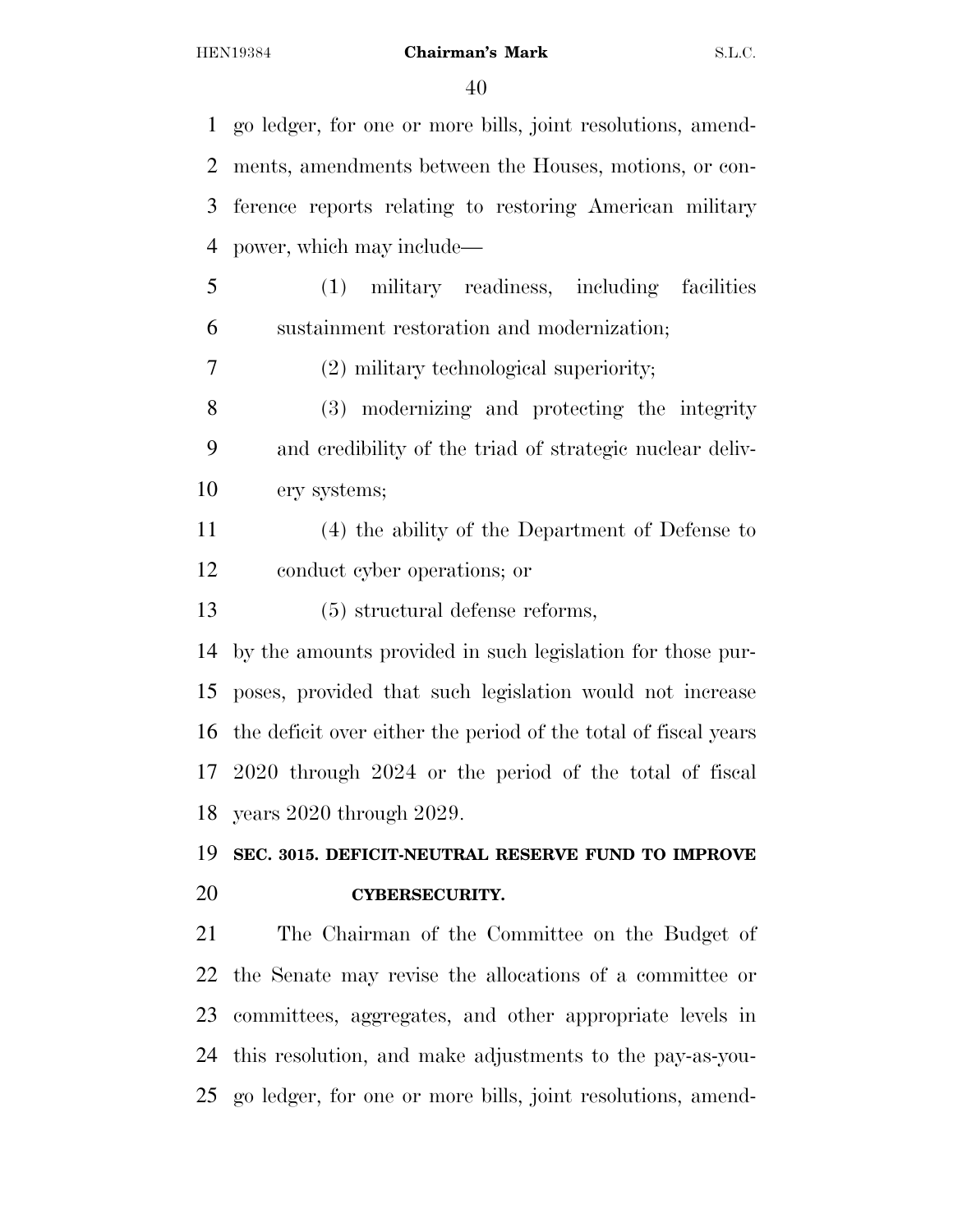ments, amendments between the Houses, motions, or con- ference reports relating to improving cybersecurity, which may include cybersecurity for critical infrastructure, by the amounts provided in such legislation for those pur- poses, provided that such legislation would not increase the deficit over either the period of the total of fiscal years 2020 through 2024 or the period of the total of fiscal years 2020 through 2029.

### **SEC. 3016. DEFICIT-NEUTRAL RESERVE FUND FOR VET-ERANS AND SERVICE MEMBERS.**

 The Chairman of the Committee on the Budget of the Senate may revise the allocations of a committee or committees, aggregates, and other appropriate levels in this resolution, and make adjustments to the pay-as-you- go ledger, for one or more bills, joint resolutions, amend- ments, amendments between the Houses, motions, or con- ference reports relating to improving the delivery of bene- fits and services to veterans and service members, by the amounts provided in such legislation for those purposes, provided that such legislation would not increase the def- icit over either the period of the total of fiscal years 2020 through 2024 or the period of the total of fiscal years 2020 through 2029.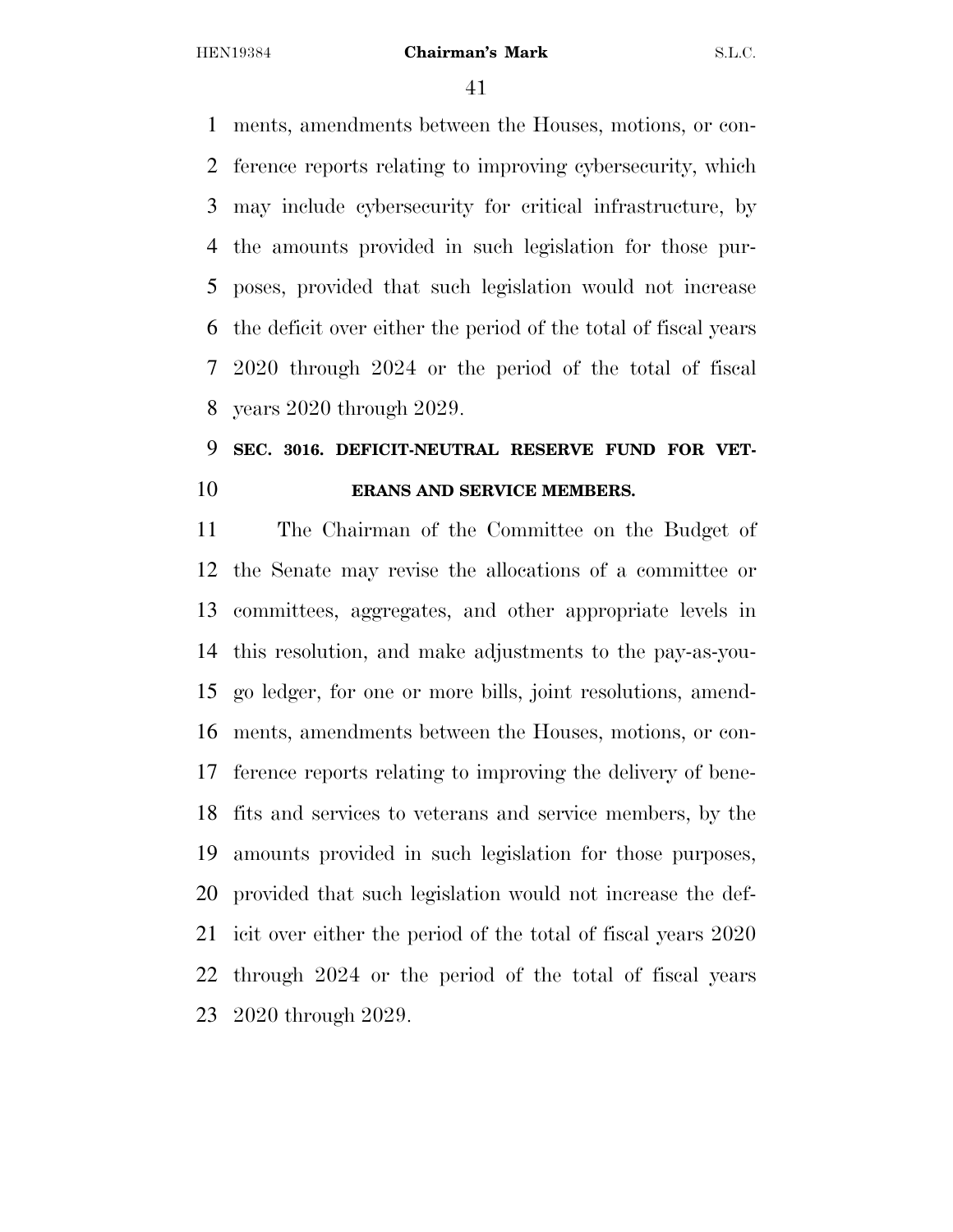### **SEC. 3017. DEFICIT-NEUTRAL RESERVE FUND FOR BORDER SECURITY AND IMMIGRATION.**

 The Chairman of the Committee on the Budget of the Senate may revise the allocations of a committee or committees, aggregates, and other appropriate levels in this resolution, and make adjustments to the pay-as-you- go ledger, for one or more bills, joint resolutions, amend- ments, amendments between the Houses, motions, or con- ference reports relating to border security and immigra-tion, which may include—

- (1) securing the borders of the United States;
- (2) reforming immigration laws;
- (3) ending human trafficking; or
- (4) intercepting narcotics being transported into the United States,

 by the amounts provided in such legislation for those pur- poses, provided that such legislation would not increase the deficit over either the period of the total of fiscal years 2020 through 2024 or the period of the total of fiscal years 2020 through 2029.

 **SEC. 3018. DEFICIT-NEUTRAL RESERVE FUND FOR AMER- ICAN TRANSPORTATION AND INFRASTRUC-TURE.** 

 The Chairman of the Committee on the Budget of the Senate may revise the allocations of a committee or committees, aggregates, and other appropriate levels in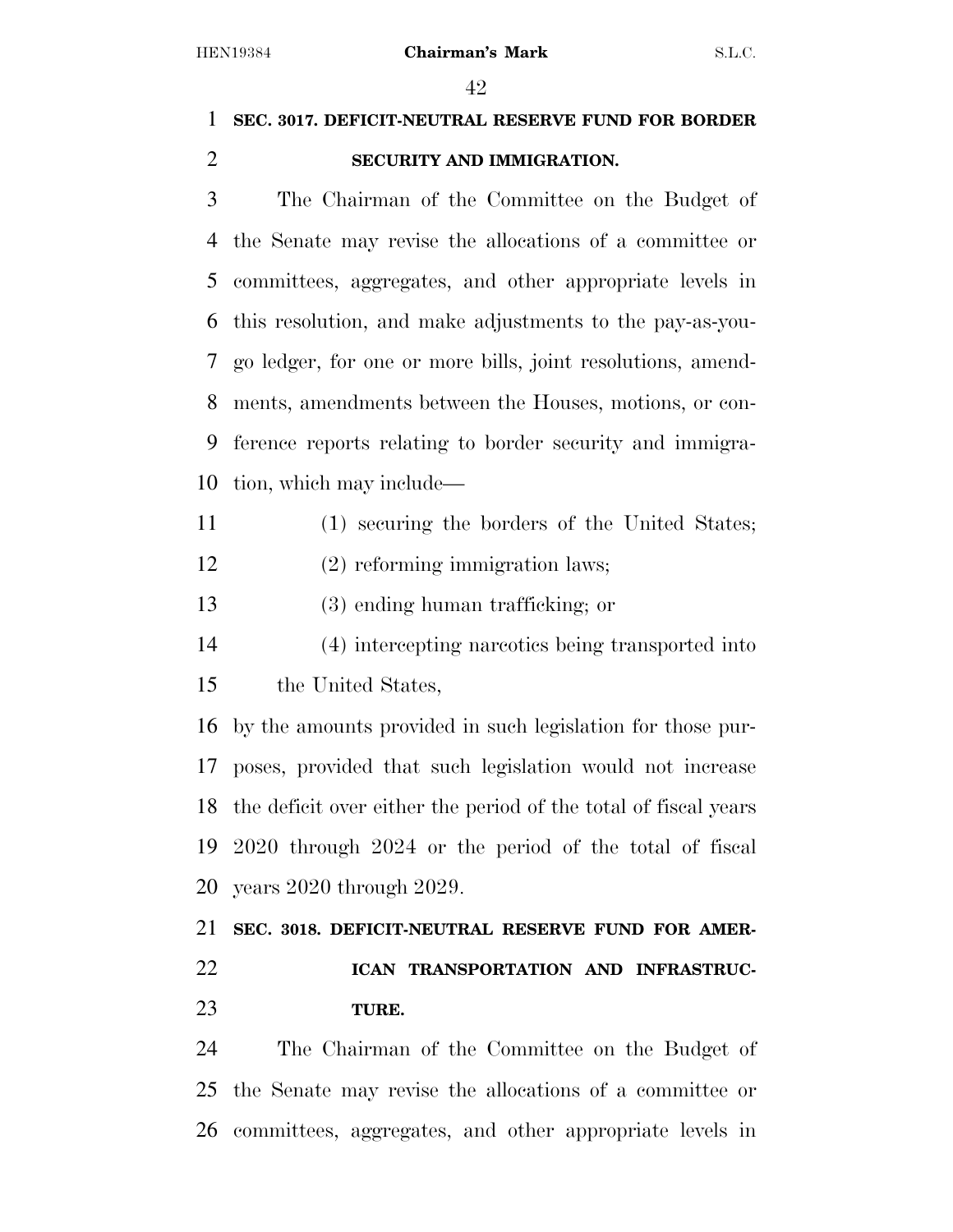this resolution, and make adjustments to the pay-as-you- go ledger, for one or more bills, joint resolutions, amend- ments, amendments between the Houses, motions, or con- ference reports relating to improving American transpor- tation and infrastructure, which may include strength- ening surface, air, or maritime transportation systems, water resources development, or broadband deployment, by the amounts provided in such legislation for those pur- poses, provided that such legislation would not increase the deficit over either the period of the total of fiscal years 2020 through 2024 or the period of the total of fiscal years 2020 through 2029.

### **SEC. 3019. DEFICIT-NEUTRAL RESERVE FUND TO PROMOTE FINANCIAL SECURITY.**

 The Chairman of the Committee on the Budget of the Senate may revise the allocations of a committee or committees, aggregates, and other appropriate levels in this resolution, and make adjustments to the pay-as-you- go ledger, for one or more bills, joint resolutions, amend- ments, amendments between the Houses, motions, or con- ference reports relating to promoting financial security, which may include making it easier to save for retirement and consolidating and streamlining overlapping and dupli- cative financial literacy programs, by the amounts pro-vided in such legislation for those purposes, provided that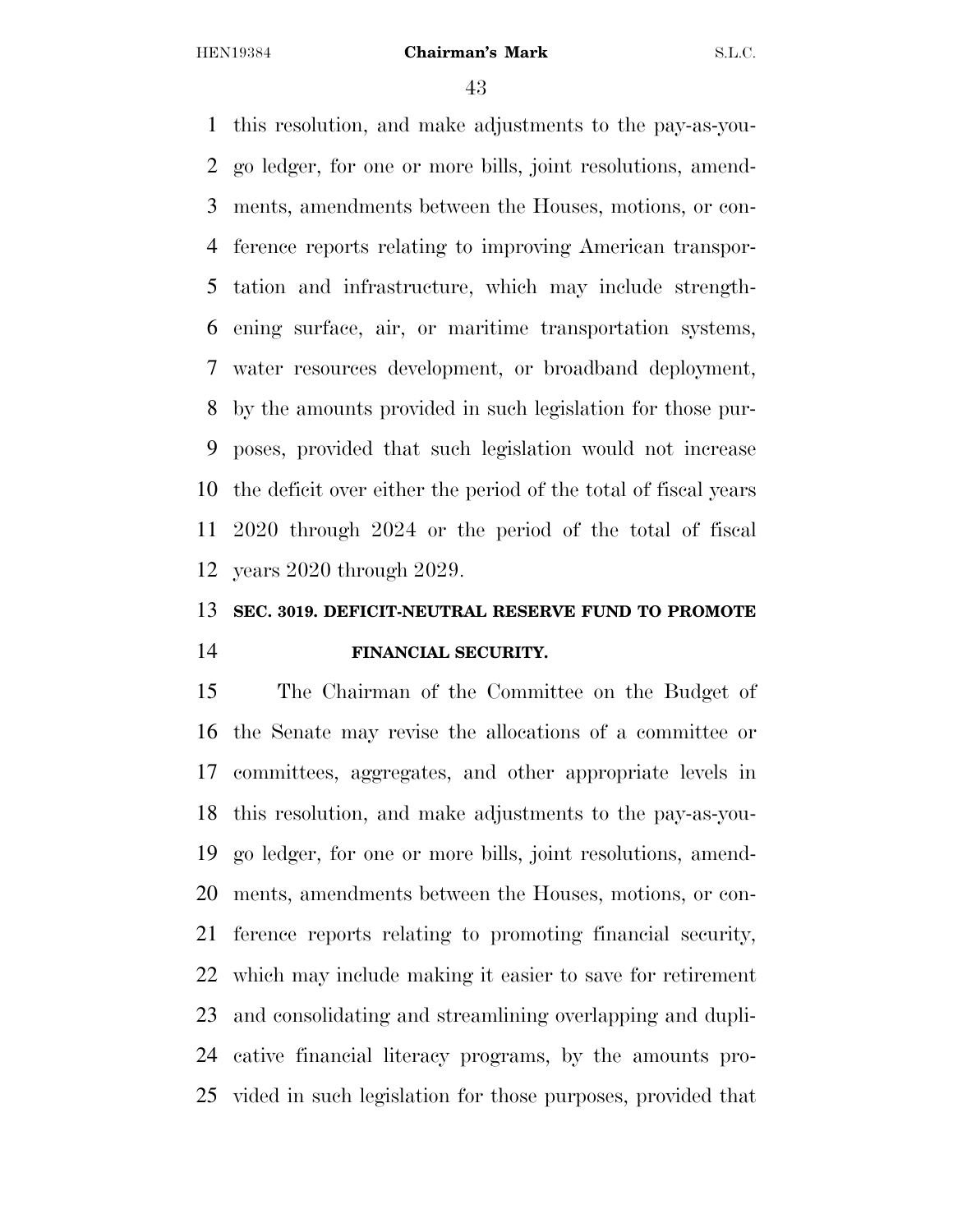such legislation would not increase the deficit over either the period of the total of fiscal years 2020 through 2024 or the period of the total of fiscal years 2020 through 2029.

### **SEC. 3020. DEFICIT-NEUTRAL RESERVE FUND TO PREVENT**

### **A TAXPAYER BAILOUT OF PENSION PLANS.**

 The Chairman of the Committee on the Budget of the Senate may revise the allocations of a committee or committees, aggregates, and other appropriate levels in this resolution, and make adjustments to the pay-as-you- go ledger, for one or more bills, joint resolutions, amend- ments, amendments between the Houses, motions, or con- ference reports relating to preventing taxpayer bailouts of pension plans by the amounts provided in such legislation for those purposes, provided that such legislation would not increase the deficit over either the period of the total of fiscal years 2020 through 2024 or the period of the total of fiscal years 2020 through 2029.

 **SEC. 3021. DEFICIT-NEUTRAL RESERVE FUND FOR EFFI- CIENCIES, CONSOLIDATIONS, CURBING BUDGETARY GIMMICKS, AND OTHER SAV-INGS.** 

 The Chairman of the Committee on the Budget of the Senate may revise the allocations of a committee or committees, aggregates, and other appropriate levels in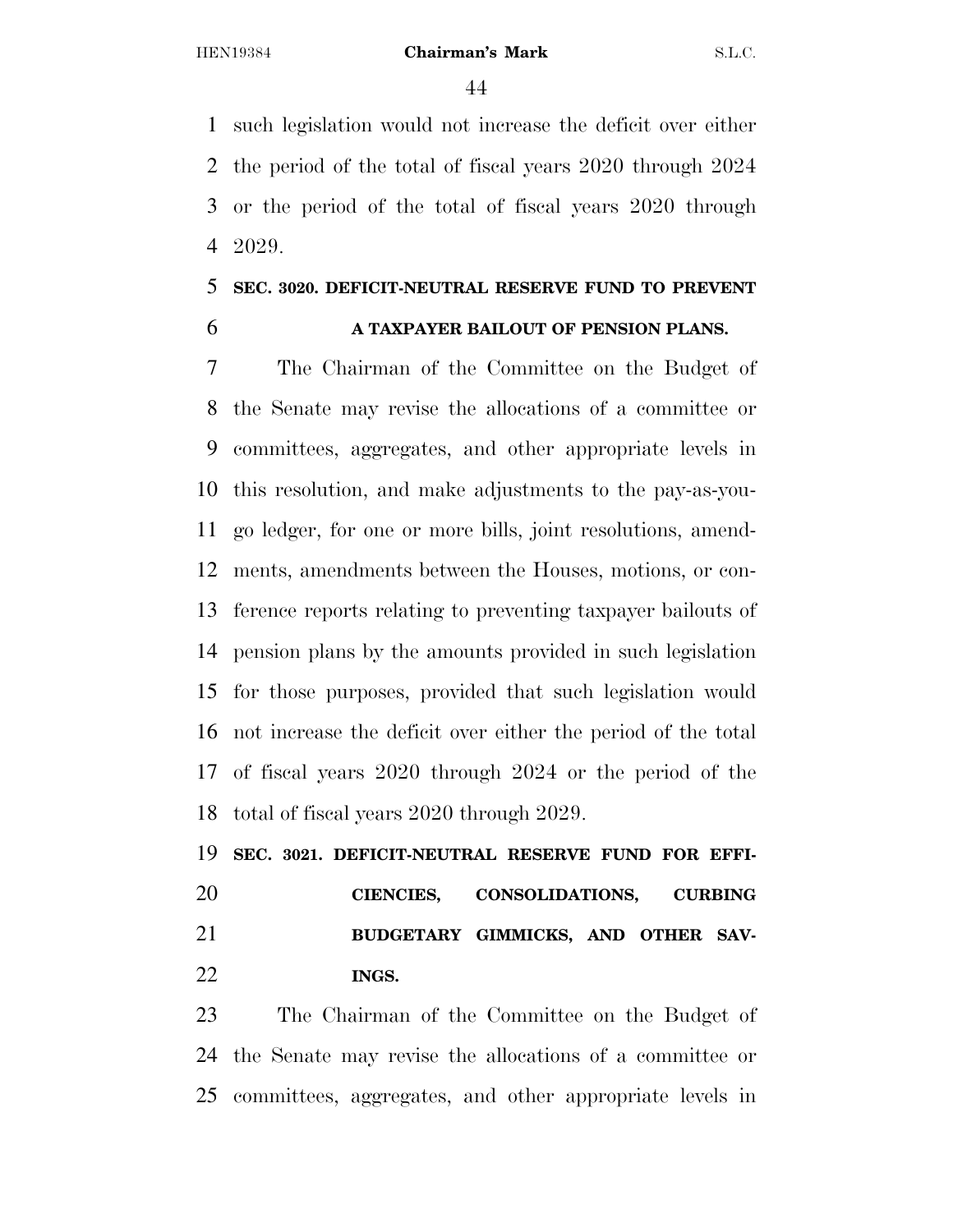this resolution, and make adjustments to the pay-as-you go ledger, for one or more bills, joint resolutions, amend- ments, amendments between the Houses, motions, or con- ference reports relating to efficiencies, consolidations, curbing budgetary gimmicks, and other savings, by the amounts provided in such legislation for those purposes, provided that such legislation would not increase the def- icit over either the period of the total of fiscal years 2020 through 2024 or the period of the total of fiscal years 2020 through 2029.

# **SEC. 3022. DEFICIT-NEUTRAL RESERVE FUND FOR LEGIS- LATION MODIFYING STATUTORY BUDGET CONTROLS.**

 The Chairman of the Committee on the Budget of the Senate may revise the allocations of a committee or committees, aggregates, and other appropriate levels in this resolution, and make adjustments to the pay-as-you- go ledger, for one or more bills, joint resolutions, amend- ments, amendments between the Houses, motions, or con- ference reports relating to changes to the scope of seques- tration as carried out by the Office of Management and Budget, such as for the Financial Accounting Standards Board, Public Company Accounting Oversight Board, Se- curities Investor Protection Corporation, and other similar entities, by the amounts provided in such legislation for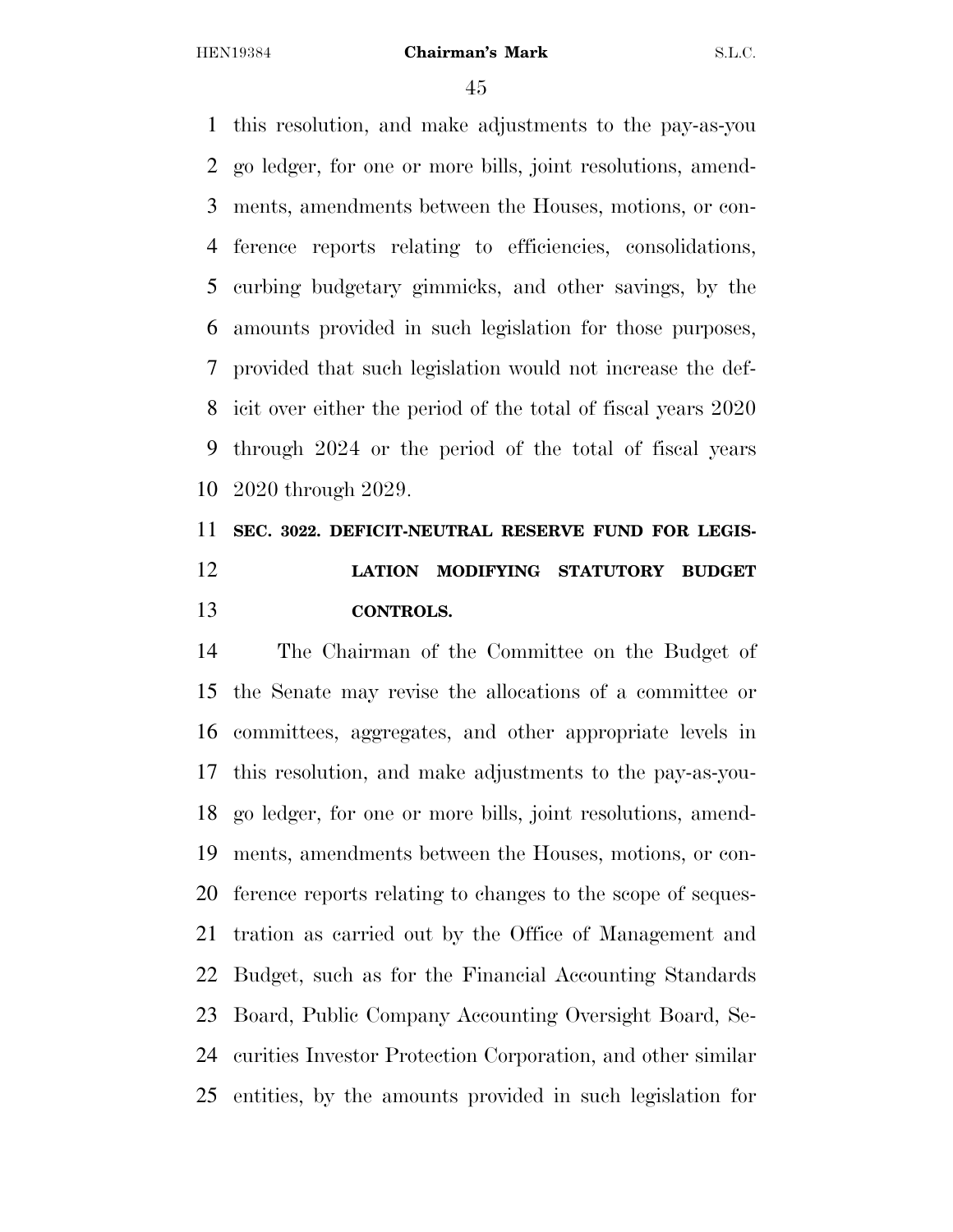those purposes, provided that such legislation would not increase the deficit over either the period of the total of fiscal years 2020 through 2024 or the period of the total of fiscal years 2020 through 2029. **TITLE IV—BUDGET PROCESS** 

# **Subtitle A—Budget Enforcement SEC. 4101. POINT OF ORDER AGAINST ADVANCE APPRO-PRIATIONS IN THE SENATE.**

(a) IN GENERAL.—

 (1) POINT OF ORDER.—Except as provided in subsection (b), it shall not be in order in the Senate to consider any bill, joint resolution, motion, amend- ment, amendment between the Houses, or con- ference report that would provide an advance appro-priation for a discretionary account.

 (2) DEFINITION.—In this section, the term ''advance appropriation'' means any new budget au- thority provided in a bill or joint resolution making appropriations for fiscal year 2020 that first be- comes available for any fiscal year after 2020, or any new budget authority provided in a bill or joint resolution making general appropriations or con-23 tinuing appropriations for fiscal year 2021, that first becomes available for any fiscal year after 2021.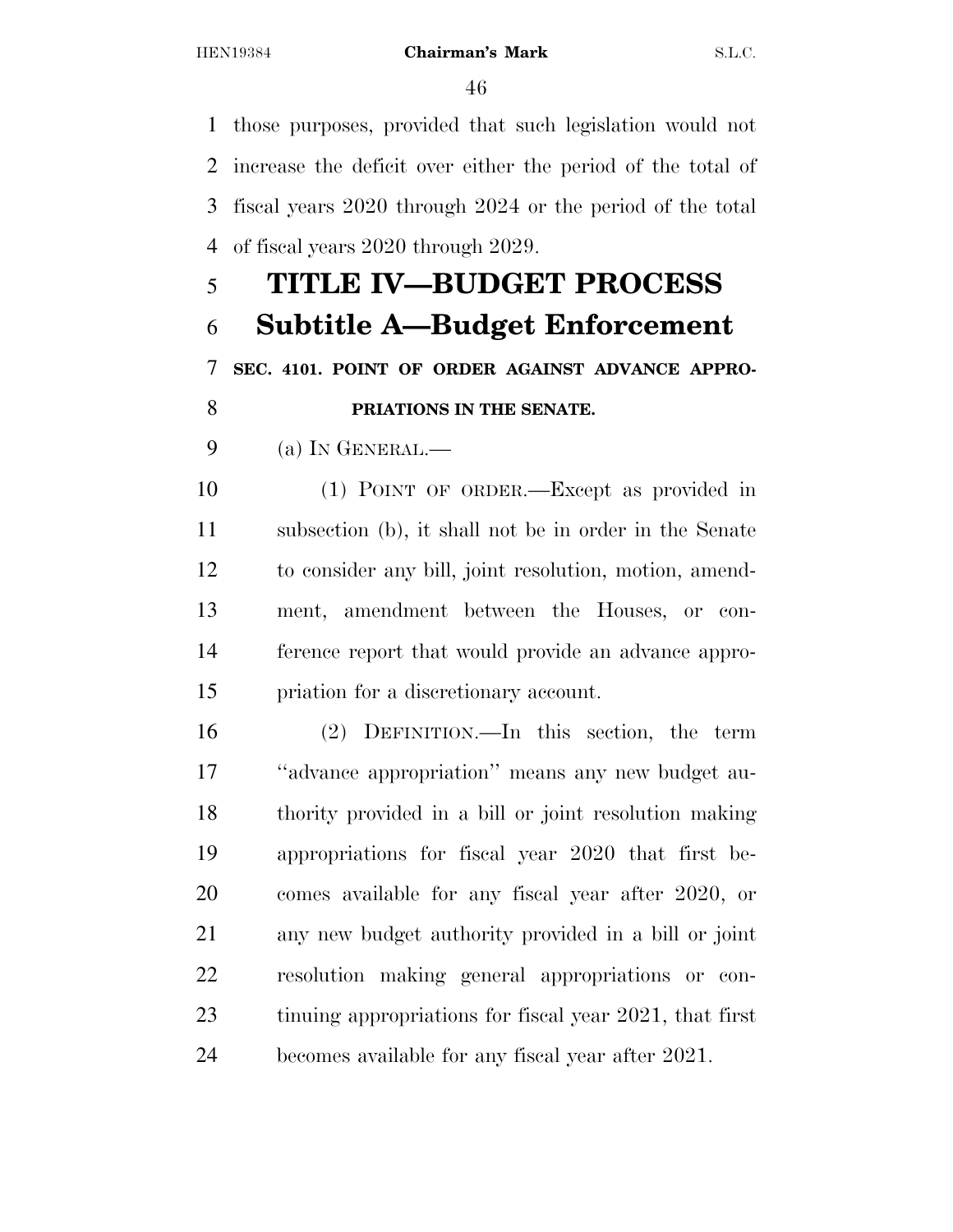(b) EXCEPTIONS.—Advance appropriations may be provided—

 (1) for fiscal years 2021 and 2022 for pro- grams, projects, activities, or accounts identified in the joint explanatory statement of managers accom- panying this concurrent resolution under the head- ing ''Accounts Identified for Advance Appropria- tions'' in an aggregate amount not to exceed \$28,852,000,000 in new budget authority in each fiscal year;

 (2) for the Corporation for Public Broad-casting; and

 (3) for the Department of Veterans Affairs for the Medical Services, Medical Support and Compli- ance, Veterans Medical Community Care, and Med- ical Facilities accounts of the Veterans Health Ad-ministration.

18 (c) SUPERMAJORITY WAIVER AND APPEAL.—

 (1) WAIVER.—In the Senate, subsection (a) may be waived or suspended only by an affirmative vote of three-fifths of the Members, duly chosen and sworn.

 (2) APPEAL.—An affirmative vote of three- fifths of the Members of the Senate, duly chosen and sworn, shall be required to sustain an appeal of the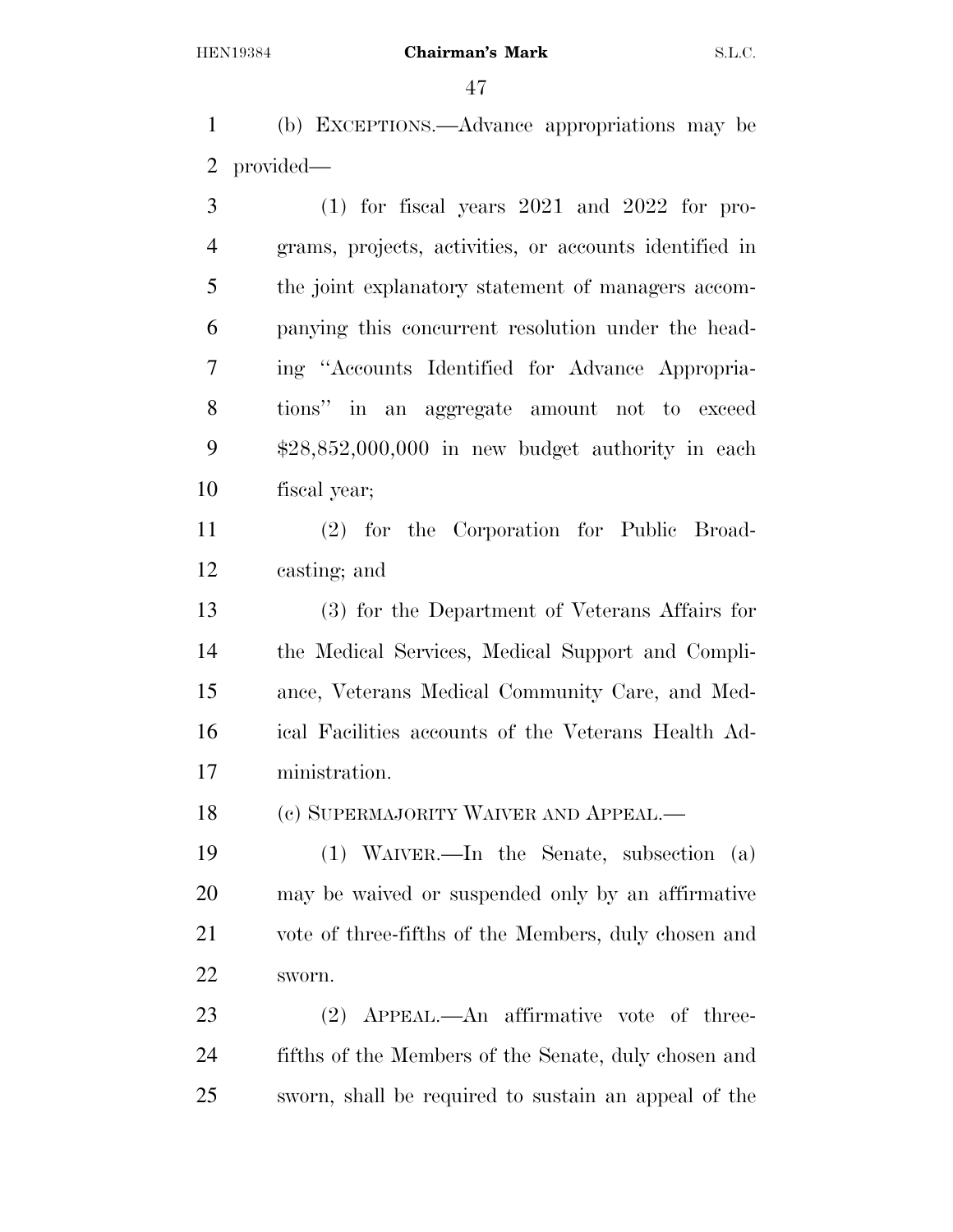ruling of the Chair on a point of order raised under subsection (a).

 (d) FORM OF POINT OF ORDER.—A point of order under subsection (a) may be raised by a Senator as pro- vided in section 313(e) of the Congressional Budget Act 6 of 1974 (2 U.S.C. 644(e)).

 (e) CONFERENCE REPORTS.—When the Senate is considering a conference report on, or an amendment be- tween the Houses in relation to, a bill or joint resolution, upon a point of order being made by any Senator pursuant to this section, and such point of order being sustained, such material contained in such conference report or House amendment shall be stricken, and the Senate shall proceed to consider the question of whether the Senate shall recede from its amendment and concur with a fur- ther amendment, or concur in the House amendment with a further amendment, as the case may be, which further amendment shall consist of only that portion of the con- ference report or House amendment, as the case may be, not so stricken. Any such motion in the Senate shall be debatable. In any case in which such point of order is sus- tained against a conference report (or Senate amendment derived from such conference report by operation of this subsection), no further amendment shall be in order.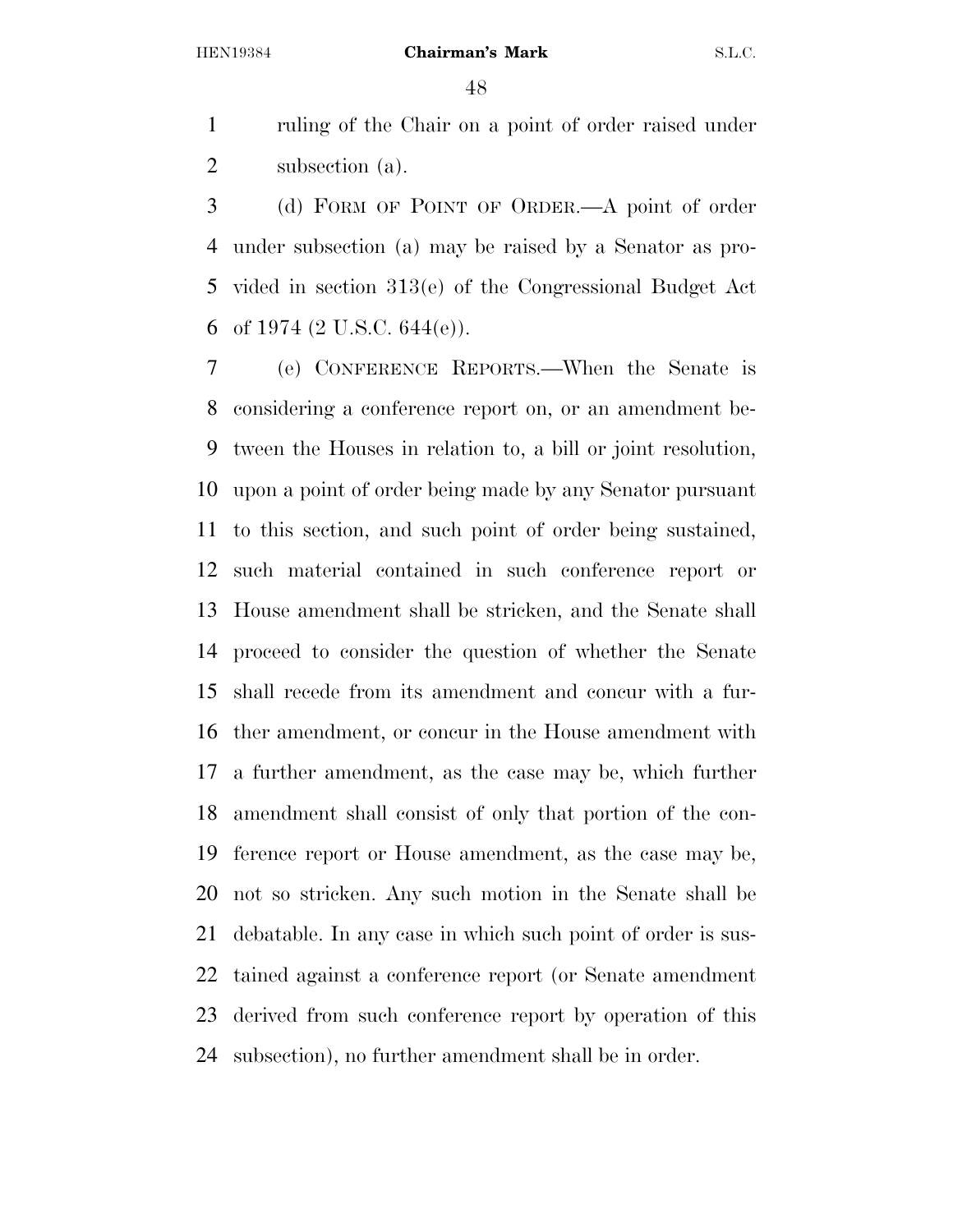# **SEC. 4102. POINT OF ORDER AGAINST CHANGES IN MANDA- TORY PROGRAMS.**  Section 4102(b) of H. Con. Res. 71 (115th Con- gress), the concurrent resolution on the budget for fiscal year 2018, is amended— (1) in paragraph (1), by inserting ''(which shall not include a rescission bill or impoundment resolu- tion, as such terms are defined in section 1011 of the Congressional Budget and Impoundment Control Act of 1974 (2 U.S.C. 682))'' after ''making appro- priations for a full fiscal year''; and 12 (2) in paragraph  $(2)(C)$ , by striking "fiscal year 2020, \$15,000,000,000'' and inserting ''fiscal year 2020 and each fiscal year thereafter, \$0''. **SEC. 4103. HONEST ACCOUNTING: COST ESTIMATES FOR MAJOR LEGISLATION TO INCORPORATE MAC- ROECONOMIC EFFECTS.**  (a) CBO AND JCT ESTIMATES.—During the 116th Congress, any estimate provided by the Congressional Budget Office under section 402 of the Congressional Budget Act of 1974 (2 U.S.C. 653) or by the Joint Com- mittee on Taxation to the Congressional Budget Office under section 201(f) of such Act (2 U.S.C. 601(f)) for major legislation considered in the Senate shall, to the

 greatest extent practicable, incorporate the budgetary ef-fects of changes in economic output, employment, capital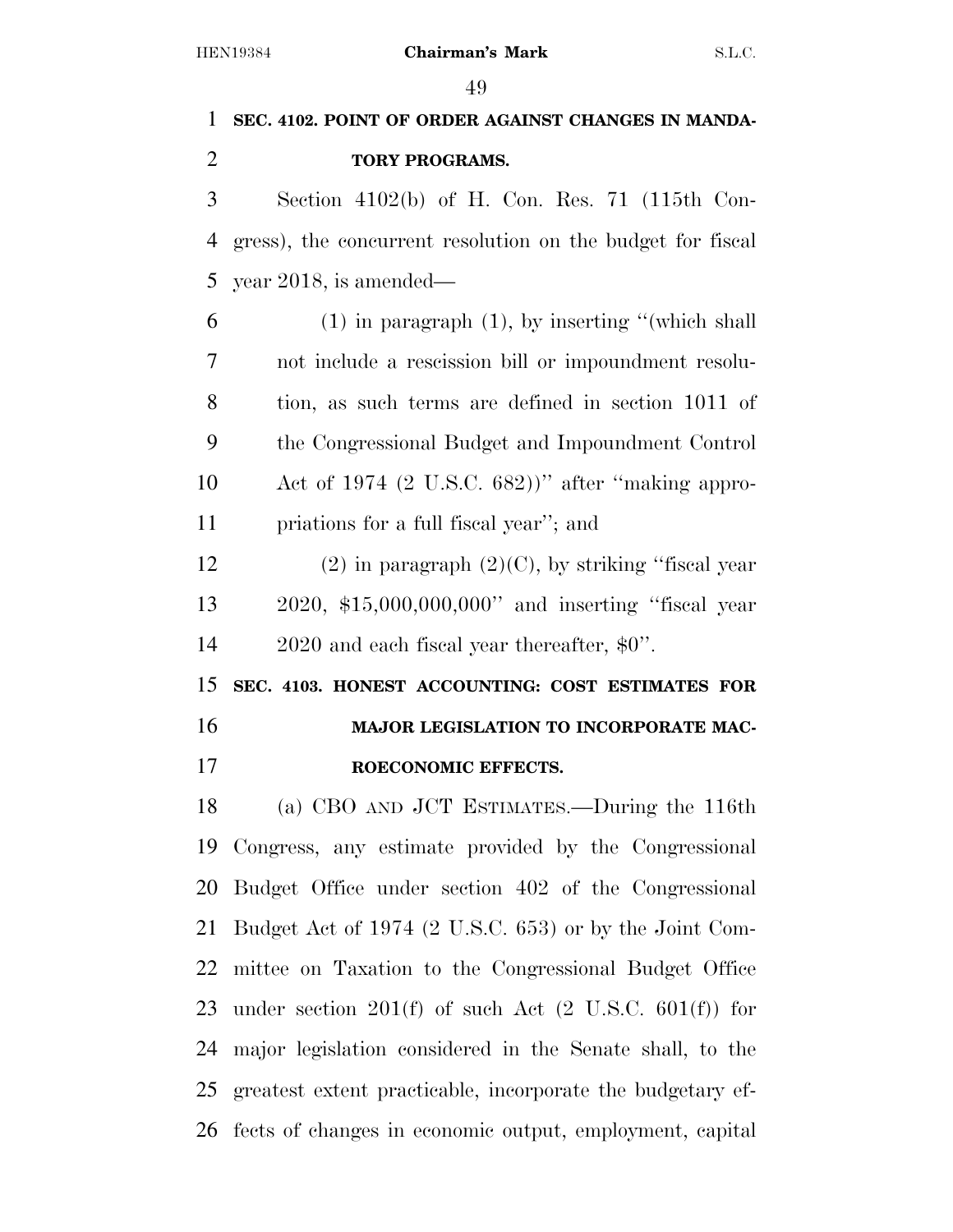stock, and other macroeconomic variables resulting from such major legislation.

 (b) CONTENTS.—Any estimate referred to in sub-section (a) shall, to the extent practicable, include—

 (1) a qualitative assessment of the budgetary effects (including macroeconomic variables described in subsection (a)) of the major legislation in the 20- fiscal year period beginning after the last fiscal year of the most recently agreed to concurrent resolution on the budget that sets forth budgetary levels re- quired under section 301 of the Congressional Budg-et Act of 1974 (2 U.S.C. 632); and

 (2) an identification of the critical assumptions and the source of data underlying that estimate.

(c) DEFINITIONS.—In this section:

 (1) MAJOR LEGISLATION.—The term ''major legislation'' means a bill, joint resolution, conference report, amendment, amendment between the Houses, or treaty considered in the Senate—

 (A) for which an estimate is required to be prepared pursuant to section 402 of the Con- gressional Budget Act of 1974 (2 U.S.C. 653) and that causes a gross budgetary effect (before incorporating macroeconomic effects and not in-cluding timing shifts) in a fiscal year in the pe-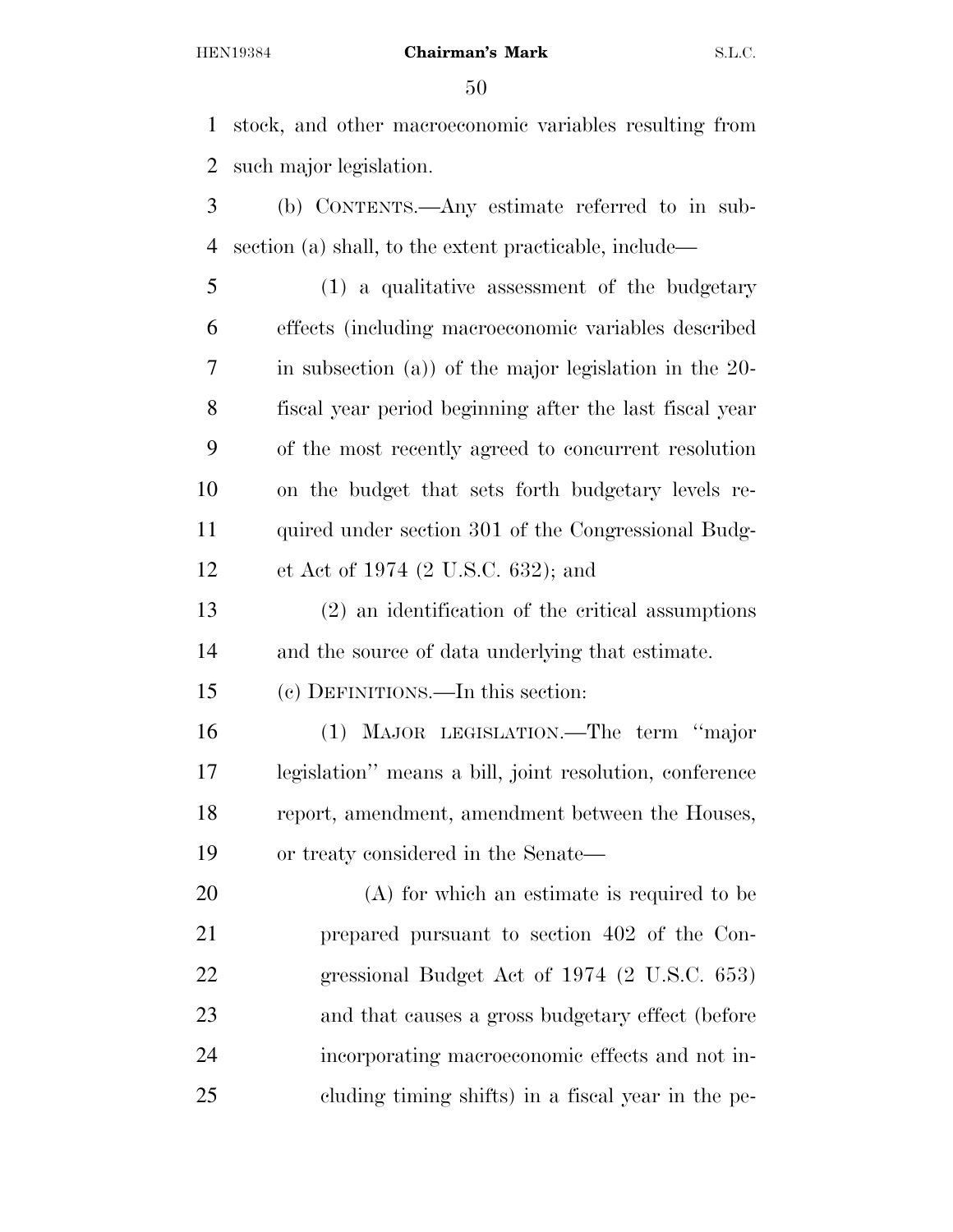| $\mathbf{1}$   | riod of years of the most recently agreed to con- |
|----------------|---------------------------------------------------|
| $\overline{2}$ | current resolution on the budget equal to or      |
| 3              | greater than—                                     |
| $\overline{4}$ | (i) $0.25$ percent of the current pro-            |
| 5              | jected gross domestic product of the              |
| 6              | United States for that fiscal year; or            |
| $\overline{7}$ | (ii) for a treaty, equal to or greater            |
| 8              | than $$15,000,000,000$ for that fiscal year;      |
| 9              | <b>or</b>                                         |
| 10             | (B) designated as such by—                        |
| 11             | (i) the Chairman of the Committee on              |
| 12             | the Budget of the Senate for all direct           |
| 13             | spending and revenue legislation; or              |
| 14             | (ii) the Senator who is Chairman or               |
| 15             | Vice Chairman of the Joint Committee on           |
| 16             | Taxation for revenue legislation.                 |
| 17             | (2) BUDGETARY EFFECTS.—The term "budg-            |
| 18             | etary effects" means changes in revenues, direct  |
| 19             | spending outlays, and deficits.                   |
| 20             | (3) TIMING SHIFTS.—The term "timing shifts"       |
| 21             | means-                                            |
| 22             | (A) provisions that cause a delay of the          |
| 23             | date on which outlays flowing from direct         |
| 24             | spending would otherwise occur from one fiscal    |
| 25             | year to the next fiscal year; or                  |
|                |                                                   |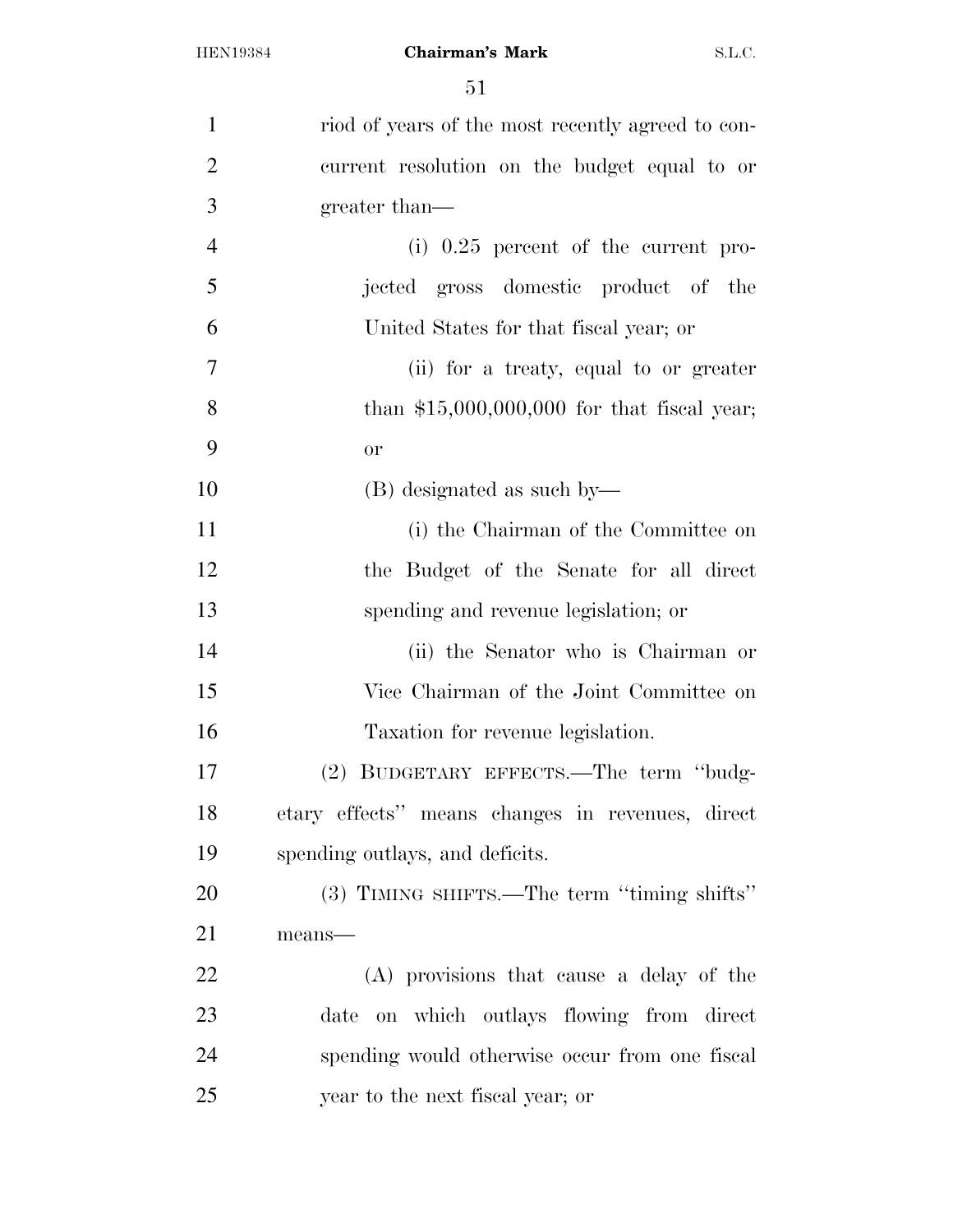(B) provisions that cause an acceleration of the date on which revenues would otherwise occur from one fiscal year to the prior fiscal year.

### **SEC. 4104. ADJUSTMENT AUTHORITY FOR AMENDMENTS TO STATUTORY CAPS.**

 During the 116th Congress, if a measure becomes law that revises the discretionary spending limits estab- lished under section 251(c) of the Balanced Budget and Emergency Deficit Control Act of 1985 (2 U.S.C. 901(c)), such as a measure increasing the limits for the revised security category in support for a total defense budget of \$750,000,000,000 for fiscal year 2020, the Chairman of the Committee on the Budget of the Senate may adjust the allocation called for under section 302(a) of the Con- gressional Budget Act of 1974 (2 U.S.C. 633(a)) to the appropriate committee or committees of the Senate, and may adjust all other budgetary aggregates, allocations, levels, and limits contained in this resolution, as necessary, consistent with such measure.

# **SEC. 4105. POINT OF ORDER AGAINST CERTAIN LEGISLA- TION RELATED TO SURFACE TRANSPOR-TATION FUNDING.**

 (a) REPEAL OF SUNSET.—Section 405 of S. Con. Res. 13 (111th Congress), the concurrent resolution on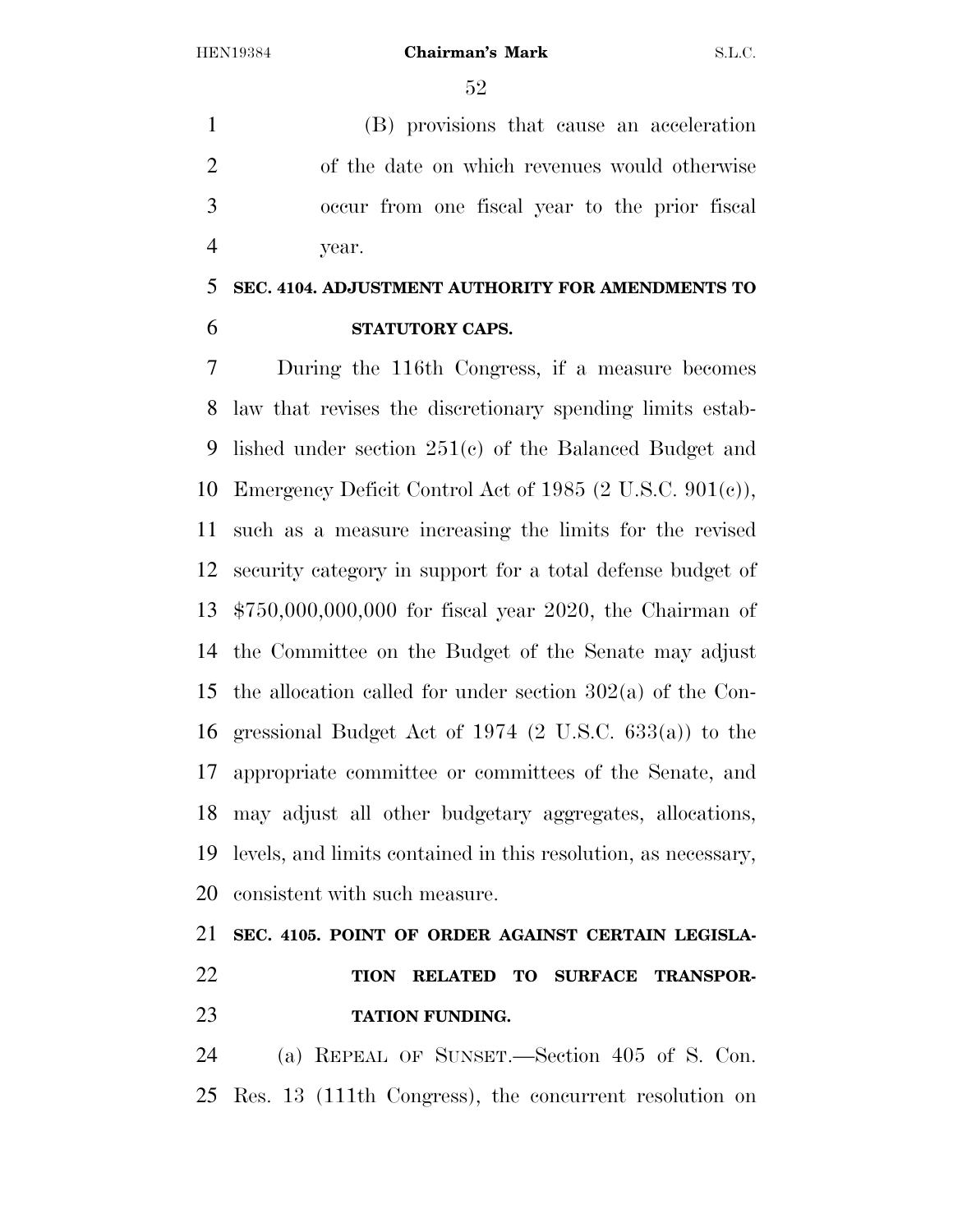the budget for fiscal year 2010, is amended by striking subsection (c).

 (b) EFFECTIVE DATE.—The amendment made by subsection (a) shall take effect as though this resolution were agreed to on September 29, 2018.

# **SEC. 4106. SURGICAL STRIKE POINT OF ORDER IN THE SEN-ATE AGAINST DIRECTING BUDGETARY**

### **TREATMENT.**

 (a) DEFINITION.—In this section, the term ''directs budgetary treatment'' with respect to a provision means that the provision, as determined by the Chairman of the Committee on the Budget of the Senate—

 (1) directs the congressional estimating process for determining the budgetary effects of legislation; (2) directs that a provision of legislation be con- sidered a change in concepts and definitions under section 251(b) of the Balanced Budget and Emer- gency Deficit Control Act of 1985 (2 U.S.C.  $901(b)$ ; or

 (3) reclassifies the budgetary treatment of funding.

22 (b) POINT OF ORDER.

 (1) IN GENERAL.—In the Senate, it shall not be in order to consider a provision that directs budg-etary treatment in a bill, joint resolution, motion,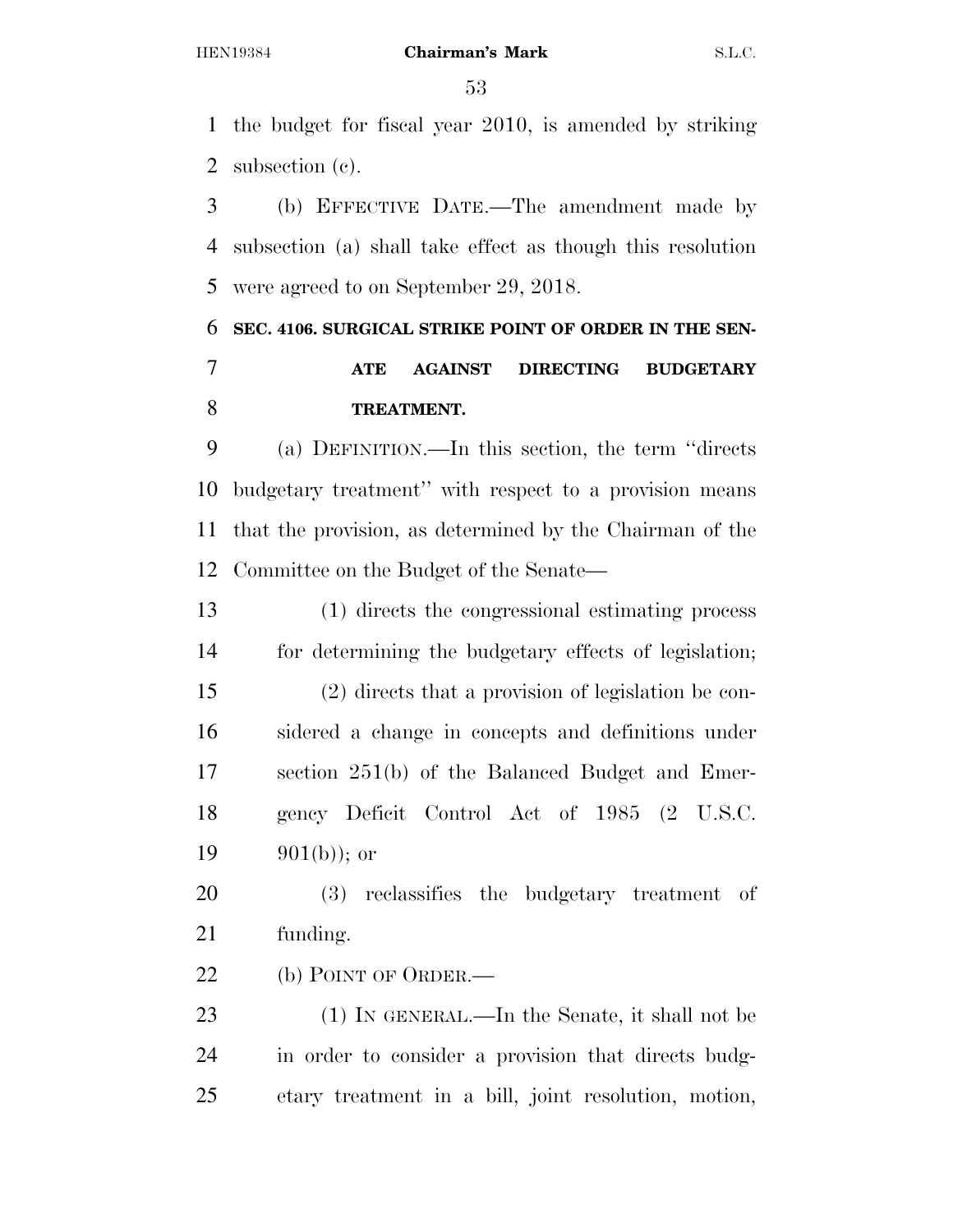amendment, amendment between the Houses, or conference report, unless the provision is included in—

 (A) a bill or resolution which has been re- ported by the Committee on the Budget (or from the consideration of which such committee has been discharged); or

 (B) a motion on, amendment to, amend- ment between the Houses in relation to, or con- ference report on a bill or resolution described 11 in subparagraph (A).

 (2) POINT OF ORDER SUSTAINED.—If a point of order is made by a Senator against a provision described in paragraph (1), and the point of order is sustained by the Chair, that provision shall be stricken from the measure and may not be offered as an amendment from the floor.

 (c) FORM OF THE POINT OF ORDER.—A point of order under subsection (b)(1) may be raised by a Senator as provided in section 313(e) of the Congressional Budget Act of 1974 (2 U.S.C. 644(e)).

 (d) CONFERENCE REPORTS.—When the Senate is considering a conference report on, or an amendment be- tween the Houses in relation to, a bill or resolution, upon a point of order being made by any Senator pursuant to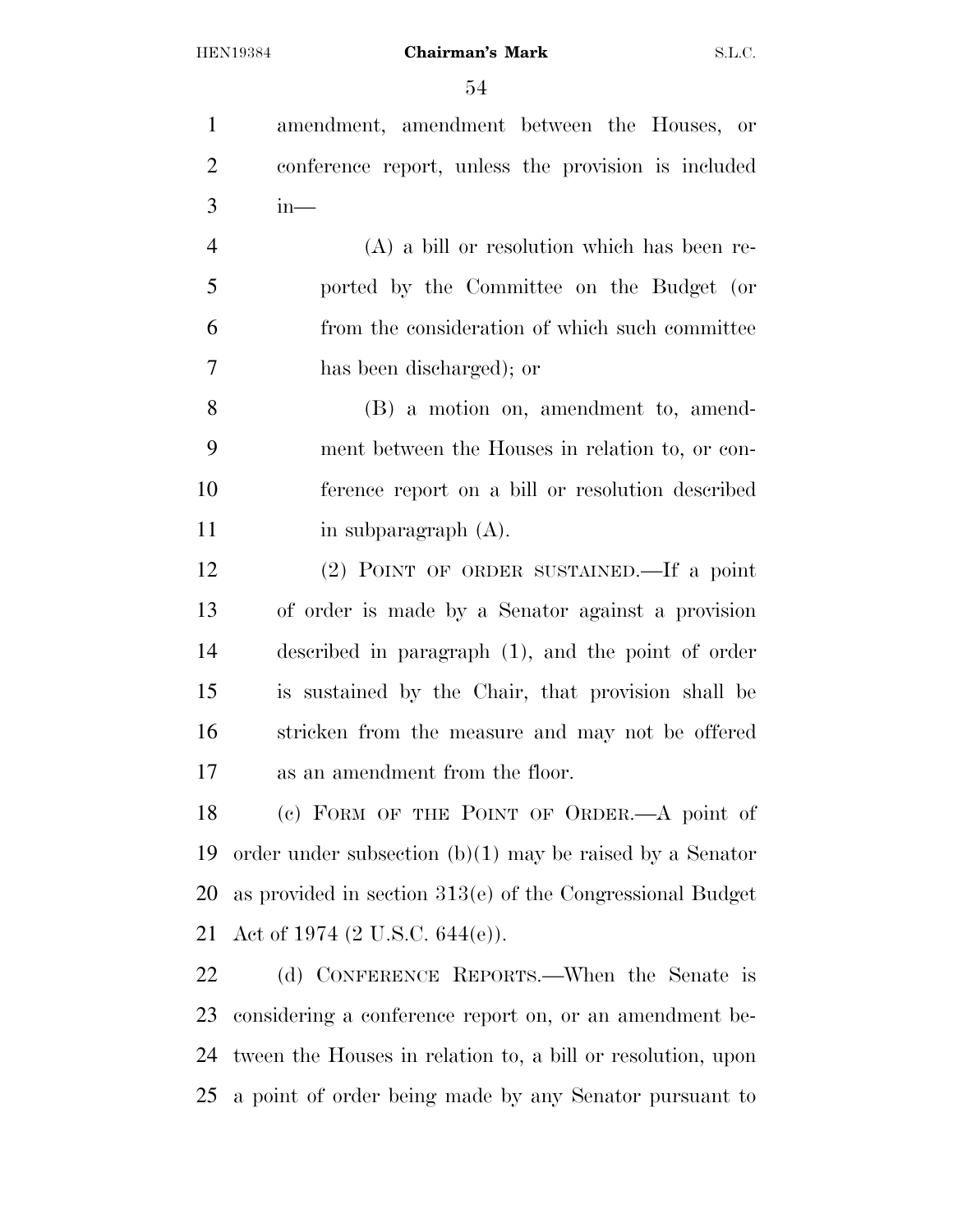subsection (b)(1), and such point of order being sustained, such material contained in such conference report or House amendment shall be stricken, and the Senate shall proceed to consider the question of whether the Senate shall recede from its amendment and concur with a fur- ther amendment, or concur in the House amendment with a further amendment, as the case may be, which further amendment shall consist of only that portion of the con- ference report or House amendment, as the case may be, not so stricken. Any such motion in the Senate shall be debatable. In any case in which such point of order is sus- tained against a conference report (or Senate amendment derived from such conference report by operation of this subsection), no further amendment shall be in order.

 (e) SUPERMAJORITY WAIVER AND APPEAL.—In the Senate, this section may be waived or suspended only by an affirmative vote of three-fifths of the Members, duly chose and sworn. An affirmative vote of three-fifths of Members of the Senate, duly chosen and sworn shall be required to sustain an appeal of the ruling of the Chair on a point of order raised under this section.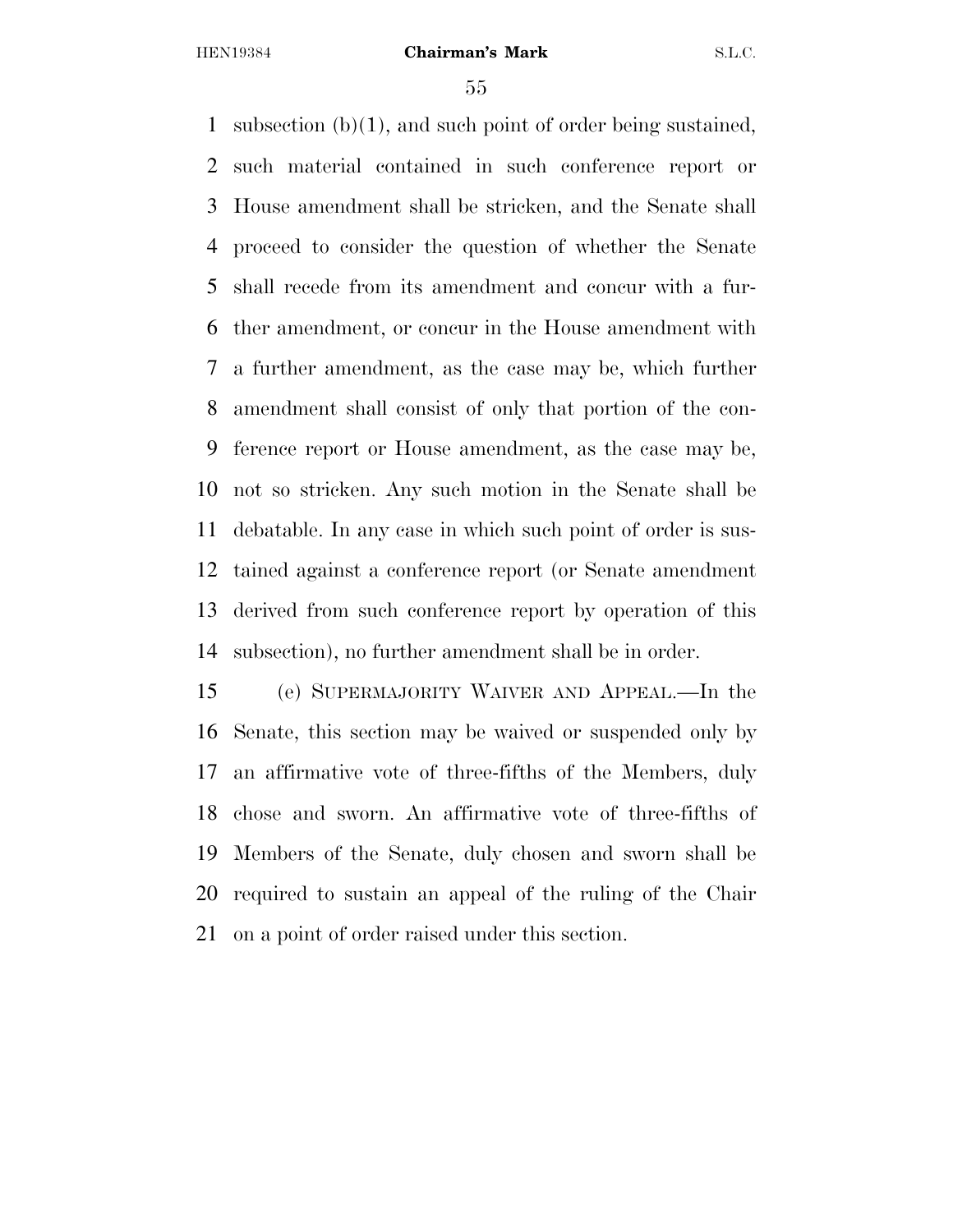# **SEC. 4107. POINT OF ORDER AGAINST DESIGNATION OF FUNDS FOR OVERSEAS CONTINGENCY OPER-ATIONS/GLOBAL WAR ON TERRORISM.**

 (a) IN GENERAL.—When the Senate is considering a bill, joint resolution, amendment, motion, amendment between the Houses, or conference report, if a point of order is made by a Senator against a designation of funds for Overseas Contingency Operations/Global War on Ter-9 rorism, in accordance with section  $251(b)(2)(A)(ii)$  of the Balanced Budget and Emergency Deficit Control Act of 11 1985 (2 U.S.C. 901(b)(2)(A)(ii)), in that measure, that provision making such a designation shall be stricken from the measure and may not be offered as an amendment from the floor.

(b) SUPERMAJORITY WAIVER AND APPEALS.—

 (1) WAIVER.—Subsection (a) may be waived or suspended in the Senate only by an affirmative vote of three-fifths of the Members, duly chosen and sworn.

 (2) APPEALS.—Appeals in the Senate from the decisions of the Chair relating to any provision of this subsection shall be limited to 1 hour, to be equally divided between, and controlled by, the ap- pellant and the manager of the bill or joint resolu- tion, as the case may be. An affirmative vote of 26 three-fifths of the Members of the Senate, duly cho-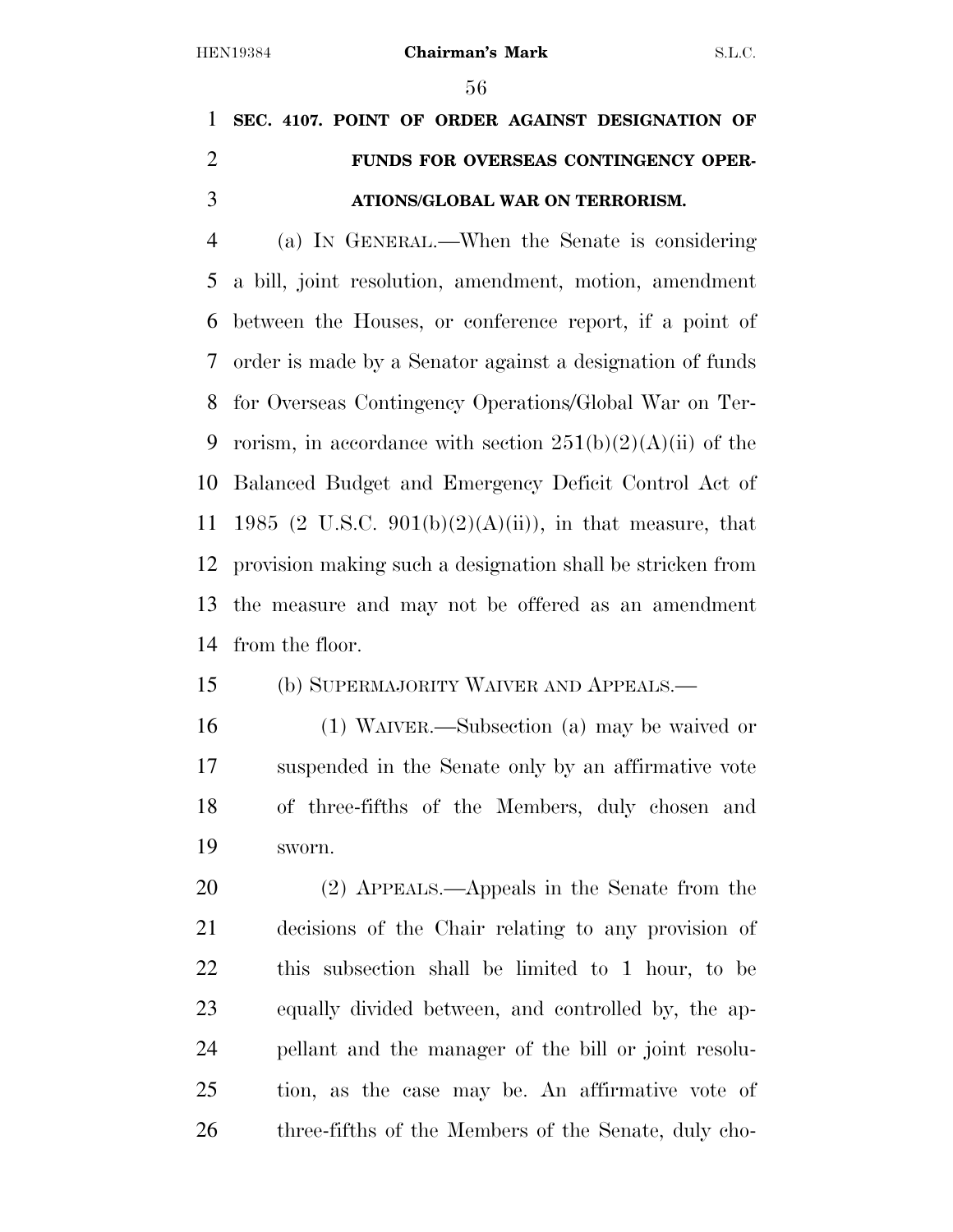sen and sworn, shall be required to sustain an ap- peal of the ruling of the Chair on a point of order raised under this subsection.

 (c) FORM OF THE POINT OF ORDER.—A point of order under subsection (a) may be raised by a Senator as provided in section 313(e) of the Congressional Budget Act of 1974 (2 U.S.C. 644(e)).

 (d) CONFERENCE REPORTS.—When the Senate is considering a conference report on, or an amendment be- tween the Houses in relation to, a bill or joint resolution, upon a point of order being made by any Senator pursuant to this section, and such point of order being sustained, such material contained in such conference report or House amendment shall be stricken, and the Senate shall proceed to consider the question of whether the Senate shall recede from its amendment and concur with a fur- ther amendment, or concur in the House amendment with a further amendment, as the case may be, which further amendment shall consist of only that portion of the con- ference report or House amendment, as the case may be, not so stricken. Any such motion in the Senate shall be debatable. In any case in which such point of order is sus- tained against a conference report (or Senate amendment derived from such conference report by operation of this subsection), no further amendment shall be in order.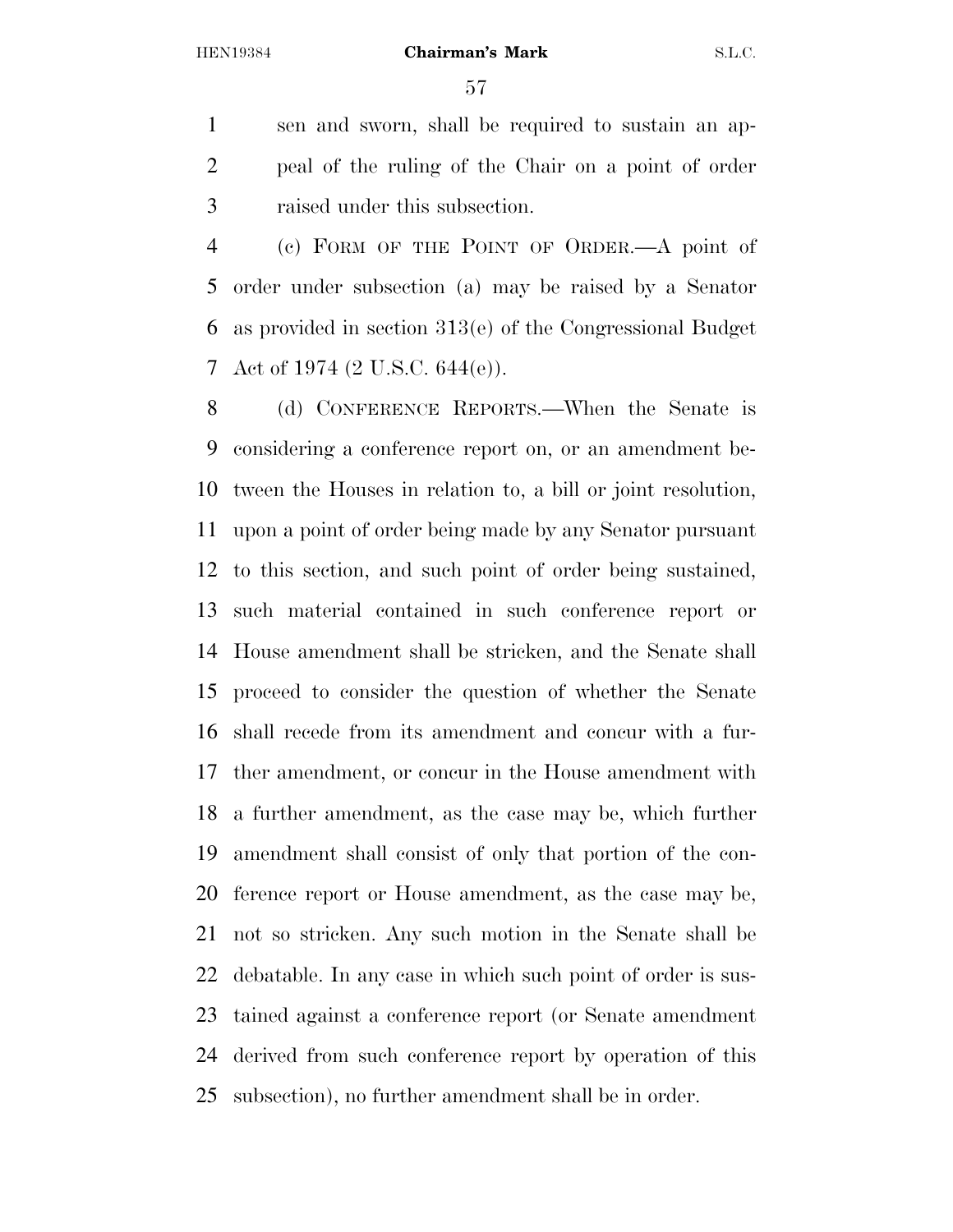# **Subtitle B—Other Provisions SEC. 4201. BUDGETARY TREATMENT OF CERTAIN DISCRE-TIONARY ADMINISTRATIVE EXPENSES.**

 (a) IN GENERAL.—In the Senate, notwithstanding 5 section  $302(a)(1)$  of the Congressional Budget Act of 1974 (2 U.S.C. 633(a)(1)), section 13301 of the Budget Enforcement Act of 1990 (2 U.S.C. 632 note), and section 2009a of title 39, United States Code, the joint explana- tory statement accompanying the conference report on any concurrent resolution on the budget shall include in its allocations under section 302(a) of the Congressional Budget Act of 1974 (2 U.S.C. 633(a)) to the Committees on Appropriations amounts for the discretionary adminis- trative expenses of the Social Security Administration and of the Postal Service.

 (b) SPECIAL RULE.—In the Senate, for purposes of enforcing sections 302(f) of the Congressional Budget Act of 1974 (2 U.S.C. 633(f)), estimates of the level of total new budget authority and total outlays provided by a measure shall include any discretionary amounts described in subsection (a).

### **SEC. 4202. APPLICATION AND EFFECT OF CHANGES IN AL-LOCATIONS AND AGGREGATES.**

 (a) APPLICATION.—Any adjustments of allocations and aggregates made pursuant to this resolution shall—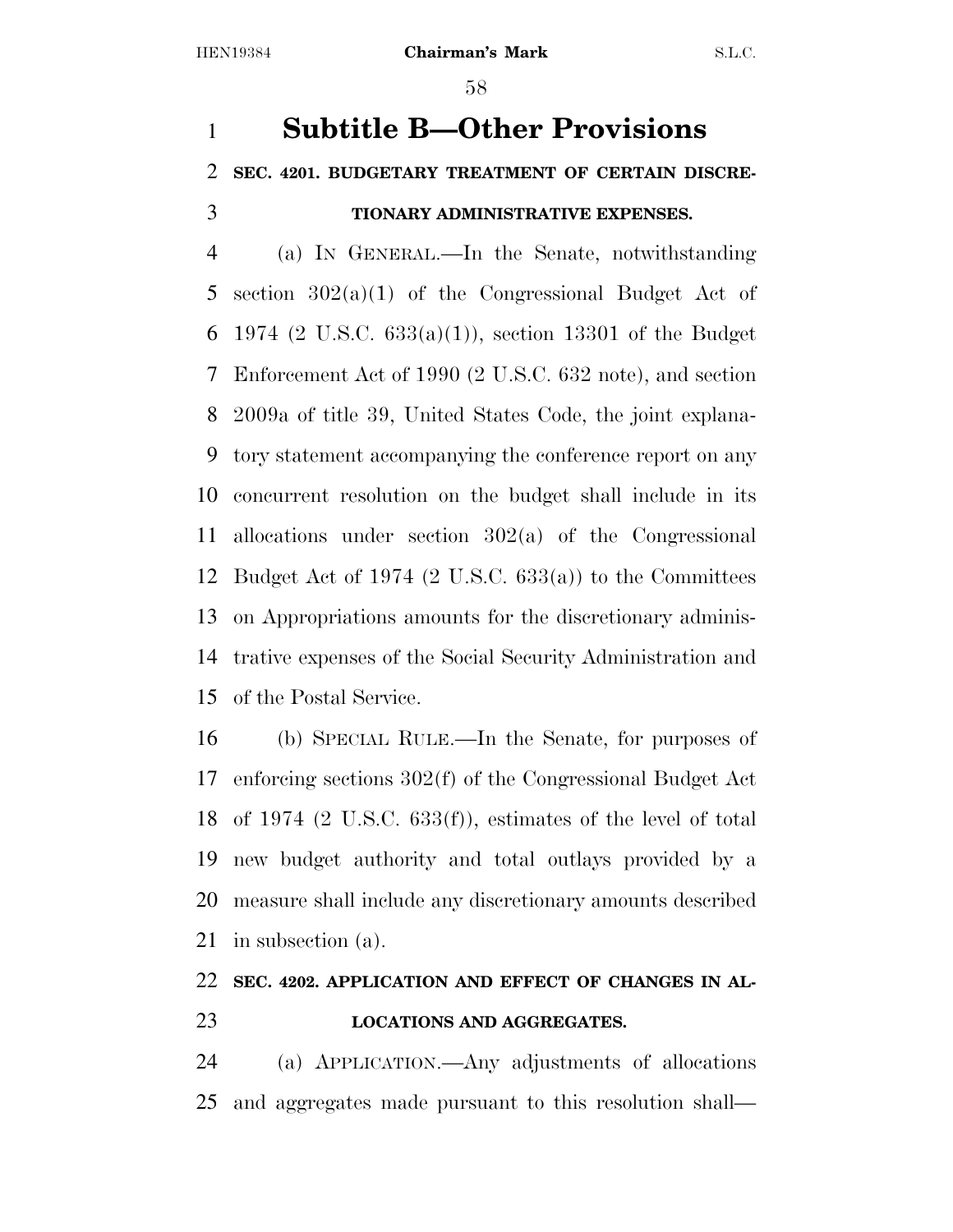(1) apply while that measure is under consider-ation;

 (2) take effect upon the enactment of that measure; and

 (3) be published in the Congressional Record as soon as practicable.

 (b) EFFECT OF CHANGED ALLOCATIONS AND AG- GREGATES.—Revised allocations and aggregates resulting from these adjustments shall be considered for the pur- poses of the Congressional Budget Act of 1974 (2 U.S.C. 621 et seq.) as allocations and aggregates contained in this resolution.

 (c) BUDGET COMMITTEE DETERMINATIONS.—For purposes of this resolution the levels of new budget au- thority, outlays, direct spending, new entitlement author- ity, revenues, deficits, and surpluses for a fiscal year or period of fiscal years shall be determined on the basis of estimates made by the Committee on the Budget of the Senate.

### **SEC. 4203. ADJUSTMENTS TO REFLECT CHANGES IN CON-CEPTS AND DEFINITIONS.**

 Upon the enactment of a bill or joint resolution pro- viding for a change in concepts or definitions, the Chair- man of the Committee on the Budget of the Senate may make adjustments to the levels and allocations in this res-